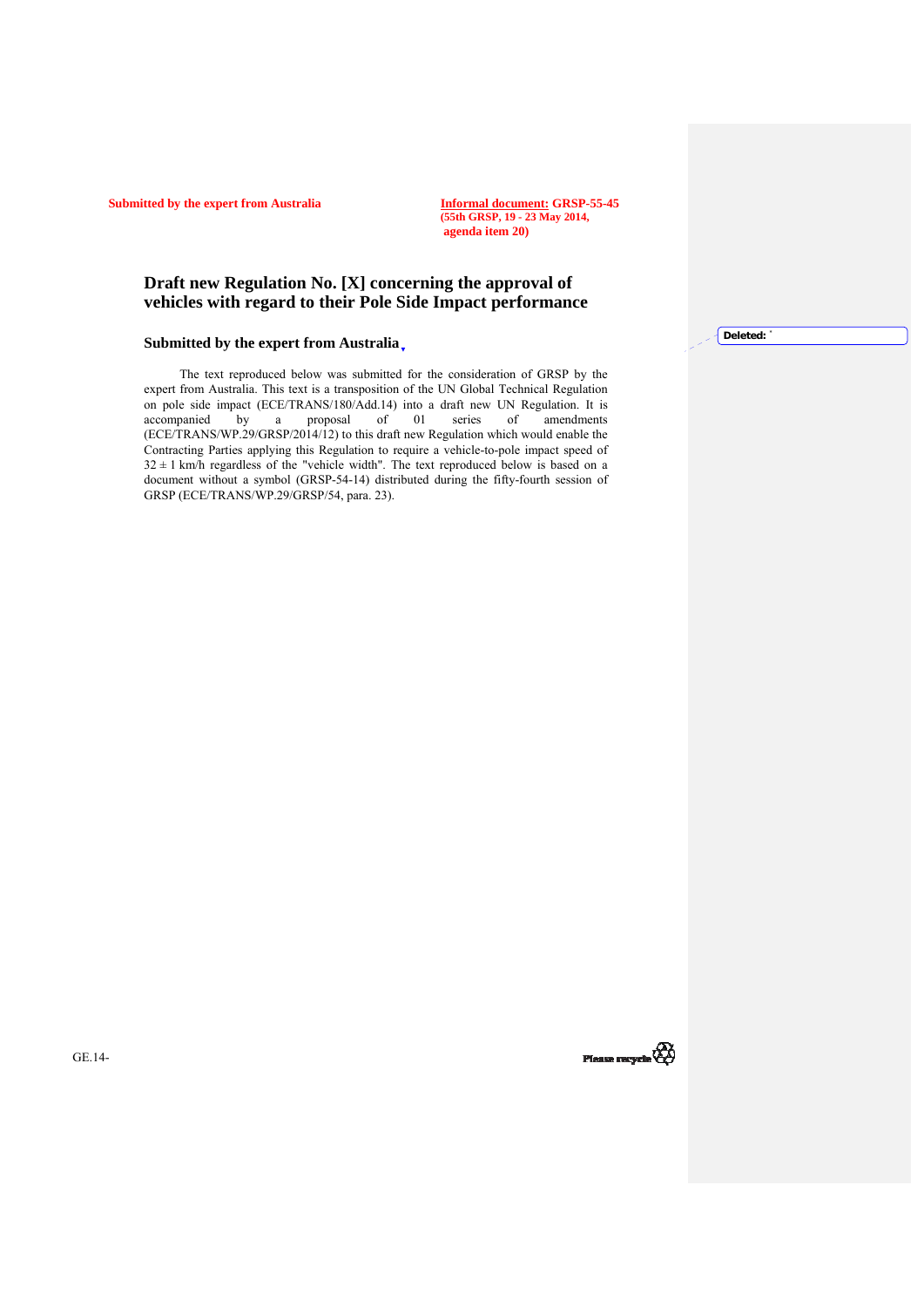*Page*

# **Draft Regulation No. [X]**

# **Uniform provisions concerning the approval of vehicles with regard to their Pole Side Impact performance**

## Contents

Annexes

|                 | 1.                                                                              |  |  |
|-----------------|---------------------------------------------------------------------------------|--|--|
|                 | 2.                                                                              |  |  |
|                 | 3.                                                                              |  |  |
|                 | 4.                                                                              |  |  |
|                 | 5 <sub>1</sub>                                                                  |  |  |
|                 | 6.                                                                              |  |  |
|                 | 7.                                                                              |  |  |
|                 | 8.                                                                              |  |  |
|                 | 9.                                                                              |  |  |
|                 | 10. Names and addresses of Technical Services responsible for                   |  |  |
|                 |                                                                                 |  |  |
| Annexes         |                                                                                 |  |  |
| $\mathbf{1}$ .  |                                                                                 |  |  |
| 2.              |                                                                                 |  |  |
| 3.              |                                                                                 |  |  |
| 4.              | Seat adjustment and installation requirements for the WorldSID 50 <sup>th</sup> |  |  |
| 5 <sub>1</sub>  |                                                                                 |  |  |
| 6.              | Test conditions and procedures for the assessment of post-crash                 |  |  |
| 7.              |                                                                                 |  |  |
| 8.              |                                                                                 |  |  |
| 9.              |                                                                                 |  |  |
| 10 <sub>1</sub> |                                                                                 |  |  |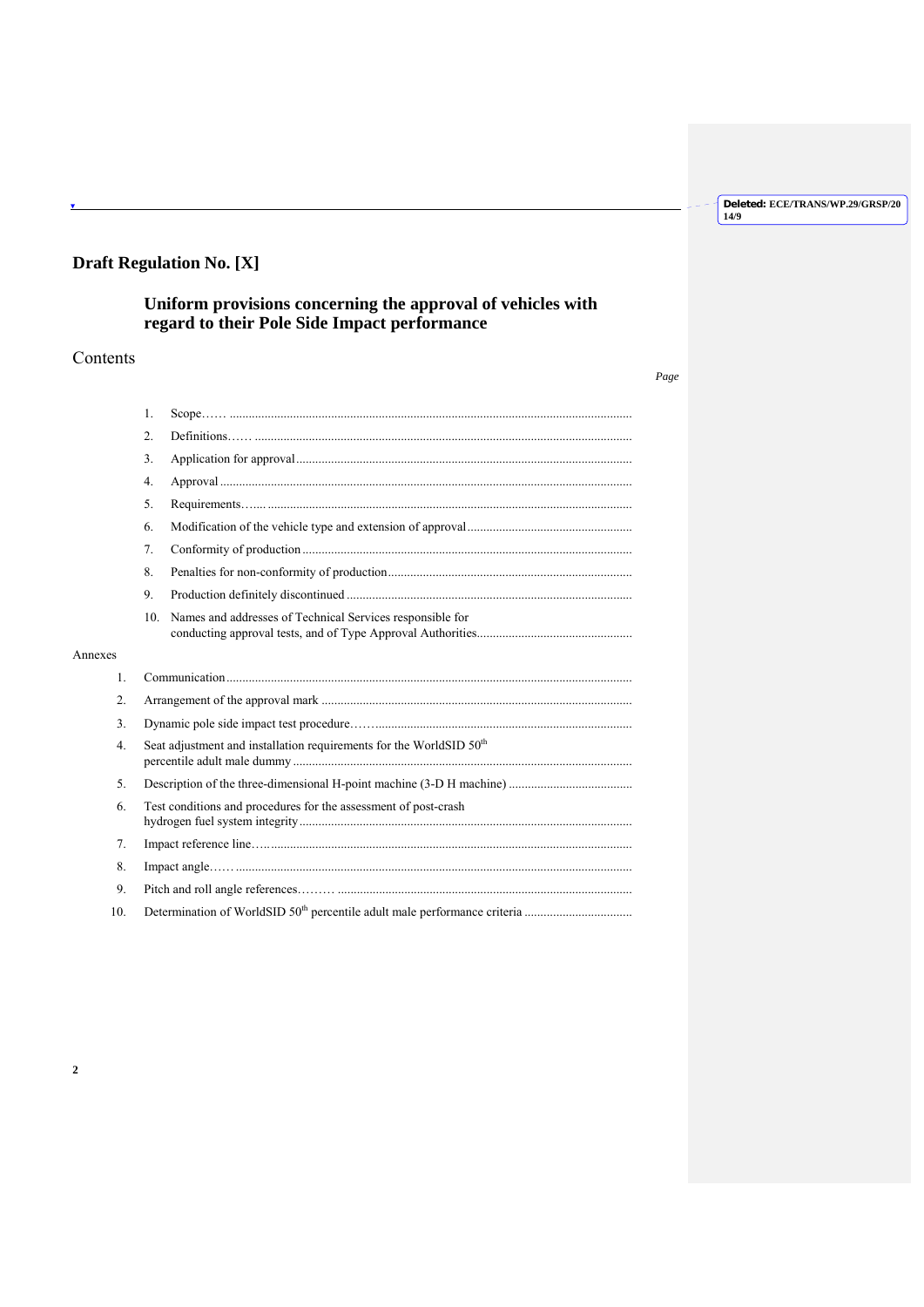## **1. Scope 1**

- 1.1. This Regulation applies to:
	- (a) Category  $M_1$  vehicles; and
	- (b) Category N<sub>1</sub> vehicles where the angle alpha  $(\alpha)$ , measured rearwards from the centre of the front axle to the R-point of the driver's seat is less than 22.0 degrees; or the ratio between the distance from the driver's R-point to the centre of the rear axle (L101-L114) and the centre of the front axle and the driver's R-point (L114) is less than  $1.30<sup>-2</sup>$



1.2. Other Category M and Category N vehicles with a gross vehicle mass of up to 4,500 kg may also be approved if requested by the manufacturer.

## **2. Definitions**

 $\overline{a}$ 

For the purposes of this Regulation:

- 2.1. "*Approval of a vehicle type*" means the full procedure whereby a Contracting Party to the Agreement applying this Regulation certifies that a vehicle type meets the technical requirements of this Regulation.
- 2.2. "*Back Door*" is a door or door system on the back end of a motor vehicle through which passengers can enter or depart the vehicle or cargo can be loaded or unloaded. It does not include:
	- (a) a trunk lid; or

<sup>&</sup>lt;sup>1</sup> In accordance with the general guidelines on the scope of UN Regulations (see document ECE/TRANS/WP.29/1044/Rev.1), Regulation No. [X] type approvals may only be granted for vehicles within the scope of this Regulation and shall be accepted by all the Contracting Parties applying this Regulation. However, decisions regarding the vehicle categories required on a regional/national basis to meet the requirements of this Regulation shall be dealt with at the regional/national level. A Contracting Party may therefore restrict application of the requirements in its national legislation if it decides that such restriction is appropriate.

 $^{2}$  As defined in the Consolidated Resolution on the Construction of Vehicles (R.E.3.), document ECE/TRANS/WP.29/78/Rev.3, para. 2 -

www.unece.org/trans/main/wp29/wp29wgs/wp29gen/wp29resolutions.html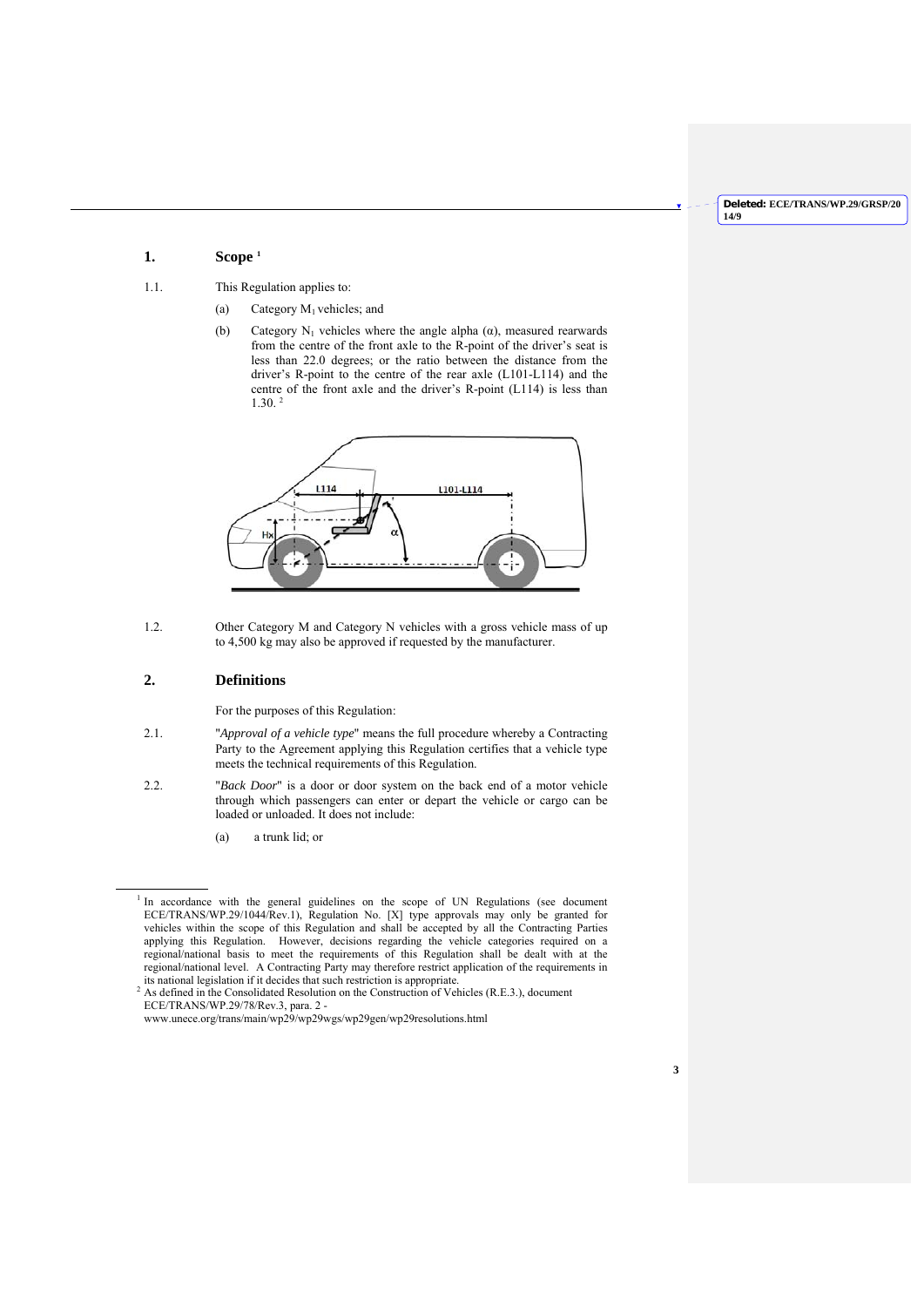- (b) a door or window that is composed entirely of glazing material and whose latches and/or hinge systems are attached directly to the glazing material.
- 2.3. "*Compressed hydrogen storage system (CHSS)*" means a system designed to store hydrogen fuel for a hydrogen-fuelled vehicle and composed of a pressurized container, pressure relief devices (PRDs) and shut off device that isolate the stored hydrogen from the remainder of the fuel system and the environment.
- 2.4. "*Container (for hydrogen storage)*" means the component within the hydrogen storage system that stores the primary volume of hydrogen fuel.
- 2.5. "*Door latch system*" consists, at a minimum, of a latch and a striker.
- 2.6. "*Fuel ballast leakage*" means the fall, flow, or run of fuel ballast from the vehicle but does not include wetness resulting from capillary action.
- 2.7. "*Fully latched position*" is the coupling condition of the latch that retains the door in a completely closed position.
- 2.8. "*Gross vehicle mass*" means the maximum mass of the fully laden solo vehicle, based on its construction and design performances, as declared by the manufacturer.
- 2.9. "*Hinge*" is a device used to position the door relative to the body structure and control the path of the door swing for passenger ingress and egress.
- 2.10. "*Hydrogen-fuelled vehicle"* means any motor vehicle that uses compressed gaseous hydrogen as a fuel to propel the vehicle, including fuel cell and internal combustion engine vehicles. Hydrogen fuel for passenger vehicles is specified in ISO 14687-22012 and SAE J2719 (Sep 2011 Revision).
- 2.11. "*Latch*" is a device employed to maintain the door in a closed position relative to the vehicle body with provisions for deliberate release (or operation).
- 2.12. "*Latched*" means any coupling condition of the door latch system, where the latch is in a fully latched position, a secondary latched position, or between a fully latched position and a secondary latched position.
- 2.13. "*Manufacturer*" means the person or body responsible to the Approval Authority for all aspects of the type approval process and for ensuring conformity of production. It is not essential that the person or body is directly involved in all stages of the construction of the vehicle, system or component which is the subject of the approval process.
- 2.14. "*Passenger compartment*" means the space for occupant accommodation, bounded by the roof, floor, side walls, doors, outside glazing and front bulkhead and the plane of the rear compartment bulkhead or the plane of the rear-seat back support.
- 2.15. "*Pressure relief device (PRD) (for hydrogen storage systems)*" means a device that, when activated under specified performance conditions, is used to release hydrogen from a pressurised system and thereby prevent failure of the system.
- 2.16. "*Rated cargo and luggage mass*" means the cargo and luggage carrying capacity of the vehicle, which is the mass obtained by subtracting the unladen vehicle mass and the rated occupant mass from the gross vehicle mass.

| <b>Deleted:</b> or liquefied |
|------------------------------|
|                              |
| Deleted: :[                  |
| Deleted: ]                   |
| Deleted:                     |
| Deleted: [                   |
| Deleted: 1                   |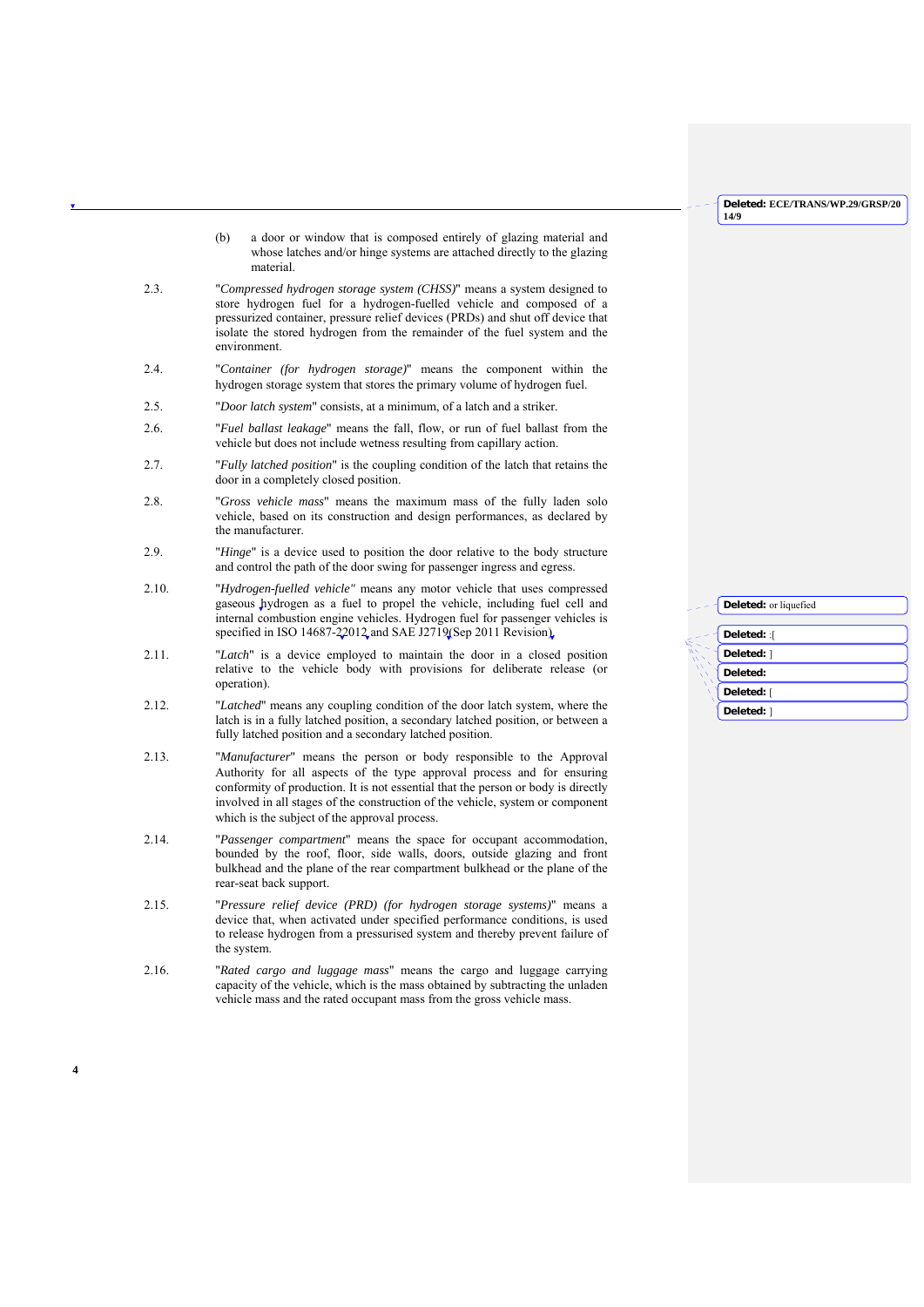**Deleted:** (ECE/TRANS/WP.29/78/Rev.2

3).

- 2.17. "*Rated occupant mass*" is the mass obtained by multiplying the total number of designated seating positions in the vehicle by 68 kg.
- 2.18. "*R-point*" means a design reference point, which:
	- (a) has coordinates determined in relation to the designed vehicle structure; and
	- (b) shall be established, where relevant for the purpose of this Regulation, in accordance with Annex 1 of the Consolidated Resolution on the Construction of Vehicles **(R.E.3) 3**
- 2.19. "*Secondary latched position*" refers to the coupling condition of the latch that retains the door in a partially closed position.
- 2.20. "*Shut-off valve (for hydrogen-fuelled vehicles)*" means a valve between the storage container and the vehicle fuel system that can be automatically activated; which defaults to the "closed" position when not connected to a power source.
- 2.21. "*Striker*" is a device with which the latch engages to maintain the door in the fully latched or secondary latched position.
- 2.22. "*Trunk lid*" is a movable body panel that provides access from outside the vehicle to a space wholly partitioned from the passenger compartment by a permanently attached partition or fixed or fold-down seat back (in the position of occupant use).
- 2.23. "*Type of protective system*" means a category of protective devices which do not differ in such essential design respects as their:
	- (a) technology;
	- (b) geometry;
	- (c) energy-absorption capacity; and
	- (d) constituent materials.
- 2.24. "*Unladen vehicle mass*" means the nominal mass of a complete vehicle with bodywork and all factory fitted equipment, electrical and auxiliary equipment for normal operation of the vehicle, including liquids, tools, fire extinguisher, standard spare parts, chocks and spare wheel, if fitted. The fuel tank is filled to 90 per cent of manufacturer rated capacity and the other liquid containing systems (except those for used water) to 100 per cent of the capacity specified by the manufacturer.
- 2.25. "*Vehicle fuel system (for hydrogen-fuelled vehicles)*" means an assembly of components used to store or supply hydrogen fuel to a fuel cell (FC) or internal combustion engine (ICE).
- 2.26. "*Vehicle type*" means a category of vehicles, the design characteristics of which do not differ in such essential respects as:
	- (a) the type of protective system $(s)$ ;
	- (b) the type of front seat(s);
	- (c) the vehicle width;

l

**<sup>3</sup> Document ECE/TRANS/WP.29/78/Rev.3, para. 2 www.unece.org/trans/main/wp29/wp29wgs/wp29gen/wp29resolutions.html** 

**Formatted:** English (U.S.)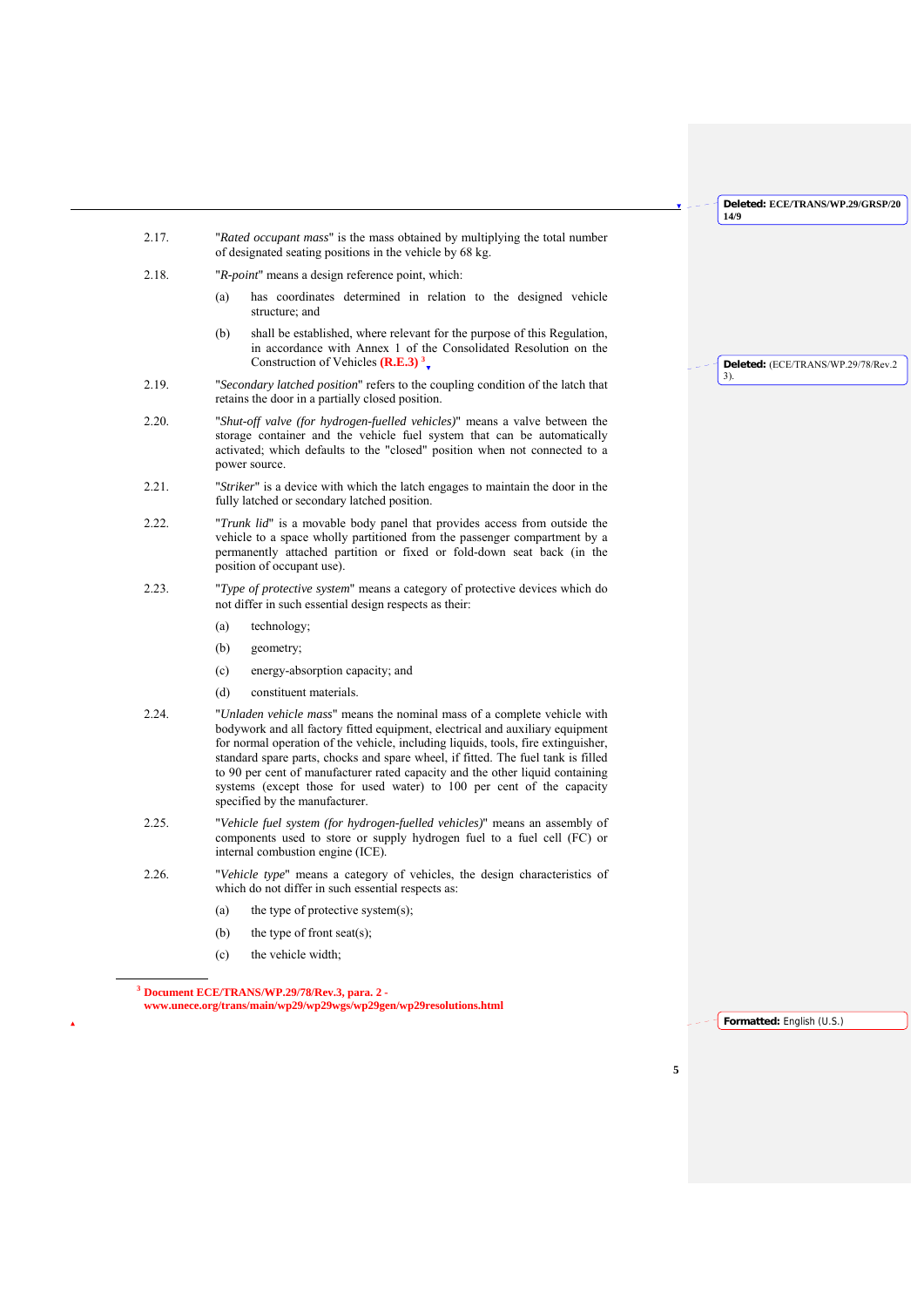- (d) the wheelbase and overall length of the vehicle;
- (e) the structure, dimensions, lines and materials of the side walls of the passenger compartment, including any optional arrangements or interior fittings within or about the side walls of the passenger compartment;
- (f) the type of door latches and hinges;
- (g) the type of fuel system(s);
- (h) the unladen vehicle mass and the rated cargo and luggage mass;
- (i) the sitting of the engine (front, rear or centre);

in so far as they may be considered to have a negative effect on the results of a vehicle-to-pole side impact test conducted in accordance with Annex 3 of this Regulation.

2.27. "*Vehicle width*" means the distance between two planes parallel to the longitudinal median plane (of the vehicle) and touching the vehicle on either side of the said plane but excluding the rear-view mirrors, side marker lamps, tyre pressure indicators, direction indicator lamps, position lamps, flexible mud-guards and the deflected part of the tyre side-walls immediately above the point of contact with the ground.

## **3. Application for approval**

- 3.1. The application for approval of a vehicle type with regard to its pole side impact performance shall be submitted by the vehicle manufacturer or their duly accredited representative.
- 3.2. It shall be accompanied by the undermentioned documents in triplicate and the following particulars:
- 3.2.1. A detailed description of the vehicle type with respect to its structure, dimensions, lines and constituent materials;
- 3.2.2. Photographs and/or diagrams and drawings of the vehicle showing the vehicle type in front, side and rear elevation and design details of the lateral part of the structure;
- 3.2.3. Unladen vehicle mass, rated cargo and luggage mass, and gross vehicle mass specifications for the vehicle type;
- 3.2.4. The lines and inside dimensions of the passenger compartment; and
- 3.2.5. A description of the relevant side interior fittings and protective systems installed in the vehicle.
- 3.3. The applicant for approval shall be entitled to present any data and results of tests carried out which make it possible to establish that compliance with the requirements can be achieved on prototype vehicles with a sufficient degree of accuracy.
- 3.4. A vehicle which is representative of the vehicle type to be approved shall be submitted to the Technical Service responsible for conducting the approval test(s).
- 3.4.1. A vehicle not comprising all the components proper to the vehicle type may be accepted for tests provided that it can be shown that the absence of the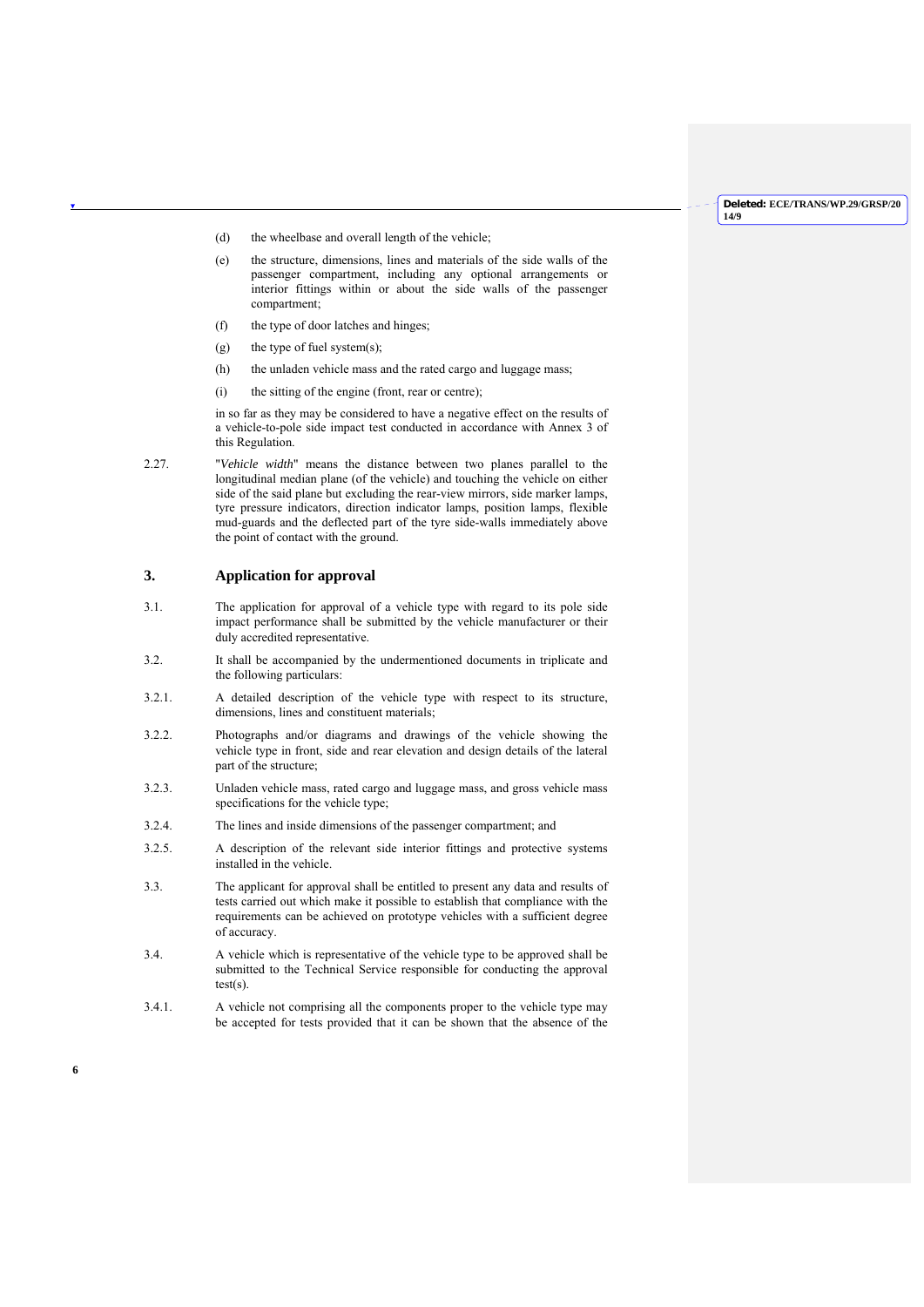components omitted has no detrimental effect on the performance prescribed in the requirements of this Regulation.

3.4.2. It shall be the responsibility of the applicant for approval to show that the application of paragraph 3.4.1. is in compliance with the requirements of this Regulation.

## **4. Approval**

- 4.1. If the vehicle type submitted for approval pursuant to this Regulation meets the requirements of paragraph 5 below, approval of that vehicle type shall be granted.
- 4.2. In case of doubt, account shall be taken, when verifying the conformity of the vehicle to the requirements of this Regulation, of any data or test results provided by the manufacturer which can be taken into consideration in validating the approval test carried out by the Technical Service.
- 4.3. An approval number shall be assigned to each vehicle type approved. Its first two digits (at present 00 for the Regulation in its original form) shall indicate the series of amendments incorporating the most recent major technical amendments made to the Regulation at the time of issue of the approval. The same Contracting Party may not assign the same approval number to another vehicle type.
- 4.4. Notice of approval or of extension or of refusal or withdrawal of approval pursuant to this Regulation shall be communicated to the Contracting Parties to the Agreement applying this Regulation by means of a form conforming to the model in Annex 1 of this Regulation and photographs and/or diagrams and drawings supplied by the applicant for approval, in a format not exceeding  $\overrightarrow{AA}$  (210 x 297) mm or folded to that format and on an appropriate scale.
- 4.5. There shall be affixed to every vehicle conforming to a vehicle type approved under this Regulation, conspicuously and in a readily accessible place specified on the approval form, an international approval mark consisting of:
- 4.5.1. A circle surrounding the letter "E" followed by the distinguishing number of the country which has granted approval; 4
- 4.5.2. The number of this Regulation, followed by the letter "R", a dash and the approval number, to the right of the circle prescribed in paragraph 4.5.1.
- 4.6. If the vehicle conforms to a vehicle type approved, under one or more other Regulations annexed to the Agreement, in the country which has granted approval under this Regulation, the symbol prescribed in paragraph 4.5.1. need not be repeated; in this case the Regulation and approval numbers and the additional symbols of all the Regulations under which approval has been granted in the country which has granted approval under this Regulation shall

<sup>4</sup> The distinguishing numbers of the Contracting Parties to the 1958 Agreement are reproduced in Annex 3 to the Consolidated Resolution on the Construction of Vehicles (R.E.3), document ECE/TRANS/WP.29/78/Rev. 3, Annex 3 -

www.unece.org/trans/main/wp29/wp29wgs/wp29gen/wp29resolutions.html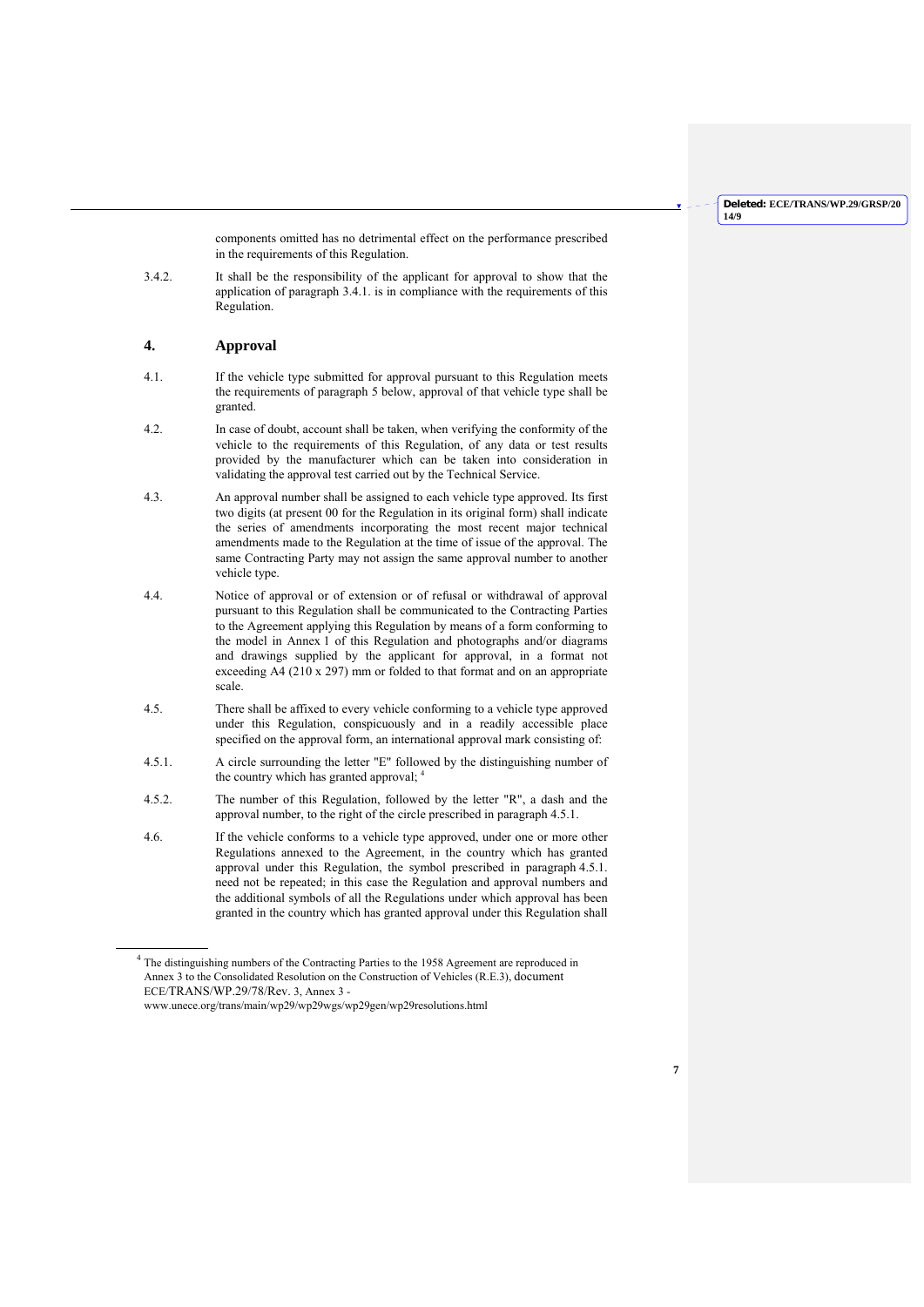be placed in vertical columns to the right of the symbol prescribed in paragraph 4.5.1.

- 4.7. The approval mark shall be clearly legible and shall be indelible.
- 4.8. The approval mark shall be placed close to or on the vehicle data plate affixed by the manufacturer.
- 4.9. Annex 2 to this Regulation gives examples of approval marks.

## **5. Requirements**

- 5.1. A vehicle, representative of the vehicle type to be approved, shall be tested in accordance with Annex 3, using a WorldSID  $50<sup>th</sup>$  percentile adult male dummy
- 5.1.1. With the exception of vehicle types designed as described in paragraph 5.1.2. below, the approval test shall be conducted such that the vehicle impacts the pole on the driver's side.
- 5.1.2. In the case of vehicle types where the side structures, front-row seats or the type of protective systems on each side of the vehicle are sufficiently different for the Approval Authority to consider they could appreciably affect performance in a test conducted in accordance with Annex 3; either of the alternatives in paragraph 5.1.2.1. or 5.1.2.2. may be used by the Approval Authority.
- 5.1.2.1. The Approval Authority will require the approval test to be conducted such that the vehicle impacts the pole on the driver's side where:
- 5.1.2.1.1. this is considered the least favourable side; or
- 5.1.2.1.2. the manufacturer provides additional information (e.g. manufacturer's in-house test data) sufficient to satisfy the Approval Authority that the design differences on each side of the vehicle do not appreciably affect performance in a test conducted in accordance with Annex 3.
- 5.1.2.2. The Approval Authority will require the approval test to be conducted such that the vehicle impacts the pole on the side opposite the driver's side, where this is considered the least favourable side.
- 5.2. The results of an approval test conducted in accordance with paragraph 5.1. shall be considered satisfactory, if the requirements of paragraphs 5.3., 5.4. and 5.5. are met.
- 5.3. WorldSID  $50<sup>th</sup>$  percentile adult male performance requirements
- 5.3.1. The performance criteria measured by a WorldSID  $50<sup>th</sup>$  percentile adult male dummy in the front-row outboard seating position on the impact side of a vehicle tested in accordance with Annex 3, shall meet the requirements of paragraphs 5.3.2. to 5.3.6.
- 5.3.2. Head Injury Criteria

**8**

l

5.3.2.1 The Head Injury Criterion (HIC) 36 shall not exceed 1,000 when calculated in accordance with paragraph 1. of Annex 10.

**Deleted:** Addendum [2] of Mutual Resolution No. 1

<sup>5</sup> T**he t**echnical specifications, including detailed drawings and procedures for assembly/disassembly of the WorldSID 50th percentile adult male dummy are specified **by reference** in **Annex 3 of this Regulation**.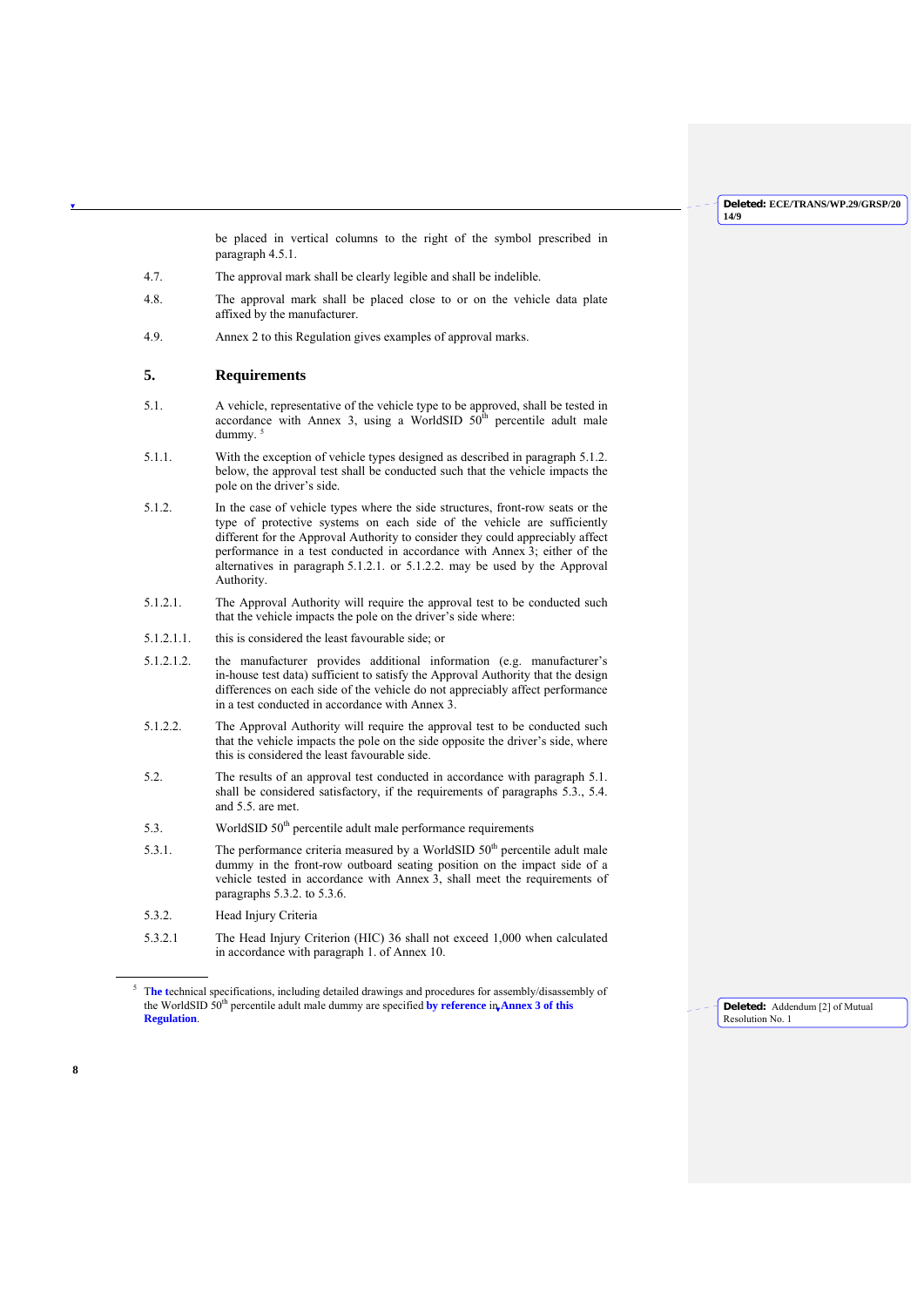|             |                                                                                                                                                                                                                                                                                                                 | 14/9       |
|-------------|-----------------------------------------------------------------------------------------------------------------------------------------------------------------------------------------------------------------------------------------------------------------------------------------------------------------|------------|
| 5.3.3.      | Shoulder performance criteria                                                                                                                                                                                                                                                                                   |            |
| 5.3.3.1.    | The peak lateral shoulder force shall not exceed 3.0 kN when calculated in<br>accordance with paragraph 2.1. of Annex 10.                                                                                                                                                                                       |            |
| 5.3.4.      | Thorax performance criteria                                                                                                                                                                                                                                                                                     |            |
| 5.3.4.1     | The maximum thorax rib deflection shall not exceed 55 mm when calculated<br>in accordance with paragraph 3.1. of Annex 10.                                                                                                                                                                                      |            |
| 5.3.5.      | Abdominal performance criteria                                                                                                                                                                                                                                                                                  |            |
| $5.3.5.1$ . | The maximum abdominal rib deflection shall not exceed 65 mm when<br>calculated in accordance with paragraph 4.1. of Annex 10.                                                                                                                                                                                   |            |
| 5.3.5.2.    | The resultant lower spine acceleration shall not exceed 75 g (1 g = the<br>acceleration due to gravity = $9.81 \text{ m/s}^2$ ), except for intervals whose<br>cumulative duration is not more than 3ms, when calculated in accordance<br>with paragraph 4.2. of Annex 10.                                      |            |
| 5.3.6.      | Pelvis performance criteria                                                                                                                                                                                                                                                                                     |            |
| 5.3.6.1.    | The peak pubic symphysis force shall not exceed 3.36 kN when calculated in<br>accordance with paragraph 5.1. of Annex 10.                                                                                                                                                                                       |            |
| 5.4.        | Door latch and hinge system integrity requirements                                                                                                                                                                                                                                                              |            |
| 5.4.1.      | Any side door which impacts the pole shall not separate totally from the<br>vehicle.                                                                                                                                                                                                                            |            |
| 5.4.2.      | Any door (including a back door, but excluding a trunk lid), which does not<br>impact the pole and is not wholly partitioned from the passenger<br>compartment by a permanently attached partition or fixed or fold-down seat<br>back (in the position of occupant use), shall meet the following requirements: |            |
| 5.4.2.1.    | The door shall remain latched;                                                                                                                                                                                                                                                                                  |            |
| 5.4.2.2.    | The latch shall not separate from the striker;                                                                                                                                                                                                                                                                  |            |
| 5.4.2.3.    | The hinge components shall not separate from each other or from their<br>attachment to the vehicle; and                                                                                                                                                                                                         |            |
| 5.4.2.4.    | Neither the latch nor the hinge systems of the door shall pull out of their<br>anchorages.                                                                                                                                                                                                                      |            |
| 5.5.        | Fuel system integrity requirements                                                                                                                                                                                                                                                                              |            |
| 5.5.1.      | In the case of a vehicle propelled by fuel with a boiling point above $0^{\circ}C$ , fuel<br>ballast leakage from the fuel system(s) $6$ prepared in accordance with<br>paragraph $\overline{5}$ , 1. of Annex 3 shall not exceed:                                                                              | Deleted: 4 |
| 5.5.1.1.    | a total of 142 grams during the 5 minute period immediately following first<br>vehicle contact with the pole; and                                                                                                                                                                                               |            |
| 5.5.1.2.    | a total of 28 grams during each subsequent 1 minute period from 5 minutes<br>up until 30 minutes after first vehicle contact with the pole.                                                                                                                                                                     |            |
| 5.5.2.      | In the case of a compressed hydrogen-fuelled vehicle:                                                                                                                                                                                                                                                           |            |
| Annex 3).   | <sup>6</sup> To ensure that liquid leakage from the fuel system can be easily separated and identified, liquids from<br>other vehicle systems may be replaced by the equivalent ballast mass (as per paragraph 4.3 of                                                                                           |            |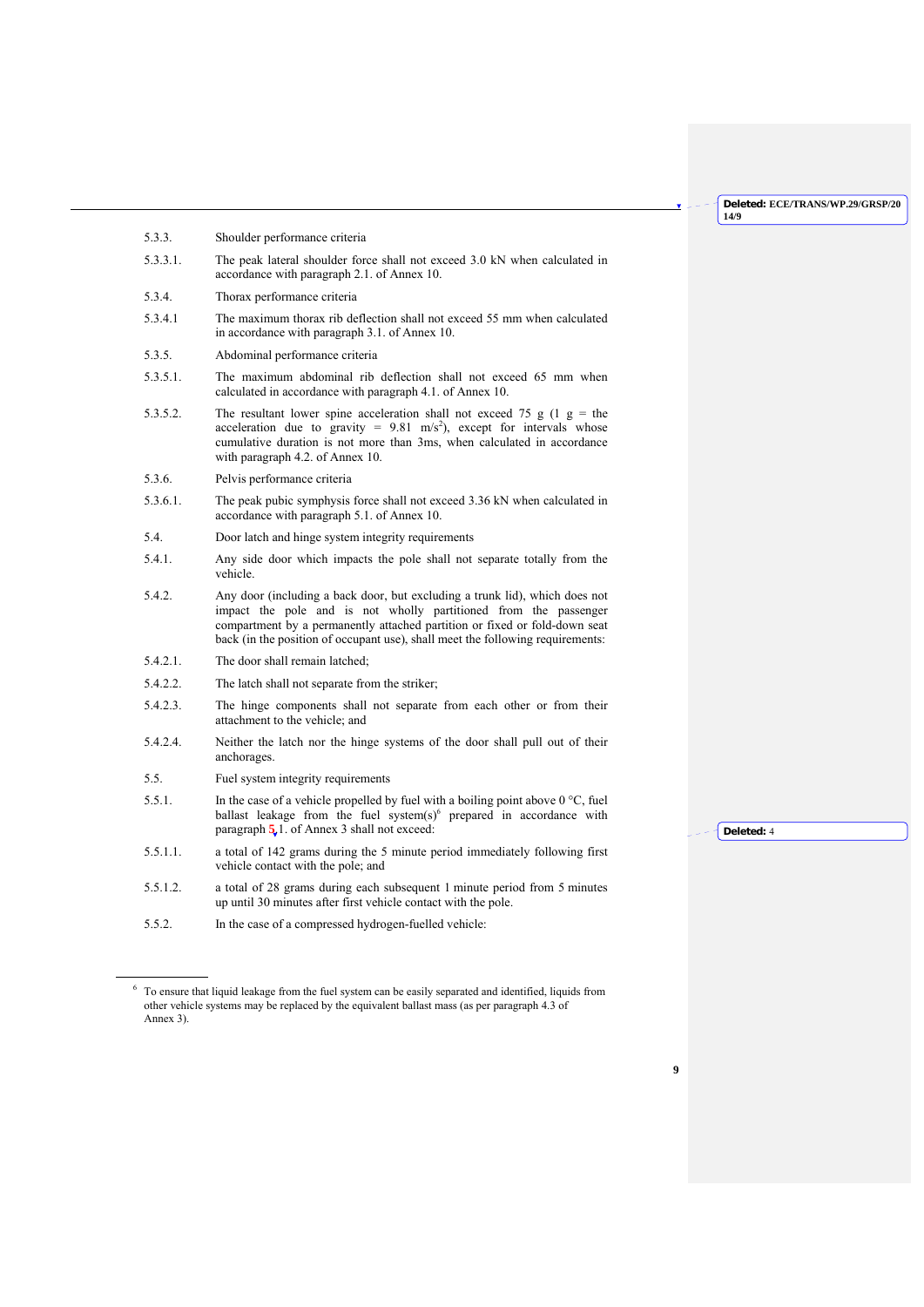- 5.5.2.1. the hydrogen leakage rate  $(V_{H2})$  determined in accordance with either, paragraph 4. of Annex 6 for hydrogen, or paragraph 5. of Annex 6 for helium, shall not exceed an average of 118 NL per minute for the time interval, Δt minutes, after the crash;
- 5.5.2.2. the gas (hydrogen or helium as applicable) concentration by volume in air values determined for the passenger and luggage compartments in accordance with paragraph 6. of Annex 6, shall not exceed 4.0 per cent for hydrogen or 3 per cent for helium, at any time throughout the 60 minute post-crash measurement period; 7 and
- 5.5.2.3. the container(s) (for hydrogen storage) shall remain attached to the vehicle at a minimum of one attachment point.

## **6. Modification of the vehicle type and extension of approval**

- 6.1. Every modification, affecting the design characteristics of the vehicle type identified in paragraph 2.26. (a) to (i) above, shall be brought to the attention of the Approval Authority which approved the vehicle type. The Approval Authority may then either:
- 6.1.1. Consider that the modifications made will not have an appreciable adverse effect on the vehicle-to-pole side impact performance and grant an extension of the approval; or
- 6.1.2. Consider that the modifications made could adversely affect the vehicle-to-pole side impact performance and require further tests or additional checks before granting an extension of the approval.
- 6.2. Provided there is otherwise no conflict with the provisions of paragraph 6.1. above, the approval shall be extended to cover all the other variants of the vehicle type for which the sum of the unladen vehicle mass and the rated cargo and luggage mass is not more than 8 per cent greater than that of the vehicle used in the approval test.
- 6.3. A notice of extension or refusal of approval, specifying the alteration(s), shall be communicated by the Approval Authority to the other Contracting Parties to the Agreement which apply this Regulation, using the procedure specified in paragraph 4.4. above.
- 6.4. The Approval Authority shall assign a serial number to each extension, to be known as the extension number.

## **7. Conformity of production**

 The conformity of production procedures shall comply with those set out in Appendix 2 of the Agreement (E/ECE/324-E/ECE/TRANS/505/Rev.2), with the following requirements.

7.1. Every vehicle approved under this Regulation shall be so manufactured as to conform to the type approved by meeting the requirements set out in paragraph 5. above.

l

 $\frac{7}{10}$  This requirement is satisfied if it is confirmed that the shut-off valve of each hydrogen storage system has closed within 5 seconds of first vehicle contact with the pole and there is no leakage from the hydrogen storage system(s).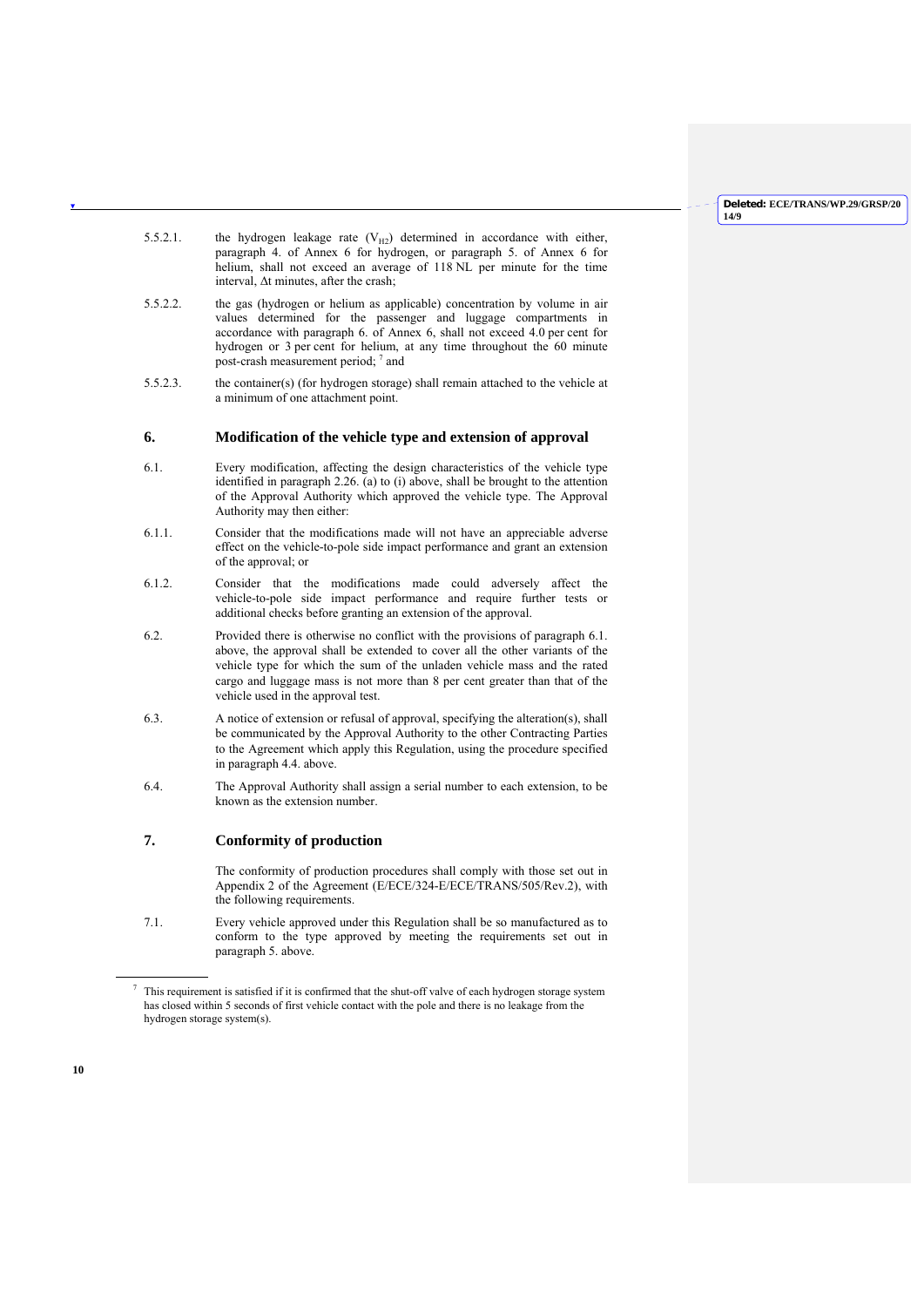- 7.2. The holder of the approval shall ensure that for each type of vehicle at least the tests concerning the taking of measurements are carried out.
- 7.3. The authority which has granted type approval may at any time verify the conformity control methods applied in each production facility. The normal frequency of these verifications shall be once every two years.

## **8. Penalties for non-conformity of production**

- 8.1. The approval granted in respect of a vehicle type, pursuant to this Regulation, may be withdrawn if the requirement laid down in paragraph 7.1. above is not complied with, or if the vehicle or vehicles selected have failed to pass the checks prescribed in paragraph 7.2. above.
- 8.2. If a Contracting Party to the Agreement applying this Regulation withdraws an approval it has previously granted, it shall forthwith so notify the other Contracting Parties applying this Regulation by means of a communication form conforming to the model in Annex 1 of this Regulation.

## **9. Production definitely discontinued**

9.1. If the holder of the approval completely ceases to manufacture a type of vehicle approved in accordance with this Regulation, they shall so inform the authority which granted the approval, which in turn shall forthwith notify the other Contracting Parties to the Agreement applying this Regulation by means of a communication form conforming to the model set out in Annex 1 of this Regulation.

## **10. Names and addresses of Technical Services responsible for conducting approval tests, and of Type Approval Authorities**

10.1. The Contracting Parties to the Agreement applying this Regulation shall communicate to the United Nations secretariat the names and addresses of the Technical Services responsible for conducting approval tests, and of the Type Approval Authority which grant approval and to which forms certifying approval or extension, or refusal or withdrawal of approval, issued in other countries, are to be sent.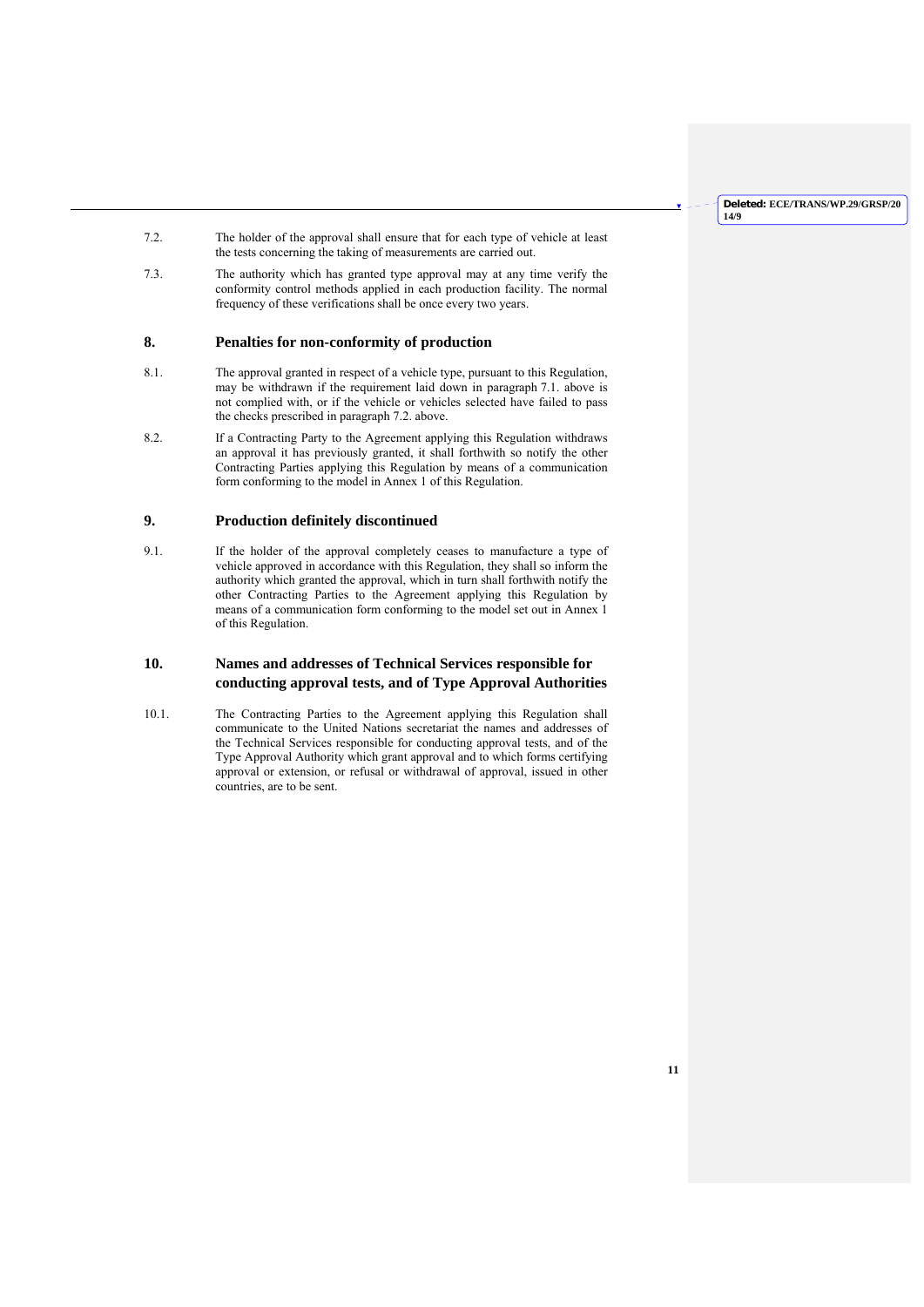## **Annex 1**

# **Communication**

(maximum format: A4 (210 x 297 mm))



...................................... ......................................



concerning:2 Approval granted Approval extended Approval refused Approval withdrawn Production definitely discontinued

of a vehicle type with regard to its pole side impact performance pursuant to Regulation No. [13X]

|     | Approval No.<br>Extension No. $\dots \dots \dots \dots \dots \dots \dots \dots \dots$ |
|-----|---------------------------------------------------------------------------------------|
| 1.  |                                                                                       |
| 2.  |                                                                                       |
| 3.  |                                                                                       |
| 4.  | If applicable, name and address of manufacturer's representative:                     |
| 5.  |                                                                                       |
| 6.  |                                                                                       |
| 7.  |                                                                                       |
| 8.  |                                                                                       |
| 9.  |                                                                                       |
| 10. |                                                                                       |
| 11. |                                                                                       |
| 12. |                                                                                       |
| 13. |                                                                                       |
| 14. |                                                                                       |
| 15. |                                                                                       |

 $^{\rm 1}$  Distinguishing number of the country which has granted/extended/refused/withdrawn approval (see approval provisions in the Regulation).<br> $2$  Delete what does not apply.

 $\overline{\phantom{a}}$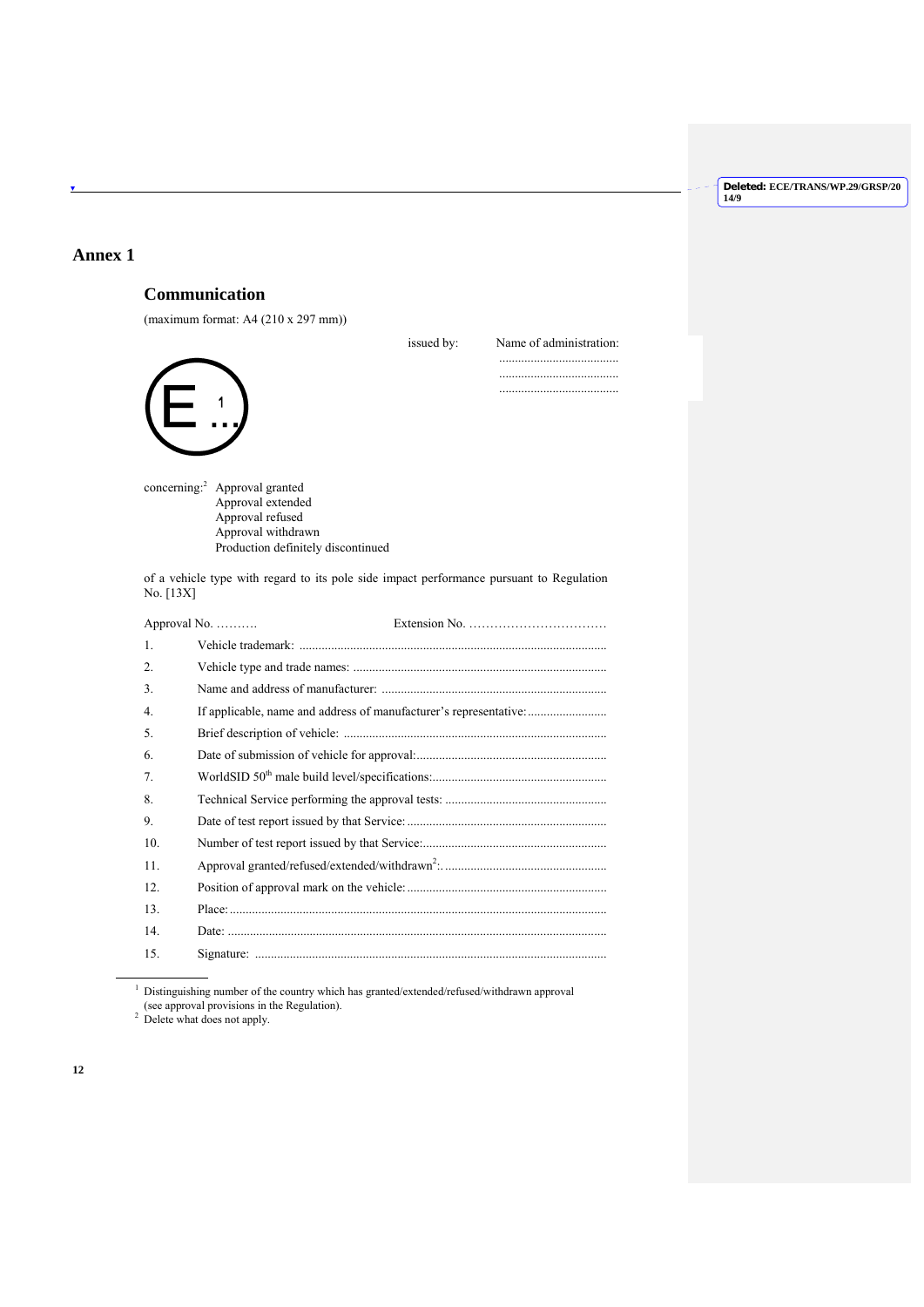- 16. Any remarks: ..........................................................................................................
- 17. The list of documents deposited with the Approval Authority which has granted approval is annexed to this communication and may be obtained on request.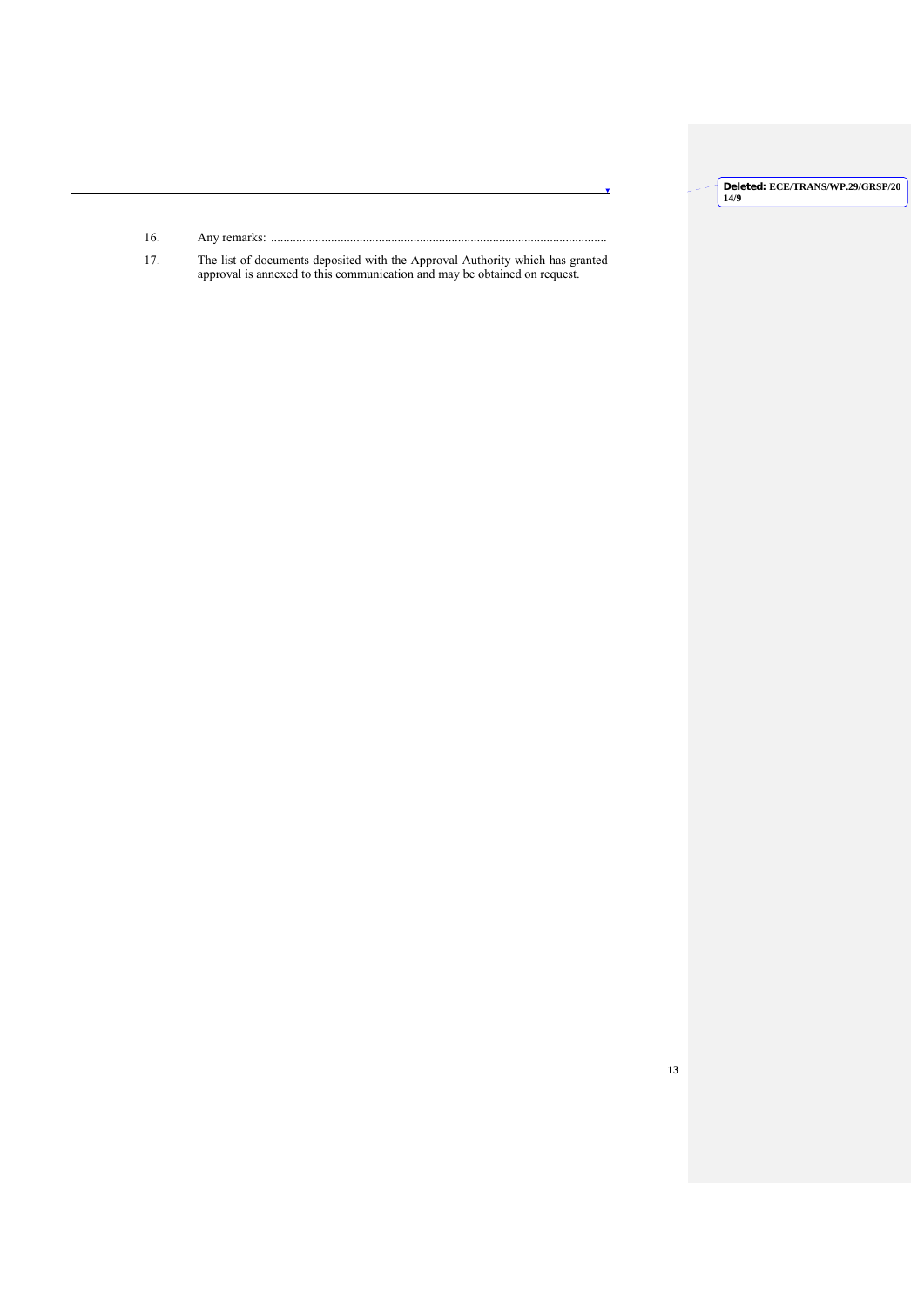## **Annex 2**

## **Arrangement of the approval mark**

Model A (See paragraph 4.5. of this Regulation)



 The above approval mark affixed to a vehicle shows that the vehicle type concerned has, with regard to its pole side impact performance, been approved in the Netherlands (E4) pursuant to Regulation No. [X] under approval number 00124. The approval number indicates that the approval was granted in accordance with the requirements of Regulation No. [X] in its original form.

Model B (See paragraph 4.6. of this Regulation)



 $a = 8$  mm min.

 The above approval mark affixed to a vehicle shows that the vehicle type concerned has been approved in the Netherlands (E4) pursuant to Regulations Nos. [X] and  $95<sup>1</sup>$ . The first two digits of the approval numbers indicate that, at the dates when the respective approvals were granted, Regulation No. [X] was in its original form and Regulation No. 95 incorporated the 03 series of amendments.

<sup>1</sup> The latter number is given only as an example.

 $\overline{a}$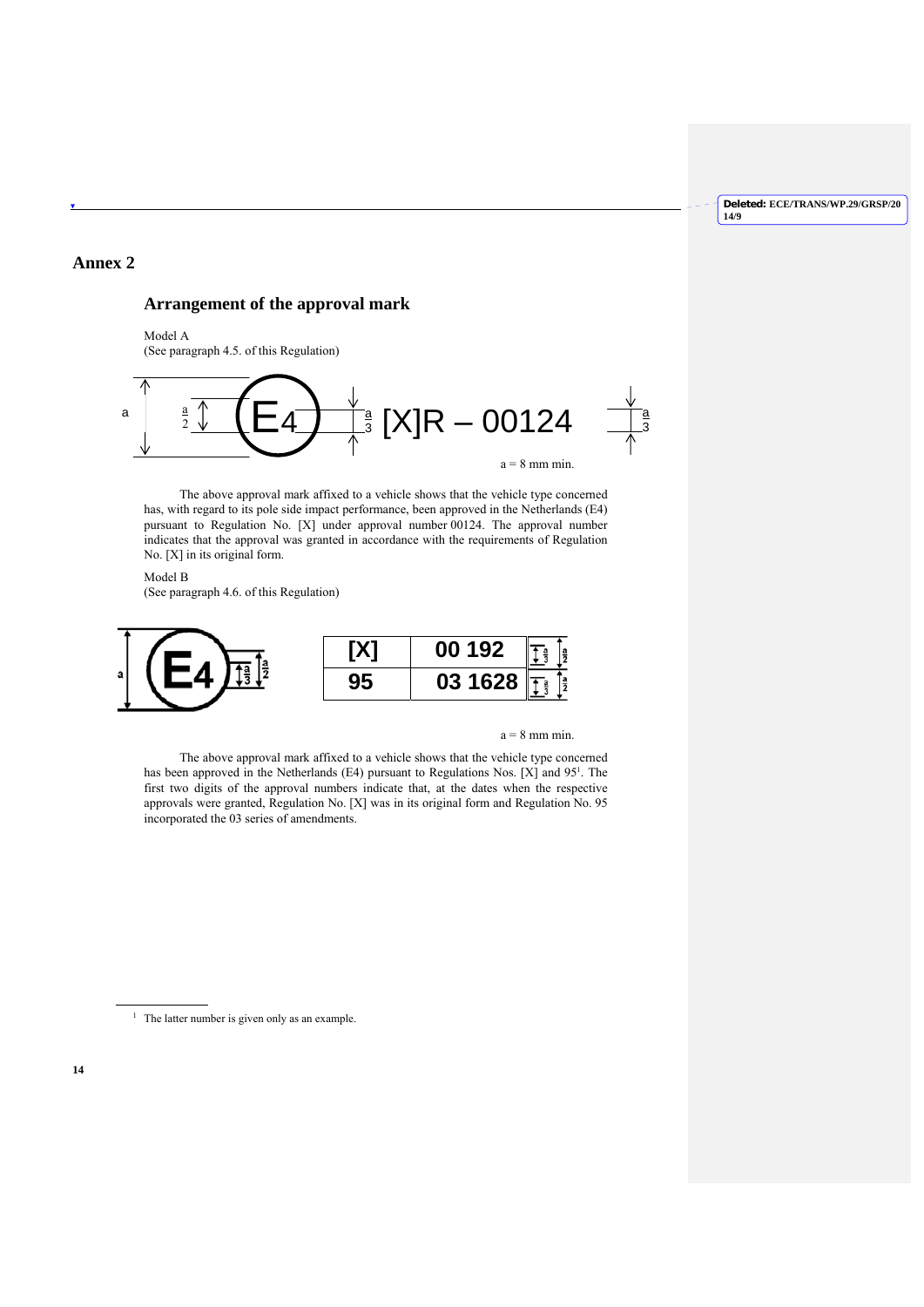## **Annex 3**

## **Dynamic pole side impact test procedure**

## **1. Purpose**

Determination of compliance with the requirements of paragraph 5. of this Regulation.

## **2. Definitions**

For the purposes of this annex:

- 2.1. "*Fuel ballast*" means water; or Stoddard Solvent; or any other homogeneous liquid with a specific gravity of 1.0 +0/-0.25 and a dynamic viscosity of  $0.9 \pm 0.05$  mPa·s at 25°C.
- 2.2. "*Impact reference line*" is the line formed on the impact side of the test vehicle by the intersection of the exterior surface of the vehicle and a vertical plane passing through the centre of gravity of the head of the dummy positioned in accordance with Annex 4, in the front-row outboard designated seating position on the impact side of the vehicle. The vertical plane forms an angle of 75° with the vehicle longitudinal centreline. The angle is measured as indicated in Annex 7, Figure 7-1 (or Figure 7-2) for left (or right) side impact.
- 2.3. "*Impact velocity vector*" means the geometric quantity which describes both the speed and direction of travel of the vehicle at the moment of impact with the pole. The impact velocity vector points in the direction of travel of the vehicle. The origin of the impact velocity vector is the centre of gravity of the vehicle and its magnitude (length) describes the impact speed of the vehicle.
- 2.4. "*Laden attitude*" means the pitch and roll angle of the test vehicle when positioned on a level surface with all tyres fitted and inflated as recommended by the vehicle manufacturer and loaded to the laden mass. The test vehicle is loaded by centrally positioning 136 kg or the rated cargo and luggage mass (whichever is less) in the cargo/luggage carrying area over the longitudinal centreline of the vehicle. The mass of the necessary anthropomorphic test device is placed on the front-row outboard designated seating position on the impact side of the vehicle. The front-row seat on the impact side of the vehicle is positioned in accordance with Annex 4.
- 2.5. "*Laden mass*" means unladen vehicle mass, plus 136 kg or the rated cargo and luggage mass (whichever is less), plus the mass of the necessary anthropomorphic test device.
- 2.6. "*Pitch angle*" is the angle of a fixed linear reference connecting two reference points on the front left or right door sill (as applicable), relative to a level surface or horizontal reference plane. An example of a suitable fixed linear reference for left side door sill pitch angle measurement is illustrated in Figure 9-1 of Annex 9.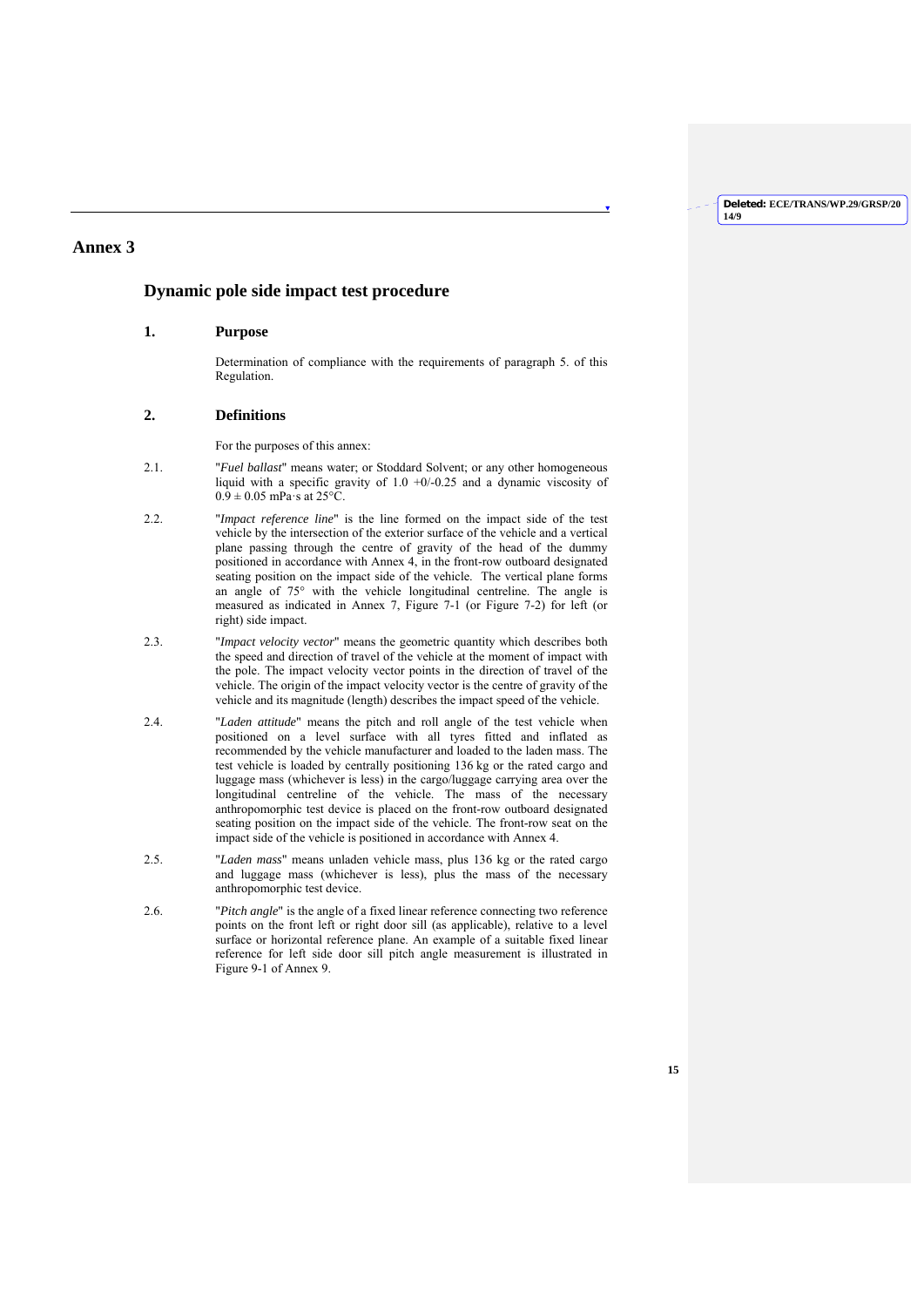- 2.7. "*Pole*" means a fixed rigid vertically oriented metal structure with a continuous outer cross section diameter of 254 mm  $\pm$  6 mm, beginning no more than 102 mm above the lowest point of the tyres on the impact side of the vehicle in the laden attitude, and extending at least above the highest point of the roof of the test vehicle.
- 2.8. "*Roll angle*" is the angle of a fixed linear reference connecting two reference points either side of the vehicle longitudinal centre plane on the front or rear (as applicable) of the vehicle body, relative to a level surface or horizontal reference plane. An example of a suitable fixed linear reference for rear roll angle measurement is illustrated in Figure 9-2 of Annex 9.
- 2.9. "*Specific gravity*" means the density of a reference liquid expressed as a ratio of the density of water (i.e. ρliquid/ρwater) at 25°C reference temperature and 101.325 kPa reference pressure.
- 2.10. "*Stoddard solvent*" means a homogeneous, transparent, petroleum distillate mixture of refined  $C_7-C_{12}$  hydrocarbons; with a flash point of at least 38°C, a specific gravity of  $0.78 \pm 0.03$  and a dynamic viscosity of  $0.9 \pm 0.05$  mPa·s at  $25^{\circ}$ C.
- 2.11. "*Test attitude*" means the pitch and roll angle of the test vehicle to be impacted with the pole.
- 2.13. "*Unladen attitude*" means the pitch and roll angle of the unladen vehicle when positioned on a level surface with all tyres fitted and inflated as recommended by the vehicle manufacturer.
- 2.12. "*Useable fuel tank capacity*" means the fuel tank capacity specified by the vehicle manufacturer.
- 2.13. "*Vehicle master control switch*" means the device by which the vehicle's onboard electronics system is brought from being switched off, as is the case when the vehicle is parked without the driver present, to the normal operating mode.
- 2.14. "*Vehicle fuel*" means the optimum fuel recommended by the vehicle manufacturer for the applicable fuel system.

## **3. State of the test vehicle**

- 3.1. The test vehicle shall be representative of the series production, shall include all the equipment normally fitted and shall be in normal running order.
- 3.2. Notwithstanding paragraph 3.1. of this annex above, some components may be omitted or replaced by equivalent masses where the Approval Authority in consultation with the manufacturer and the Technical Service, considers that any such omission or substitution will have no effect on the results of the test.

## **4. Test equipment**

- 4.1. Test vehicle preparation area
- 4.1.1. An enclosed temperature controlled area suitable for ensuring stabilization of the test dummy temperature prior to testing.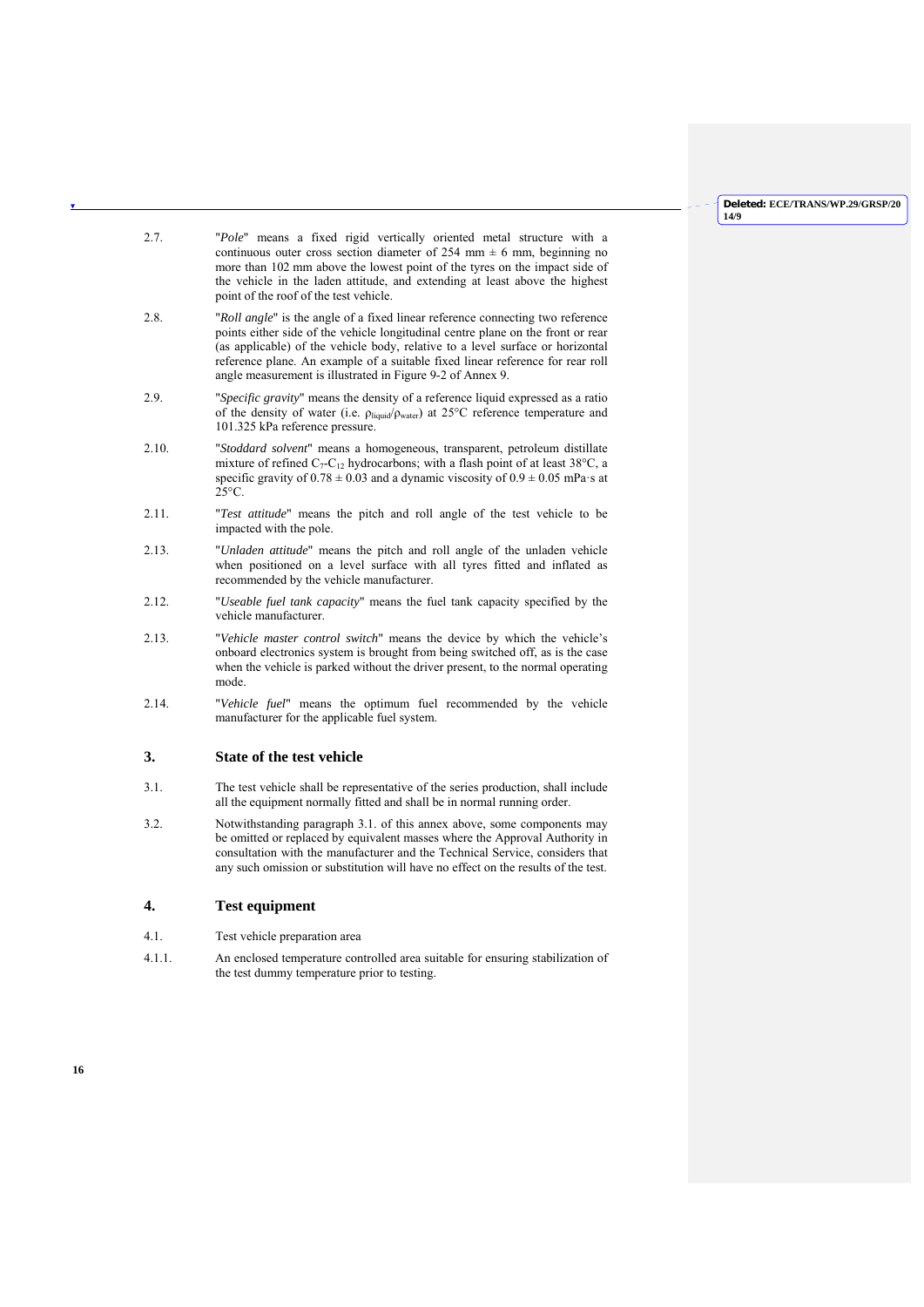**14/9**

### 4.2. Pole

 $\overline{\phantom{a}}$ 

- 4.2.1. A pole satisfying the definition of paragraph 2.7. of this annex, and offset from any mounting surface, such as a barrier or other structure, so that the test vehicle will not contact such a mount or support at any time within 100 ms of the initiation of vehicle-to-pole contact.
- 4.3. Anthropomorphic Test Devices
- 4.3.1. A WorldSID 50<sup>th</sup> percentile adult male dummy in accordance with **[ISO** 15830:2013]<sup>1</sup>, fitted with two half arms and (as a minimum) all instrumentation required to obtain the data channels necessary to determine the dummy performance criteria listed in paragraph 5.3. of this Regulation.

## **5. Vehicle preparation**

- 5.1. Fuel systems designed for fuel with a boiling point above 0 °C shall be prepared in accordance with paragraphs 5.1.1. and 5.1.2.
- $5.1.1.$  The fuel tank shall be filled with fuel ballast<sup>2</sup> of mass:
- 5.1.1.1. greater than or equal to the mass of the vehicle fuel required to fill 90 per cent of the useable fuel tank capacity; and
- 5.1.1.2. less than or equal to the mass of the vehicle fuel required to fill 100 per cent of the useable fuel tank capacity.
- 5.1.2. Fuel ballast shall be used to fill the entire fuel system from the fuel tank through to the engine induction system.
- 5.2. The compressed hydrogen storage system(s) and enclosed spaces of compressed hydrogen-fuelled vehicles shall be prepared in accordance with paragraph 3. of Annex 6.
- 5.3. The other (non-fuel) liquid containing vehicle systems may be empty, in which case, the mass of the liquids (e.g. brake fluid, coolant, transmission fluid) shall be replaced by the equivalent ballast mass.
- 5.4. The vehicle test mass, including the mass of the necessary anthropomorphic test device and any ballast mass, shall be within  $+0/-10$  kg of the laden mass defined in paragraph 2.5. of this annex.
- 5.5. The pitch angles measured on the left and right side of the vehicle in the test attitude shall be between the corresponding (left or right as applicable) unladen attitude pitch angle and laden attitude pitch angle, inclusive.
- 5.6. Each linear reference used to measure the unladen, laden and test attitude pitch angles on the left or right side of the vehicle in paragraph 5.5. above shall connect the same fixed reference points on the left or right (as applicable) side door sill.
- 5.7. The roll angles measured at the front and rear of the vehicle in the test attitude shall be between the corresponding (front or rear as applicable) unladen attitude roll angle and laden attitude roll angle, inclusive.

| <b>Deleted:</b> Addendum [2] of Mutual<br>Resolution No. 1 |
|------------------------------------------------------------|
| Deleted: and                                               |

**Deleted: ECE/TRANS/WP.29/GRSP/20**

**Formatted:** Footnote

Reference,4\_G,(Footnote Reference), BVI fnr, BVI fnr, Footnote symbol,Footnote,Footnote Reference Superscript,SUPERS,-E Fußnotenzeichen

**Formatted:** Superscript

**Formatted:** English (Australia)

 $\frac{1}{4}$  It is intended that the required WorldSID 50<sup>th</sup> percentile adult male specifications will in **future be made available in Addendum [2] of Mutual Resolution No. 1.**

<sup>&</sup>lt;sup>2</sup> For safety reasons, flammable liquids with a flash point below  $38^{\circ}$ C are not recommended for use as fuel ballast.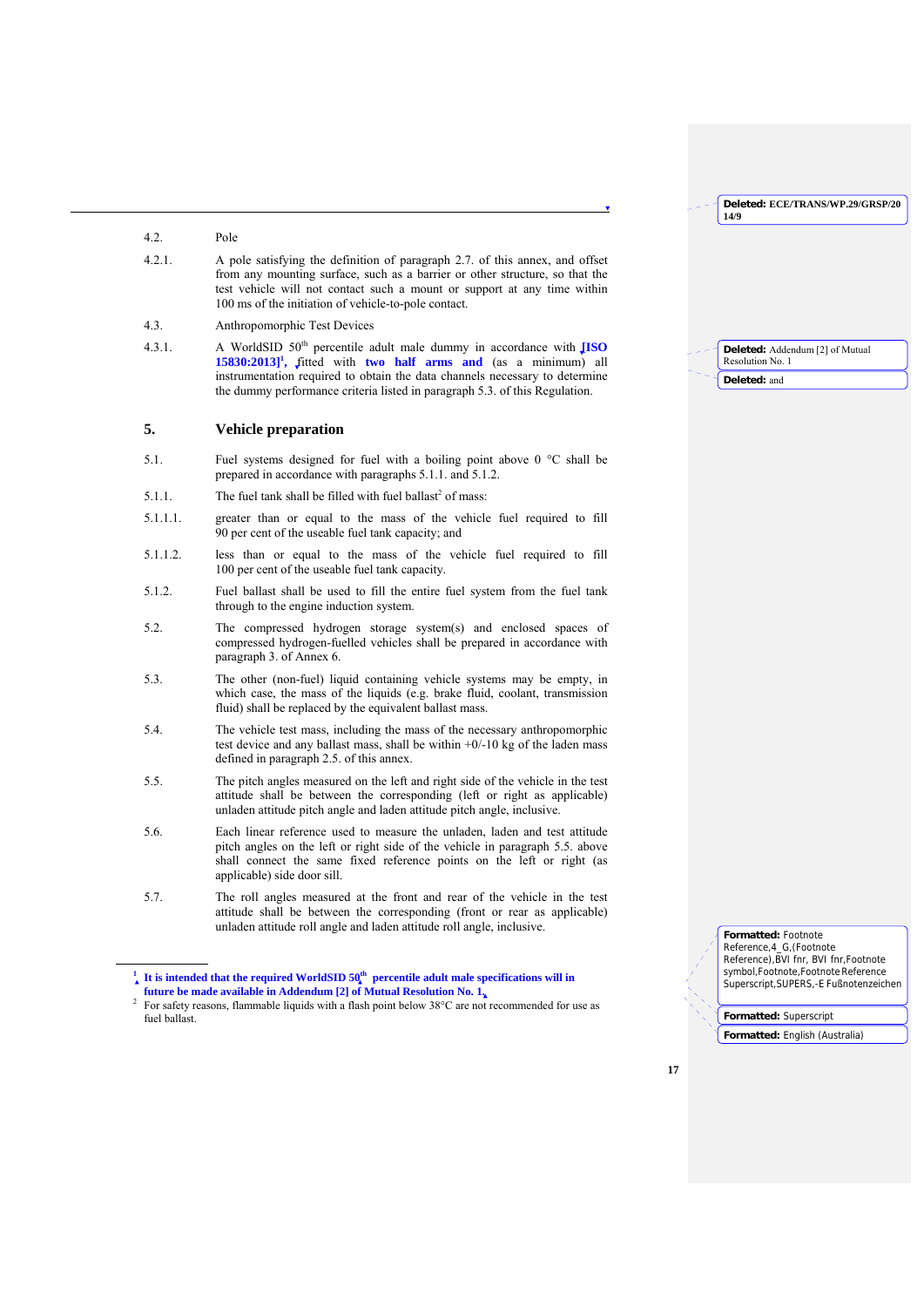| 5.8.      | Each linear reference used to measure the unladen, laden and test attitude roll<br>angles at the front or rear of the vehicle in paragraph 5.7, above shall connect<br>the same fixed reference points on the front or rear (as applicable) vehicle<br>body.     |
|-----------|------------------------------------------------------------------------------------------------------------------------------------------------------------------------------------------------------------------------------------------------------------------|
| 6.        | Vehicle passenger compartment adjustments                                                                                                                                                                                                                        |
| 6.1.      | Adjustable front-row seats                                                                                                                                                                                                                                       |
| 6.1.1.    | Any seat adjustment, including any seat cushion, seatback, armrest, lumbar<br>support, and head restraint; of a front-row outboard seating position on the<br>impact side of the vehicle; shall be placed in the position of adjustment<br>specified in Annex 4. |
| 6.2.      | Adjustable front-row safety-belt anchorages                                                                                                                                                                                                                      |
| 6.2.1.    | Any adjustable safety-belt anchorage(s) provided for a front-row outboard<br>seating position on the impact side of the vehicle, shall be placed in the<br>position of adjustment specified in Annex 4.                                                          |
| 6.3.      | Adjustable steering wheels                                                                                                                                                                                                                                       |
| 6.3.1.    | Any adjustable steering wheel shall be placed in the position of adjustment<br>specified in Annex 4.                                                                                                                                                             |
| 6.4.      | Convertible tops                                                                                                                                                                                                                                                 |
| $6.4.1$ . | Convertibles and open-body type vehicles shall have the top, if any, in place<br>in the closed passenger compartment configuration.                                                                                                                              |
| 6.5.      | Doors                                                                                                                                                                                                                                                            |
| 6.5.1.    | Doors, including any back door (e.g. a hatchback or tailgate), shall be fully<br>closed and fully latched, but not locked.                                                                                                                                       |
| 6.6.      | Parking brake                                                                                                                                                                                                                                                    |
| 6.6.1.    | The parking brake shall be engaged.                                                                                                                                                                                                                              |
| 6.7.      | Electrical system                                                                                                                                                                                                                                                |
| 6.7.1.    | The vehicle master control switch shall be in the "on" position.                                                                                                                                                                                                 |
| 6.8.      | Pedals                                                                                                                                                                                                                                                           |
| 6.8.1.    | Any adjustable pedals shall be placed as specified in Annex 4.                                                                                                                                                                                                   |
| 6.9.      | Windows, vents and sunroofs                                                                                                                                                                                                                                      |
| 6.9.1.    | Moveable vehicle windows and vents located on the impact side of the<br>vehicle shall be placed in the fully closed position.                                                                                                                                    |
| 6.9.2.    | Any sunroof(s) shall be placed in the fully closed position.                                                                                                                                                                                                     |
| 7.        | Dummy preparation and positioning                                                                                                                                                                                                                                |

- 7.1. A WorldSID  $50<sup>th</sup>$  percentile adult male dummy in accordance with paragraph 4.3.1. of this annex shall be installed in accordance with Annex 4, in the front-row outboard seat located on the impact side of the vehicle.
- 7.2. The test dummy shall be configured and instrumented to be struck on the side closest to the side of the vehicle impacting the pole.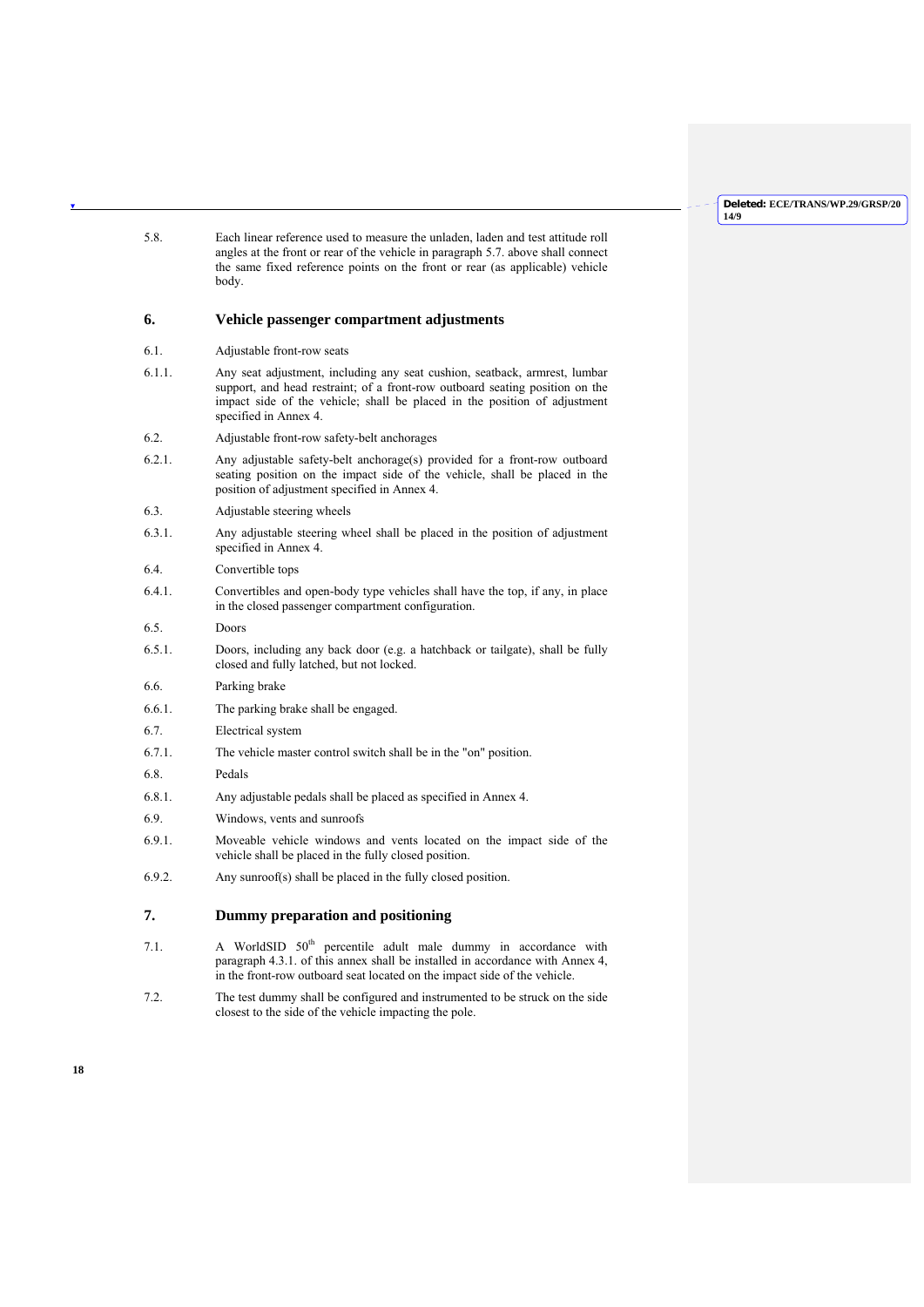- 7.3. The stabilised temperature of the test dummy at the time of the test shall be between 20.6 °C and 22.2 °C.
- 7.4. A stabilised dummy temperature shall be obtained by soaking the dummy at controlled test laboratory environment temperatures within the range specified in paragraph 7.3. above prior to the test.
- 7.5. The stabilised temperature of the test dummy shall be recorded by an internal dummy chest cavity temperature sensor.

## **8. Vehicle-to-pole side impact test**

- 8.1. A test vehicle prepared in accordance with paragraph 5., paragraph 6. and paragraph 7. of this annex, shall be impacted into a stationary pole.
- 8.2. The test vehicle shall be propelled so that, when the vehicle-to-pole contact occurs, the direction of vehicle motion forms an angle of  $75^{\circ} \pm 3^{\circ}$  with the vehicle longitudinal centreline.
- 8.3. The angle in paragraph 8.2. above shall be measured between the vehicle longitudinal centreline and a vertical plane parallel to the vehicle impact velocity vector, as indicated in Annex 8, Figure 8-1 (or Figure 8-2) for left (or right) side impact.
- 8.4. The impact reference line shall be aligned with the centreline of the rigid pole surface, as viewed in the direction of vehicle motion, so that, when the vehicle-to-pole contact occurs, the centreline of the pole surface contacts the vehicle area bounded by two vertical planes parallel to and 25 mm forward and aft of the impact reference line.
- 8.5. During the acceleration phase of the test prior to first contact between the vehicle and the pole, the acceleration of the test vehicle shall not exceed  $1.5 \text{ m/s}^2$ .
- 8.6. Except as provided in paragraph 8.7. below, the test vehicle speed at the moment of first vehicle-to-pole contact shall be  $32 \pm 1$  km/h.
- 8.7. The test vehicle speed at the moment of first vehicle-to-pole contact shall be 26 -0/+7 km/h for vehicles with a vehicle width of 1.50 m or less.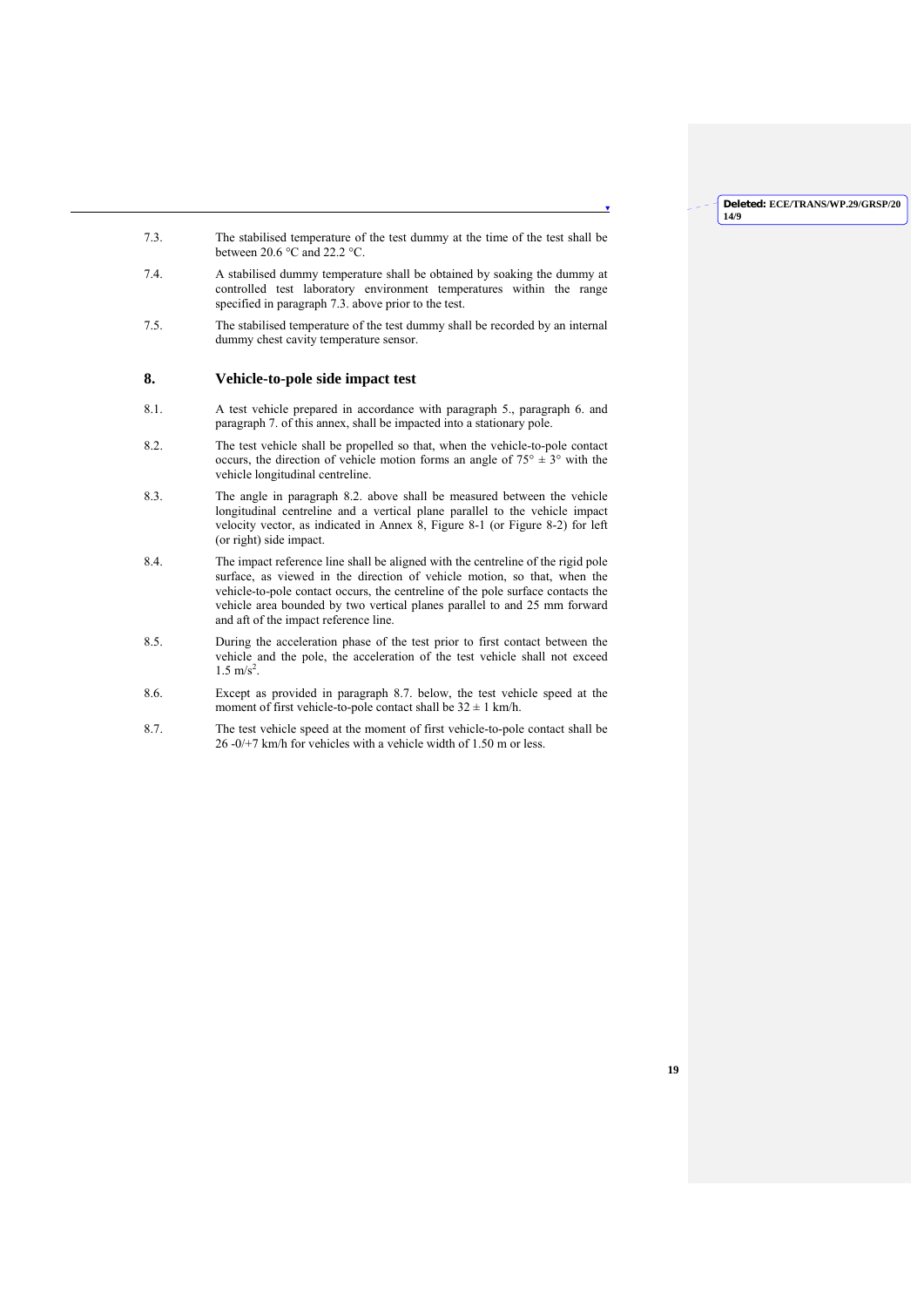## **Annex 4**

## **Seat adjustment and installation requirements for the WorldSID 50th percentile adult male dummy**

## **1. Purpose**

Repeatable and reproducible front-row seat installation of the WorldSID 50<sup>th</sup> percentile adult male dummy in a vehicle seat position and automotive seating posture representative of a typical mid-size adult male.

## **2. Definitions**

For the purposes of this annex:

- 2.1. "*Actual torso angle*" means the angle measured between a vertical line through the manikin H-point and the torso line using the back angle quadrant on the 3-D H machine.
- 2.2. "*Centre plane of occupant (C/LO)*" means the median plane of the 3-D H machine positioned in each designated seating position. It is represented by the lateral (Y-axis) coordinate of the H-point in the vehicle reference coordinate system. For individual seats, the vertical median plane of the seat coincides with the centre plane of the occupant. For driver bench seating positions, the centre plane of the occupant coincides with the geometric centre of the steering wheel hub. For other seats, the centre plane of the occupant is specified by the manufacturer.
- 2.3. "*Design rib angle*" means the nominal (theoretical) angle of the WorldSID 50<sup>th</sup> percentile adult male middle thorax, lower thorax and abdominal ribs relative to a level surface or horizontal reference plane, as defined by the manufacturer for the final adjustment position of the seat in which the dummy is to be installed. The design rib angle corresponds theoretically to the design torso angle minus 25°.
- 2.4. "*Design torso angle*" means the angle measured between a vertical line through the manikin H-point and the torso line in a position which corresponds to the nominal design position of the seat back for a 50<sup>th</sup> percentile adult male occupant established by the vehicle manufacturer.
- 2.5. "*Dummy H-point*" means the coordinate point midway between the H-point locator assembly measurement points on each side of the test dummy pelvis.<sup>1</sup>
- 2.6. "*Dummy rib angle*" means the angle of the test dummy middle thorax, lower thorax and abdominal ribs relative to a level surface or horizontal reference plane as established by the thorax tilt sensor angle reading about the sensor y-axis. The dummy rib angle corresponds theoretically to the actual torso angle minus 25°.



 $\overline{a}$ 

<sup>1</sup> Details of the H-point locator assembly (H-point tool) including dimensions are **specified** in **[ISO 15830-2:2013], drawing number W50-82500**.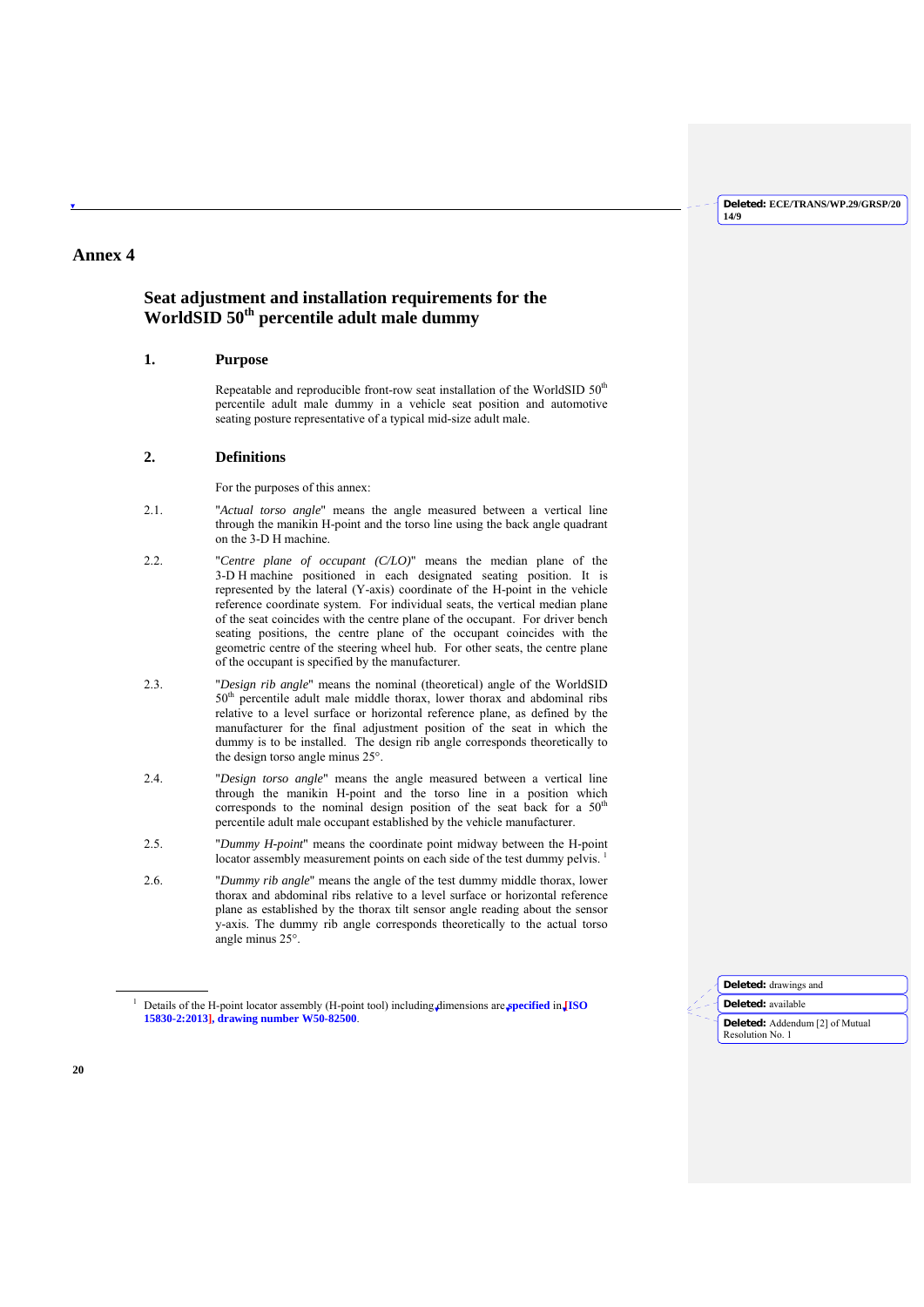- 2.7. "*Fiducial marks*" are physical points (holes, surfaces, marks or indentations) on the vehicle body.
- 2.8. "*Leg (for dummy installation purposes)*" refers to the lower part of the entire leg assembly between, and including, the foot and the knee assembly.
- 2.9. "*Manikin H-point*" means the pivot centre of the torso and thigh of the 3-D H machine when installed in a vehicle seat in accordance with paragraph 6. of this annex. The manikin H-point is located at the centre of the centreline of the device, between the H-point sight buttons on either side of the 3-D H machine. Once determined in accordance with the procedure described in paragraph 6. of this annex, the manikin H-point is considered fixed in relation to the seat cushion support structure and is considered to move with it when the seat is adjusted.
- 2.10. "*Mid-sagittal plane*" means the median plane of the test dummy; located midway between and parallel to the dummy spine box side plates.
- 2.11. "*Muslin cotton*" means a plain cotton fabric having 18.9 threads per  $\text{cm}^2$  and weighing 0.228 kg/m<sup>2</sup> or knitted or non-woven fabric having comparable characteristics.
- 2.12. "*Seat cushion reference line*" means a planar line along the side surface of the seat cushion base and passing through the SCRP defined in paragraph 2.14. of this annex. The seat cushion reference line may be marked on the side of a seat cushion support structure and/or its position defined using an additional reference point. The projection of the seat cushion reference line to a vertical longitudinal plane is linear (i.e. straight).
- 2.13. "*Seat cushion reference line angle*" means the angle of the seat cushion reference line projection in a vertical longitudinal plane, relative to a level surface or horizontal reference plane.
- 2.14. "*Seat cushion reference point*" (SCRP) means the measurement point identified, placed or marked on the outboard side of a seat cushion support structure to record the longitudinal (fore/aft) and vertical travel of an adjustable seat cushion.
- 2.15. "*Shoulder median plane*" means a plane dividing the left or right (as applicable) shoulder clevis into symmetrical anterior/posterior sections. The shoulder median plane is perpendicular to the centreline of the shoulder pivot shaft and parallel to the shoulder load cell y-axis (or an equivalently oriented axis of a shoulder load cell structural replacement).
- 2.16. "*Thigh (for dummy installation purposes)*" refers to the distal upper leg flesh section of the test dummy between, but not including, the knee assembly and the pelvis flesh.
- 2.17. "*Three-dimensional H-point machine*" (3-D H machine) means the device used for the determination of manikin H-points and actual torso angles. This device is defined in Annex 5.
- 2.18. "*Torso line*" means the centreline of the probe of the 3-D H machine with the probe in the fully rearward position.
- 2.19. "*Vehicle measuring attitude*" means the position of the vehicle body as defined by the coordinates of at least three fiducial marks; sufficiently separated in the longitudinal  $(X)$ , transverse  $(Y)$  and vertical  $(Z)$  axes of the vehicle reference coordinate system, to enable accurate alignment with the measurement axes of a coordinate measurement machine.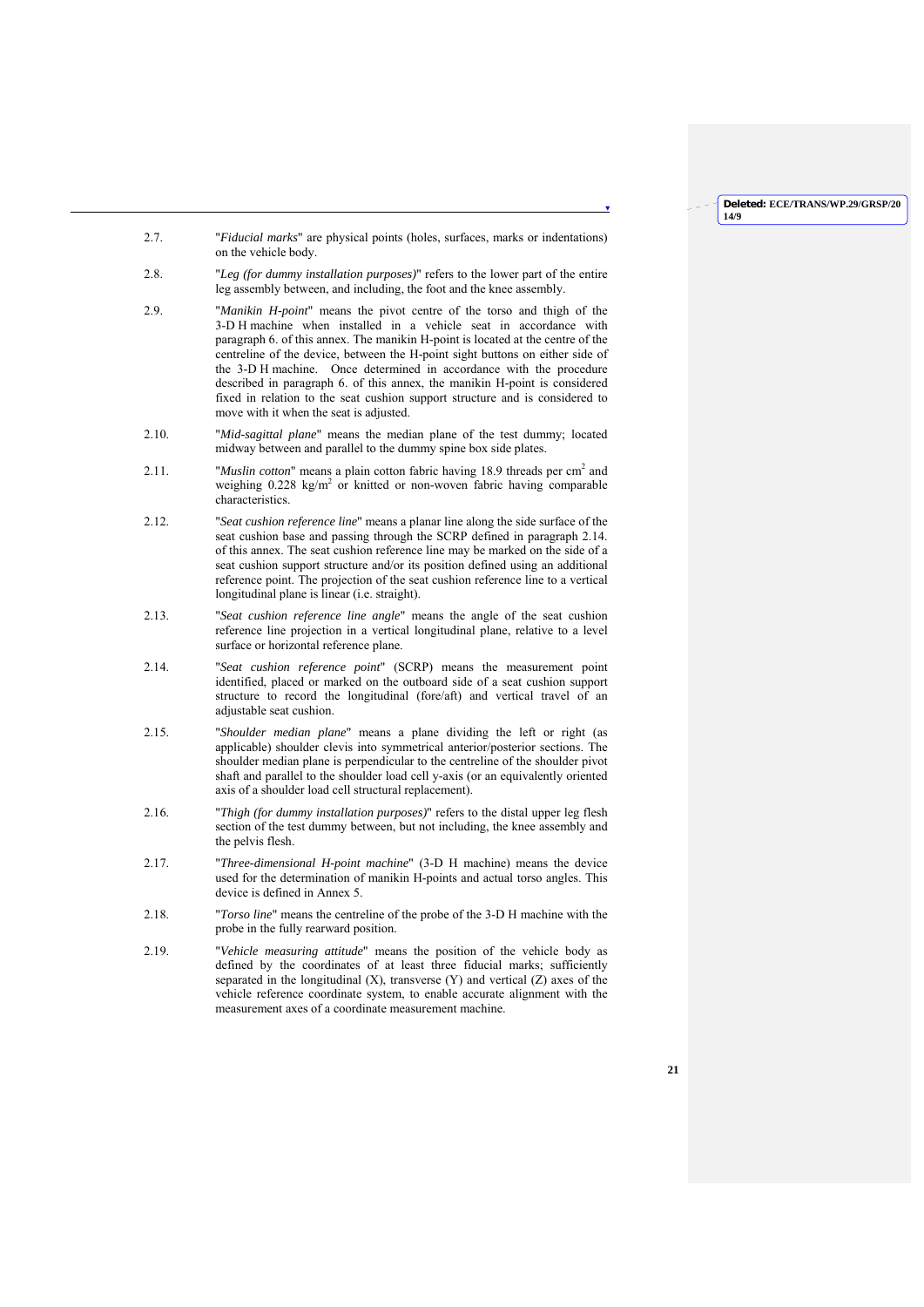| 2.20.    | "Vehicle reference coordinate system" means an orthogonal coordinate<br>system consisting of three axes; a longitudinal axis $(X)$ , a transverse axis $(Y)$ ,<br>and a vertical axis $(Z)$ . X and Y are in the same horizontal plane and Z<br>passes through the intersection of X and Y. The X-axis is parallel to the<br>longitudinal centre plane of the vehicle. |
|----------|------------------------------------------------------------------------------------------------------------------------------------------------------------------------------------------------------------------------------------------------------------------------------------------------------------------------------------------------------------------------|
| 2.21.    | "Vertical longitudinal plane" means a vertical plane, parallel to the vehicle<br>longitudinal centreline.                                                                                                                                                                                                                                                              |
| 2.22.    | "Vertical longitudinal zero plane" means a vertical longitudinal plane passing<br>through the origin of the vehicle reference coordinate system.                                                                                                                                                                                                                       |
| 2.23.    | "Vertical plane" means a vertical plane, not necessarily perpendicular or<br>parallel to the vehicle longitudinal centreline.                                                                                                                                                                                                                                          |
| 2.24.    | "Vertical transverse plane" means a vertical plane, perpendicular to the<br>vehicle longitudinal centreline.                                                                                                                                                                                                                                                           |
| 2.25.    | "WS50M H-point" means the coordinate point located 20 mm longitudinally<br>forward in the vehicle reference coordinate system of the manikin H-point<br>determined in accordance with paragraph 6. of this annex.                                                                                                                                                      |
| 3.       | Establishment of the vehicle measuring attitude                                                                                                                                                                                                                                                                                                                        |
| 3.1.     | A vehicle measuring attitude shall be established by positioning the test<br>vehicle on a level surface and adjusting the attitude of the test vehicle body<br>such that:                                                                                                                                                                                              |
| 3.1.1.   | the vehicle longitudinal centre plane is parallel to the vertical longitudinal<br>zero plane; and                                                                                                                                                                                                                                                                      |
| 3.1.2.   | the front left and right door sill pitch angles satisfy the vehicle test attitude<br>requirements of paragraph 5.5. of Annex 3.                                                                                                                                                                                                                                        |
| 4.       | Seat comfort and head restraint adjustments                                                                                                                                                                                                                                                                                                                            |
| 4.1.     | Where applicable, the test seat adjustments specified in paragraphs 4.1.1. to<br>4.1.3. shall be performed on the seat in which the dummy is to be installed.                                                                                                                                                                                                          |
| 4.1.1.   | Adjustable lumbar supports                                                                                                                                                                                                                                                                                                                                             |
| 4.1.1.1. | Any adjustable lumbar support(s) shall be adjusted so that the lumbar support<br>is in the lowest, retracted or most deflated adjustment position.                                                                                                                                                                                                                     |
| 4.1.2.   | Other adjustable seat support systems                                                                                                                                                                                                                                                                                                                                  |
| 4.1.2.1. | Any other adjustable seat supports, such as seat cushions adjustable in length<br>and leg support systems, shall be adjusted to the rearmost or most retracted<br>adjustment position.                                                                                                                                                                                 |
| 4.1.3.   | Head restraints                                                                                                                                                                                                                                                                                                                                                        |
| 4.1.3.1. | The head restraint shall be adjusted to the vehicle manufacturer's nominal<br>design position for a 50 <sup>th</sup> percentile adult male occupant or the uppermost<br>position if no design position is available.                                                                                                                                                   |
|          |                                                                                                                                                                                                                                                                                                                                                                        |
|          |                                                                                                                                                                                                                                                                                                                                                                        |

 $\mathbf{v}$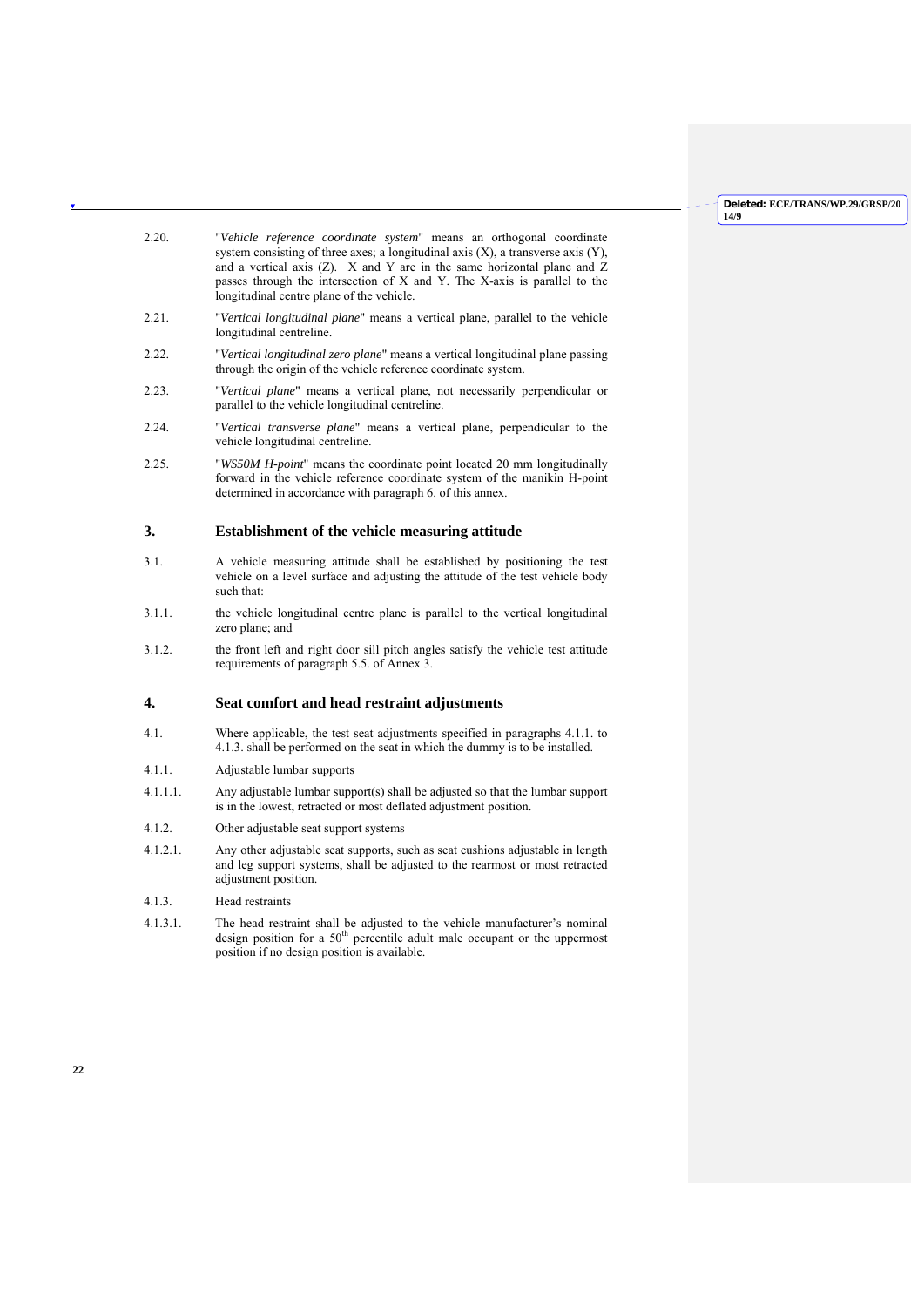**14/9**

## **Deleted: ECE/TRANS/WP.29/GRSP/20**

## **5. Passenger compartment adjustments**

- 5.1. Where applicable, the adjustment specified in paragraph 5.1.1. of this annex; and in the case where the dummy is to be installed on the driver's side, the adjustments specified in paragraphs 5.1.2. and 5.1.3. of this annex; shall be performed on the vehicle.
- 5.1.1. Adjustable safety-belt anchorages
- 5.1.1.1. Any adjustable safety-belt anchorage(s) provided for the seating position at which the dummy is to be installed, shall be placed at the vehicle manufacturer's nominal design position for a  $50<sup>th</sup>$  percentile adult male occupant, or in the fully up position if no design position is available.
- 5.1.2. Adjustable steering wheels
- 5.1.2.1. An adjustable steering wheel shall be adjusted to the geometric highest driving position, considering all telescopic and tilt adjustment positions available.
- 5.1.3. Adjustable pedals

 $\overline{a}$ 

5.1.3.1. Any adjustable pedals shall be placed in the full forward position (i.e. towards the front of the vehicle).

## **6. Procedure for establishing the test position of an adjustable seat cushion**

- 6.1. A Seat Cushion Reference Point (SCRP) shall be used to measure and record adjustments made to seat cushions equipped with controls for longitudinal (fore/aft) and/or vertical seat cushion adjustment.
- 6.2. The SCRP should be located on a part of the seat cushion side structure or support frame which is fixed in location with respect to the seat cushion.
- 6.3. A seat cushion reference line shall be used to measure and record angular adjustments made to pitch adjustable seat cushions.
- 6.4. For pitch adjustable seat cushions, the SCRP location should be set as close as possible to the axis of rotation (e.g. towards the rear) of the seat cushion support structure.
- 6.5. The adjustment position of the seat cushion base on which the dummy is to be installed shall be determined by sequential completion (where applicable to the seat design) of the steps outlined in paragraphs 6.6. to 6.13. of this annex below; with the test vehicle at the vehicle measuring attitude established in accordance with paragraph 3. of this annex above.
- 6.6. Use the seat control that primarily moves the seat vertically to adjust the SCRP to the uppermost vertical location.
- 6.7. Use the seat control that primarily moves the seat fore/aft to adjust the SCRP to the rearmost location.

<sup>&</sup>lt;sup>2</sup> The steering wheel is not expected to influence the loading of the dummy – the highest position is specified in order to provide maximum clearance of the dummy legs and thorax.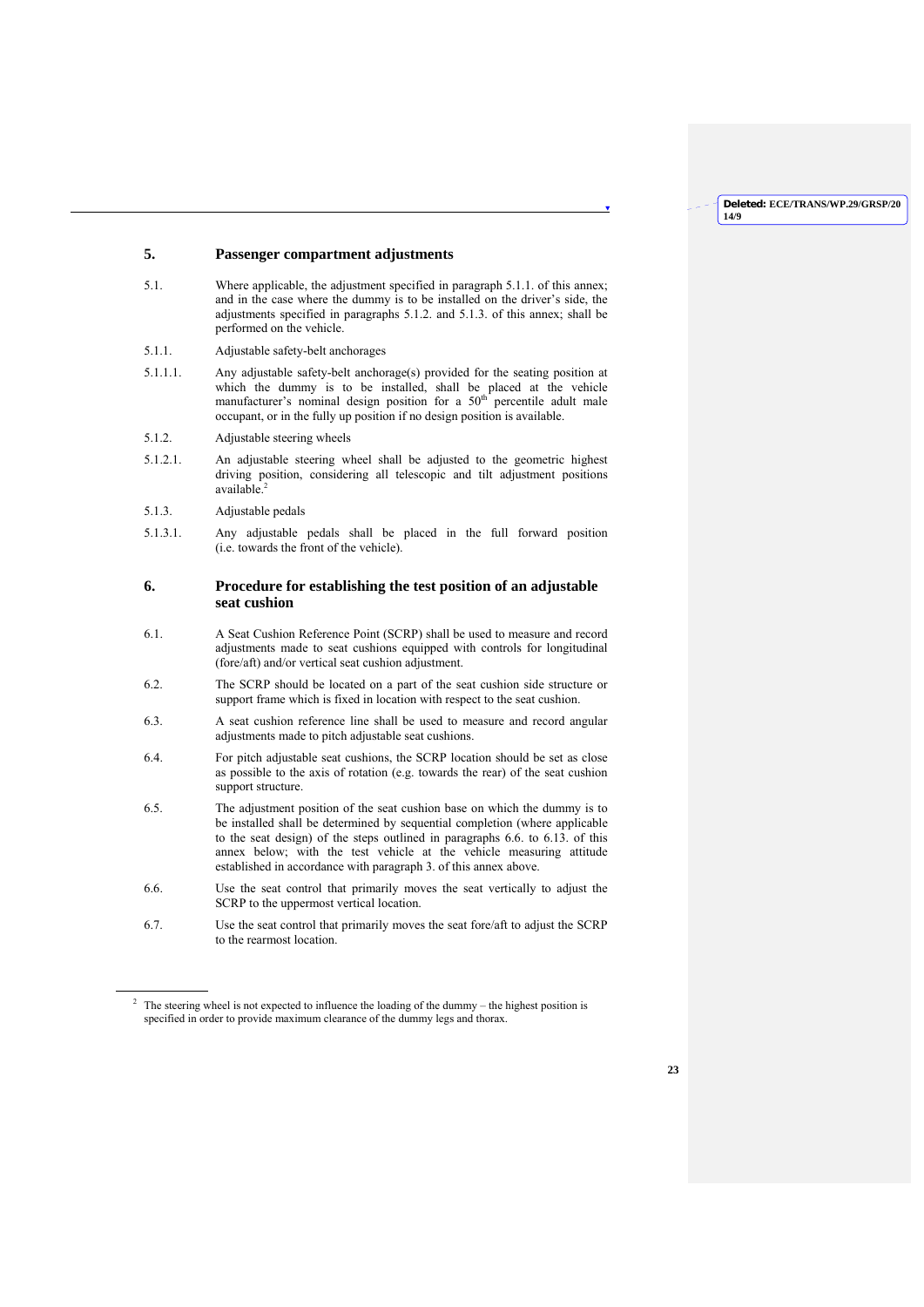- 6.8. Determine and record (by measuring the seat cushion reference line angle), the full angular adjustment range of the seat cushion pitch and using only the control(s) that primarily adjust(s) the cushion pitch, set the cushion pitch as close as possible to the mid-angle.
- 6.9. Use the seat control that primarily moves the seat vertically to adjust the SCRP to the lowest vertical location. Verify that the seat cushion is still at the rearmost seat track location. Record the longitudinal (X-axis) position of the SCRP in the vehicle reference coordinate system.
- 6.10. Use the seat control that primarily moves the seat fore/aft to adjust the SCRP to the forward most location. Record the longitudinal (X-axis) position of the SCRP in the vehicle reference coordinate system.
- 6.11. Determine the vehicle X-axis position of a vertical transverse plane 20 mm rearward of a point midway between the longitudinal (X-axis) positions recorded in accordance with paragraphs 6.9. and 6.10. above (i.e. 20 mm rearward of the mid-track position).
- 6.12. Use the seat control that primarily moves the seat fore/aft to adjust the SCRP to the longitudinal (X-axis) position determined in accordance with paragraph 6.11.  $(-0/2$  mm), or, if this is not possible, the first available fore/aft adjustment position rearward of the position determined in accordance with paragraph 6.11.
- 6.13. Record the longitudinal (X-axis) position of the SCRP in the vehicle reference coordinate system and measure the seat cushion reference line angle for future reference. Except as provided in paragraph 8.4.6. of this annex; this adjustment position shall be used as the final seat cushion adjustment position for the installation of the dummy.<sup>3</sup>

## **7. Procedure for manikin H-point and actual torso angle determination**

- 7.1. The test vehicle shall be preconditioned at a temperature of 20 °C  $\pm$  10 °C to ensure that the seat material reaches stabilised room temperature for the installation of the 3-D H machine.
- 7.2. Adjustable lumbar supports and other adjustable seat supports shall be set to the adjustment positions specified in paragraph 4.1.1. and 4.1.2. of this annex.
- 7.3. The manikin H-point coordinates and final actual torso angle shall be determined for the seat in which the dummy is to be installed, by sequential completion of the steps outlined in paragraphs 7.4. to 7.24. of this annex below; with the test vehicle at the vehicle measuring attitude established in accordance with paragraph 3. of this annex above.
- 7.4. Cover the area of the seating position to be contacted by the 3-D H machine with a muslin cotton sheet of sufficient size and place the seat and back assembly of the 3-D H machine in the seat.
- 7.5. Set the seat cushion position to the adjustment position recorded in accordance with paragraph 6.13. of this annex.

 $\overline{a}$ 

 $3$  For some seats, the adjustments specified in paragraphs 6.9. to 6.12. may automatically alter the seat cushion pitch from the mid-angle established in accordance with paragraph 6.8. This is acceptable.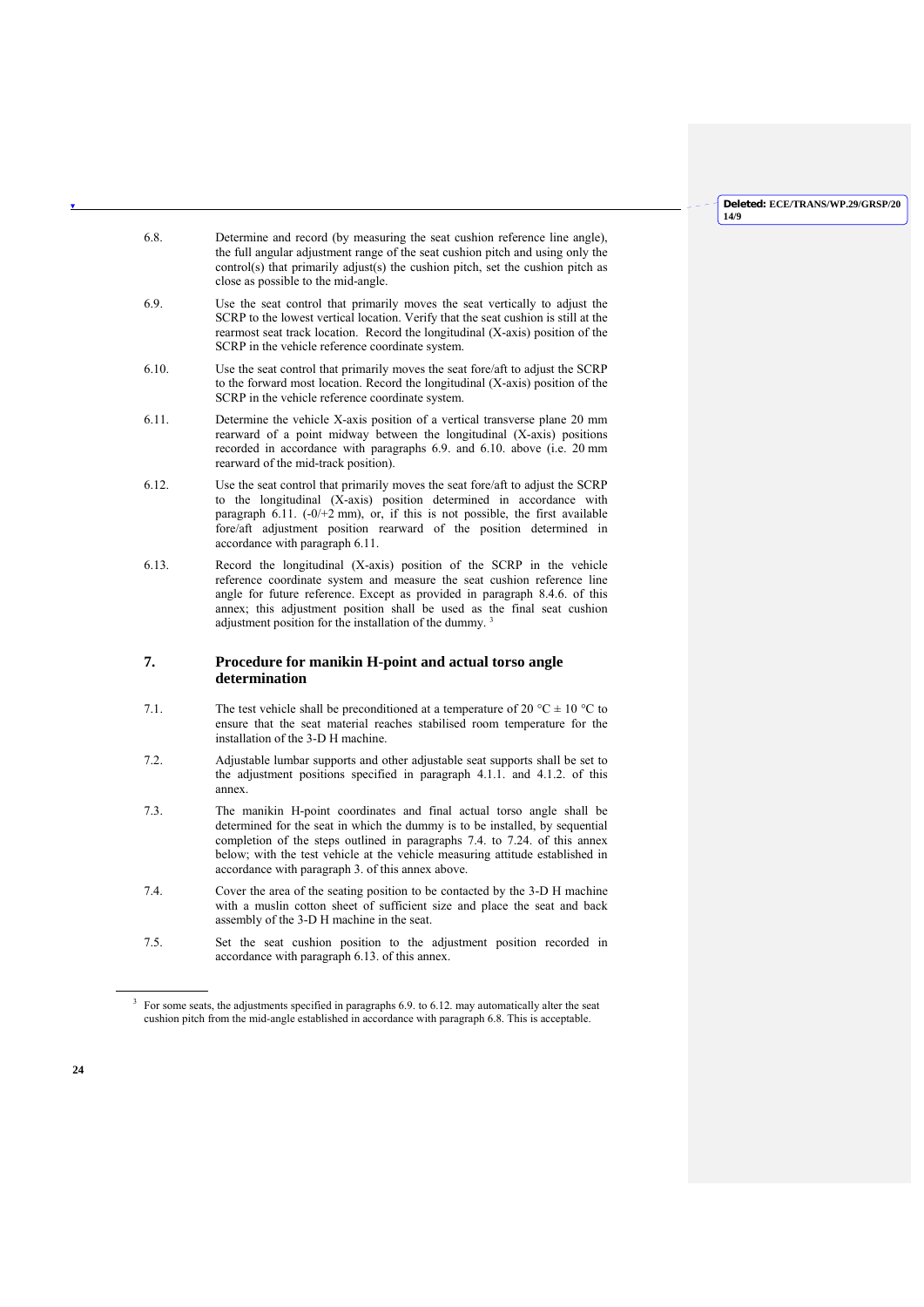**14/9**

**Deleted: ECE/TRANS/WP.29/GRSP/20**

- 7.6. Using only the control(s) which primarily adjusts the angle of the seat back, independently of the seat cushion pitch; adjust the seat back position according to one of the following methods:
- 7.6.1. Place adjustable seat backs in the manufacturer's nominal design driving or riding position for a  $50<sup>th</sup>$  percentile adult male occupant, in the manner specified by the manufacturer.
- 7.6.2. Where a design seat back position is not specified by the manufacturer:
- 7.6.2.1. Set the seat back to the first detent position rearward of 25° from the vertical.
- 7.6.2.2. If there is no detent position rearward of 25° from the vertical, set the seat back angle to the most reclined adjustment position.
- 7.7. Adjust the seat and back assembly of the 3-D H machine so that the centre plane of the occupant (C/LO) coincides with the centre plane of the 3-D H machine.
- 7.8. Set the lower leg segments to the  $50<sup>th</sup>$  percentile length (417 mm) and the thigh bar segment to the  $10<sup>th</sup>$  percentile length (408 mm).
- 7.9. Attach the foot and lower leg assemblies to the seat pan assembly, either individually or by using the T-bar and lower leg assembly. The line through the H-point sight buttons should be parallel to the ground and perpendicular to the C/LO of the seat.
- 7.10. Adjust the feet and leg positions of the 3-D H machine as follows:
- 7.10.1. Both feet and leg assemblies are moved forward in such a way that the feet take up natural positions on the floor, between the operating pedals if necessary. Where possible, the left foot is located approximately the same distance to the left of the centre plane of the 3-D H machine as the right foot is to the right. The spirit level verifying the transverse orientation of the 3-D H machine is brought to the horizontal by readjustment of the seat pan if necessary, or by adjusting the leg and foot assemblies towards the rear. The line passing through the H-point sight buttons is maintained perpendicular to the C/LO of the seat.
- 7.10.2. If the left leg cannot be kept parallel to the right leg and the left foot cannot be supported by the structure, move the left foot until it is supported. The alignment of the sight buttons is maintained.
- 7.11. Apply the lower leg and thigh weights and level the 3-D H machine.
- 7.12. Tilt the back pan forward against the forward stop and draw the 3-D H machine away from the seat back using the T-bar. Reposition the 3-D H machine on the seat by one of the following methods:
- 7.12.1. If the 3-D H machine tends to slide rearward, use the following procedure. Allow the 3-D H machine to slide rearward until a forward horizontal restraining load on the T-bar is no longer required (i.e. until the seat pan contacts the seat back). If necessary, reposition the lower leg.
- 7.12.2. If the 3-D H machine does not tend to slide rearward, use the following procedure. Slide the 3-D H machine rearwards by applying a horizontal rearward load to the T-bar until the seat pan contacts the seat back (see Figure 5-2 of Annex 5).
- 7.13. Apply a 100  $N = 10$  N load to the back and pan assembly of the 3-D H machine at the intersection of the hip angle quadrant and the T-bar housing. The direction of load application is maintained along a line passing by the above intersection to a point just above the thigh bar housing (see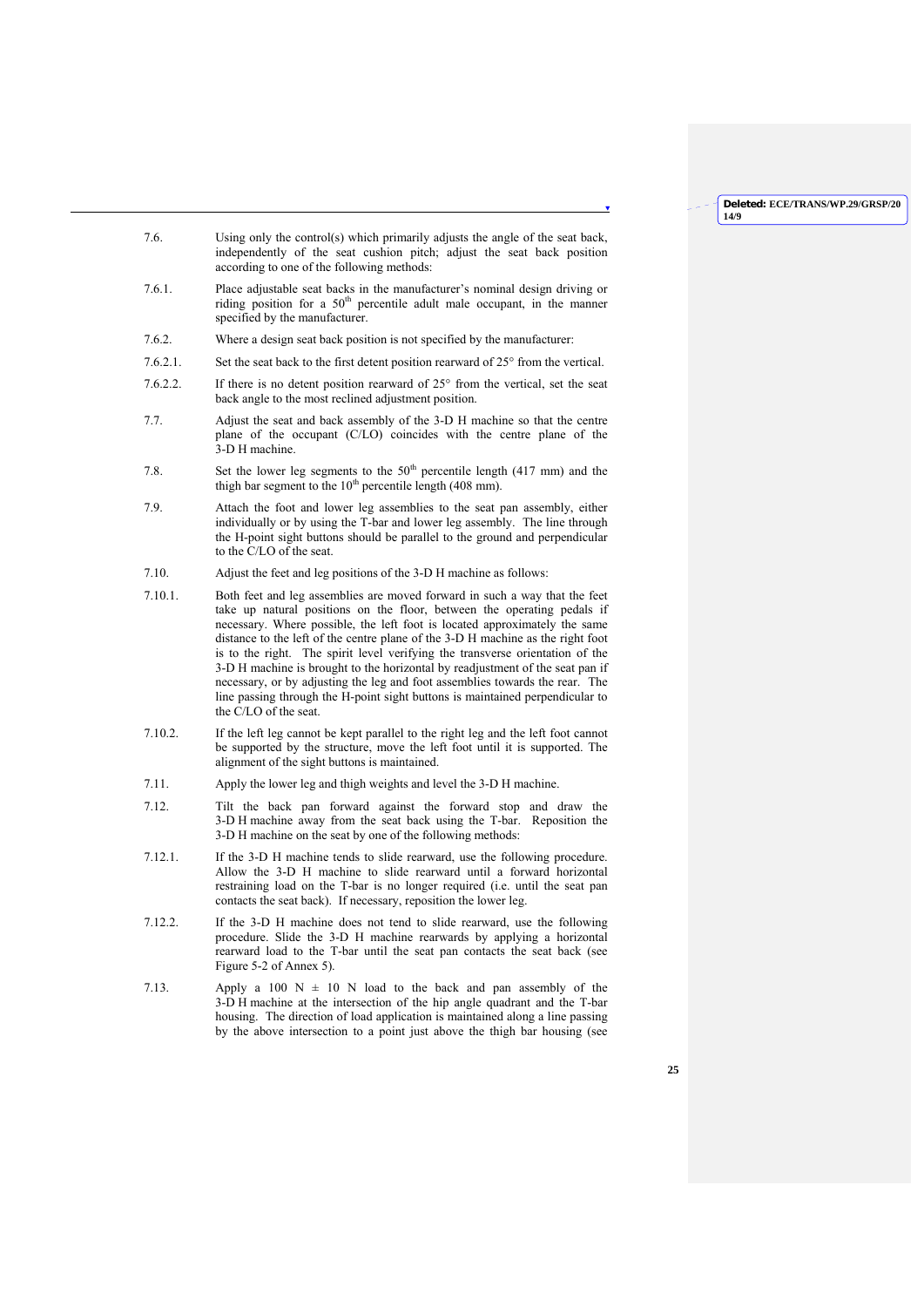Figure 5-2 of Annex 5). Then carefully return the back pan to the seat back. Care must be exercised throughout the remainder of the procedure to prevent the 3-D H machine from sliding forward.

- 7.14. Install the right and left buttock weights and then, alternately, the eight torso weights. Maintain the 3-D H machine level.
- 7.15. Tilt the back pan forward to release the tension on the seat back. Rock the 3-D H machine from side to side through 10 degrees arc (5 degrees to each side of the vertical centre plane) for three complete cycles to release any accumulated friction between the 3-D H machine and the seat.
- 7.15.1. During the rocking action, the T-bar of the 3-D H machine may tend to diverge from the specified horizontal and vertical alignment. The T-bar must therefore be restrained by applying an appropriate lateral load during the rocking motions. Care is exercised in holding the T-bar and rocking the 3-D H machine to ensure that no inadvertent exterior loads are applied in a vertical or fore and aft directions.
- 7.15.2. The feet of the 3-D H machine are not to be restrained or held during this step. If the feet change position, they should be allowed to remain in that attitude for the moment.
- 7.16. Carefully return the back pan to the seat back and check the two spirit levels for zero position. If any movement of the feet has occurred during the rocking operation of the 3-D H machine, they must be repositioned as follows:
- 7.16.1. Alternately, lift each foot off the floor the minimum necessary amount until no additional foot movement is obtained. During this lifting, the feet are to be free to rotate; and no forward or lateral loads are to be applied. When each foot is placed back in the down position, the heel is to be in contact with the structure designed for this.
- 7.17. Check the lateral spirit level for zero position; if necessary, apply a lateral load to the top of the back pan sufficient to level the 3-D H machine's seat pan on the seat.
- 7.18. Holding the T-bar to prevent the 3-D H machine from sliding forward on the seat cushion, proceed as follows:
- 7.18.1. Return the back pan to the seat back; and
- 7.18.2. Alternately apply and release a horizontal rearward load, not to exceed 25 N, to the back angle bar at a height approximately at the centre of the torso weights until the hip angle quadrant indicates that a stable position has been reached after load release. Care is exercised to ensure that no exterior downward or lateral loads are applied to the 3-D H machine. If another level adjustment of the 3-D H machine is necessary, rotate the back pan forward, re-level, and repeat all procedures from paragraph 6.15. of this annex onwards.
- 7.19. Use the 3-D H machine back angle quadrant, with the head room probe in its fully rearward position, to measure the actual torso angle.
- 7.20. If necessary, use only the control(s) which primarily adjusts the angle of the seat back independently of the seat cushion pitch; to adjust the actual torso angle to the design torso angle  $\pm 1^{\circ}$  specified by the manufacturer.
- 7.21. Where a design torso angle is not specified by the manufacturer: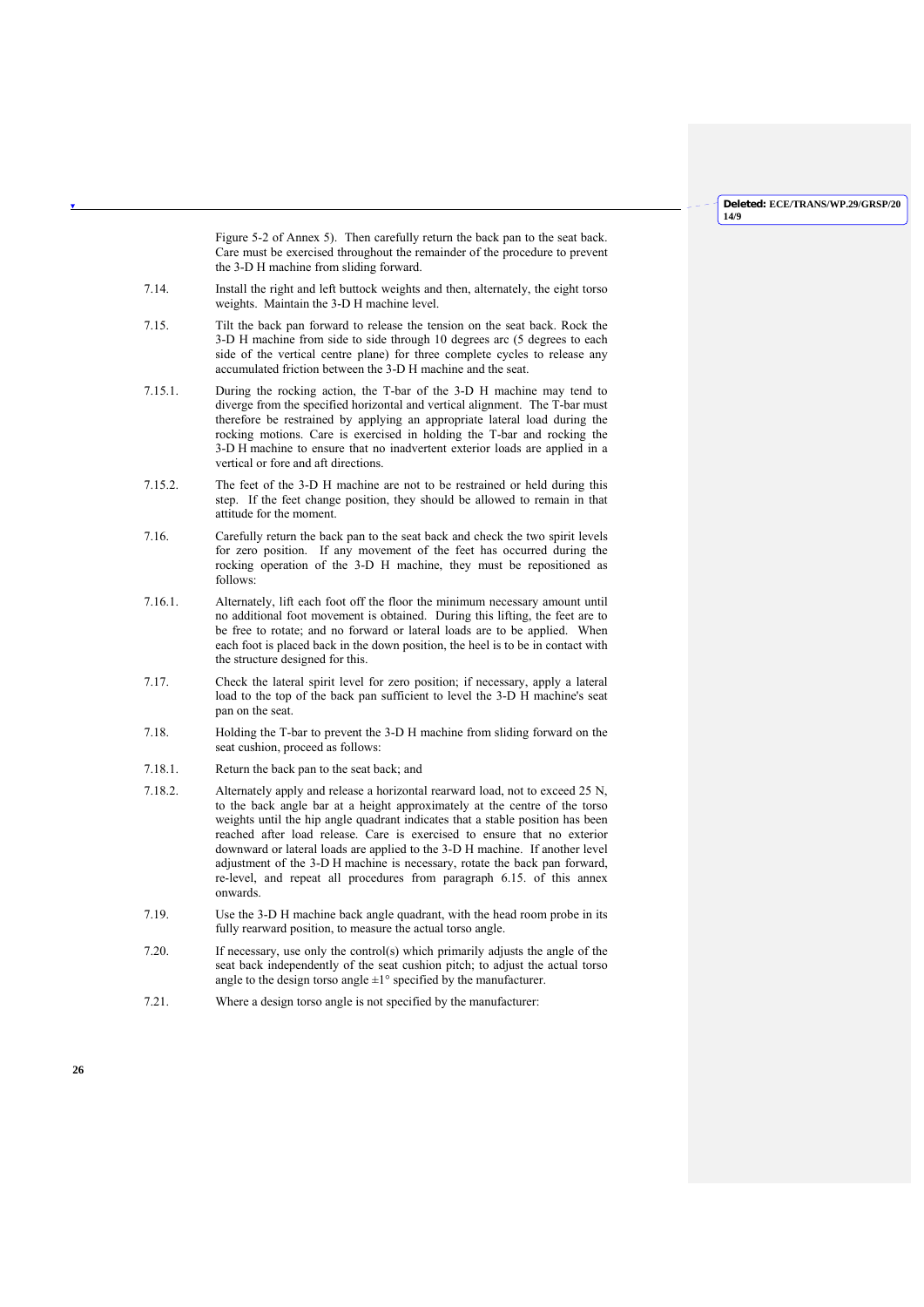**14/9**

**Deleted: ECE/TRANS/WP.29/GRSP/20**

- 7.21.1. use only the control(s) which primarily adjusts the angle of the seat back independently of the seat cushion pitch; to adjust the actual torso angle to  $23^{\circ} \pm 1^{\circ}$ .
- 7.22. Where a design torso angle is not specified by the manufacturer and no seat back angular adjustment position produces an actual torso angle within the  $23^\circ \pm 1^\circ$  range:
- 7.22.1. use only the control(s) which primarily adjusts the angle of the seat back independently of the seat cushion pitch; to adjust the actual torso angle as close to 23° as possible.
- 7.23. Record the final actual torso angle for future reference.
- 7.24. Measure and record the manikin H-point (X, Y, Z) coordinates in the vehicle reference coordinate system for future reference.
- 7.25. Except as provided in paragraph 8.4.6. of this annex; the coordinates recorded in accordance with paragraph 7.24. above define the manikin H-point location of the seat, when the seat is adjusted to the final seat cushion and seat back detent test positions for the installation of the dummy.
- 7.26. If a rerun of the installation of the 3-D H machine is desired, the seat assembly should remain unloaded for a minimum period of 30 minutes prior to the rerun. The 3-D H machine should not be left loaded on the seat assembly longer than the time required to perform the test.

## **8. WorldSID 50th percentile adult male installation requirements**

- 8.1. Adjustable lumbar supports, other adjustable seat supports and adjustable head restraints shall be set to the adjustment positions specified in paragraph 4. of this annex.
- 8.2. Passenger compartment adjustments shall be set to the adjustment positions specified in paragraph 5. of this annex.
- 8.3. The test dummy shall then be installed by completion of the steps outlined in paragraph 8.4. below; with the test vehicle at the vehicle measuring attitude established in accordance with paragraph 3. of this annex above.
- 8.4. Dummy installation procedure

 $\overline{\phantom{a}}$ 

- 8.4.1. Place the test dummy in the applicable seat such that the mid-sagittal plane is coincident with the C/LO and the upper torso is resting against the seat back $4$
- 8.4.2. Apply a for/aft and lateral rocking motion to settle the pelvis rearward in the seat
- 8.4.3. Where the abdominal rib coupler and/or the outer band of each (i.e. left/right) lower abdominal rib assembly contacts the pelvis flesh, ensure the contacting surfaces of the abdominal rib coupler and the outer band of each lower

<sup>4</sup> Seat centreline markings may be used to identify the C/LO and to facilitate placement of the dummy.  $<sup>5</sup>$  To ensure that a repeatable and stable pelvis position will be achieved, it is recommended following</sup> the completion of this step, to verify that the pelvis is in contact with the seat cushion over the whole pelvis length.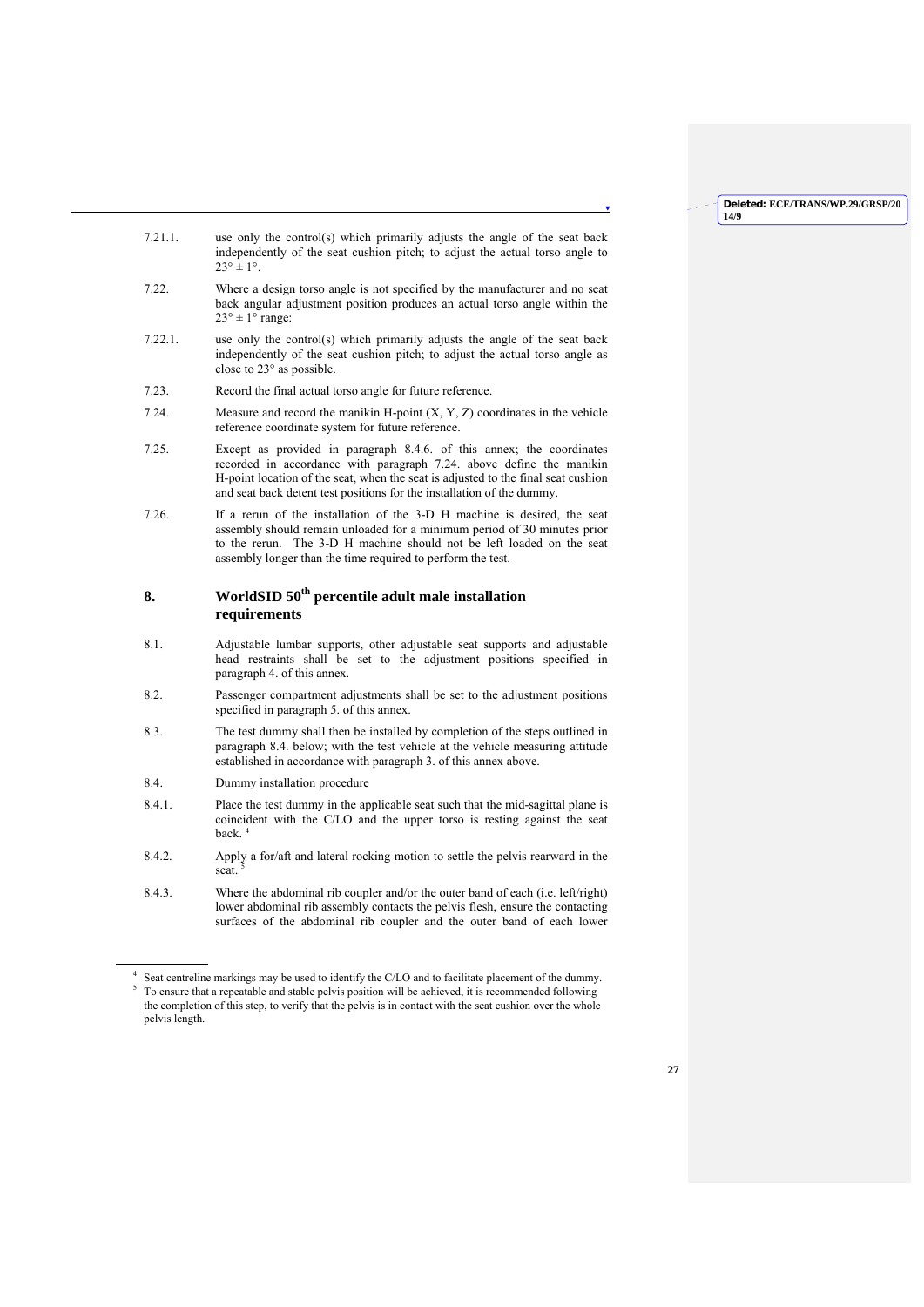abdominal rib are positioned in-behind the inner abdominal wall of the pelvis flesh, not on top of the pelvis flesh.

- 8.4.4. Move the seat cushion and seat back together with the test dummy to the final adjustment position used to determine the manikin H-point and actual torso angle in paragraph 7. of this annex.
- 8.4.5. Verify that the dummy H-point is reasonably close  $(\pm 10 \text{ mm})$  to the WS50M H-point defined in paragraph 2.25. of this annex. If not, repeat the procedures outlined in paragraphs 8.4.2. to 8.4.3. of this annex. If it is still not possible to verify the dummy H-point is reasonably close  $(\pm 10 \text{ mm})$  to the WS50M H-point, record the offset and proceed to the next step.
- 8.4.6. If it is not possible to reach the seat test position due to knee contact, shift the targeted test seat position rearwards in stepwise increments to the closest position where the knee clearance is at least 5 mm. Record the adjustment of the SCRP position and modify the manikin H-point and WS50M H-point coordinates accordingly.
- 8.4.7. For a driver seating position:
- 8.4.7.1. Extend the right leg without displacing the thigh from the seat cushion and allow the sole of the foot to settle on the accelerator pedal. The heel of the shoe should be in contact with the floor-pan.
- 8.4.7.2. Extend the left leg without displacing the thigh from the seat cushion and allow the sole of the foot to settle on the footrest. The heel of the shoe should be in contact with the floor-pan. In case of tibia contact, slide the foot rearward (towards the seat) until a 5 mm clearance is obtained.
- 8.4.8. For a passenger seating position:
- 8.4.8.1. Extend each leg without displacing the thigh from the seat cushion.
- 8.4.8.2. Allow the sole of the right foot to settle on the floor-pan in-line (i.e. in the same vertical plane) with the thigh. The heel of the shoe should be in contact with the floor-pan. If the contour of the floor-pan does not permit the foot to rest on a planar surface, move the foot in 5 mm increments until the foot rests on a planar surface.
- 8.4.8.3. Allow the sole of the left foot to settle on the floor-pan in-line (i.e. in the same vertical plane) with the thigh and in the same for/aft location (alignment) as the right foot. The heel of the shoe should be in contact with the floor-pan. If the contour of the floor-pan does not permit the foot to rest on a planar surface, move the foot in 5 mm increments until the foot rests on a planar surface.
- 8.4.9. Position the dummy H-point to match the WS50M H-point coordinates (defined by paragraph 2.25. of this annex) within  $\pm$ 5 mm. Priority should be given to the X-axis coordinate.
- 8.4.10. Adjust the dummy rib angle as follows:
- 8.4.10.1. Adjust the dummy until the thorax tilt sensor angle reading (about the sensor y-axis) is within  $\pm 1^\circ$  of the design rib angle specified by the manufacturer.
- 8.4.10.2. Where a design rib angle is not specified by the manufacturer and the final actual torso angle determined in accordance with paragraph 7. of this annex is  $23^{\circ} \pm 1^{\circ}$ ; adjust the dummy until the thorax tilt sensor reads -2° (i.e. 2° downwards)  $\pm 1^\circ$  (about the sensor y-axis).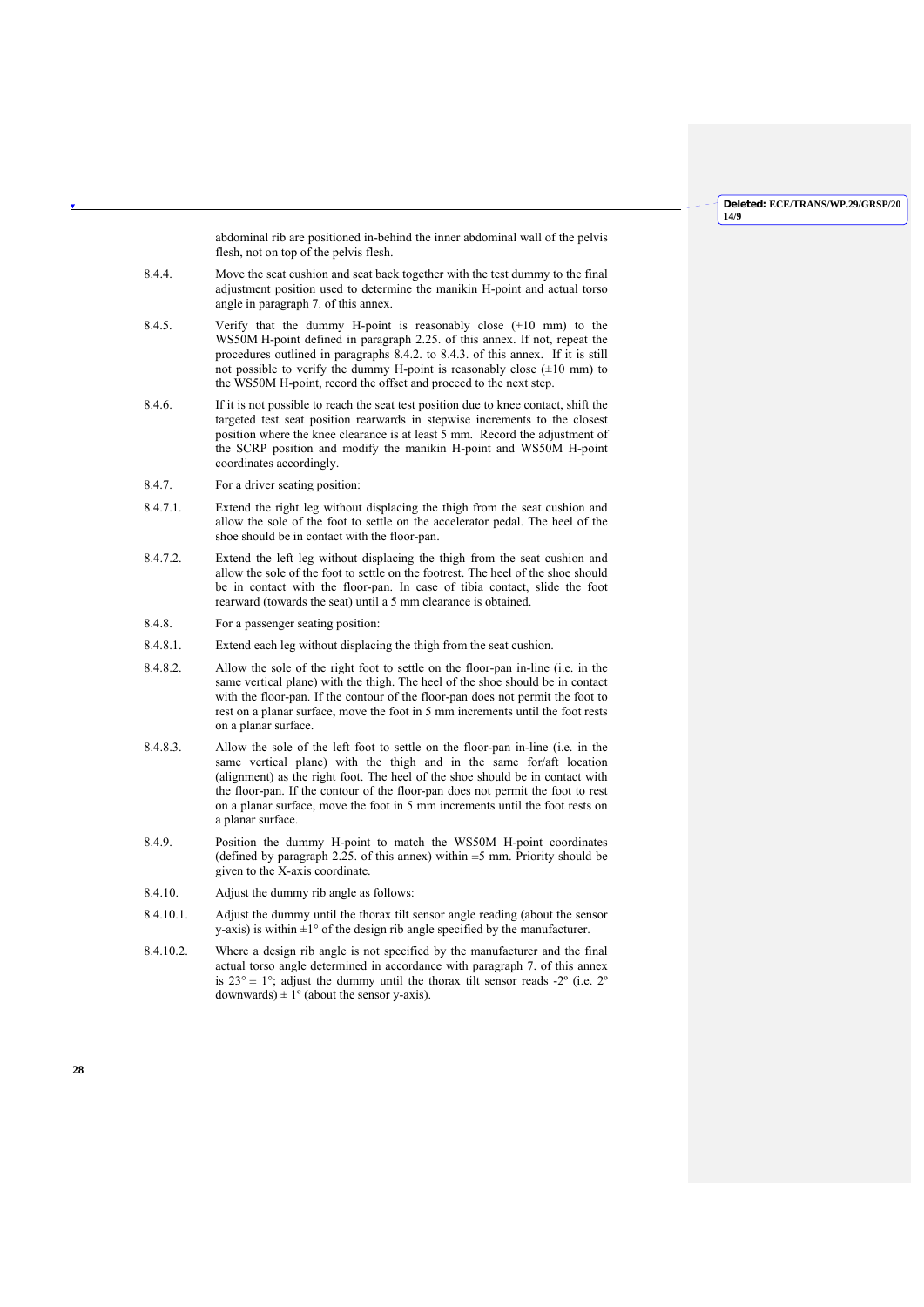- 8.4.10.3. Where a design rib angle is not specified by the manufacturer and the final actual torso angle recorded in accordance with paragraph 7. of this annex is not  $23^{\circ} \pm 1^{\circ}$ ; no further adjustment of the dummy rib angle is required.
- 8.4.11. Adjust the test dummy neck bracket to level the head at the closest position to 0º (as measured about the head core tilt sensor y-axis).
- 8.4.12. Proceed to the final foot and leg positioning by repeating the steps outlined in paragraph 8.4.7. of this annex for a driver seating position or the steps outlined in paragraph 8.4.8. of this annex for a passenger seating position.
- 8.4.13. Verify that the test dummy H-point and dummy rib angle are still in accordance with paragraphs 8.4.9. and 8.4.10. of this annex respectively. If not, repeat the steps outlined from paragraph 8.4.9. of this annex onwards.
- 8.4.14. Measure and record the final test dummy H-point position in the vehicle reference coordinate system and record the final dummy rib angle and head core tilt sensor angles.
- 8.4.15. Place both arms at the 48º detent position. In this position, each half arm bone plane of symmetry forms an angle of  $48^{\circ} \pm 1^{\circ}$  with the adjacent (i.e. left/right as applicable) shoulder median plane.
- 8.5. Dummy installation notes and recommendations
- 8.5.1. No distance is specified for the test dummy knee spacing. However, priority should be given to ensure:
- 8.5.1.1. at least 5 mm clearance between the knees/legs and the steering shroud and centre console;
- 8.5.1.2. a stable foot and ankle position; and
- 8.5.1.3. the legs are as parallel as possible to the mid-sagittal plane.
- 8.6. Safety-belt system
- 8.6.1. The dummy installed in accordance with paragraph 8.4. of this annex shall be restrained as follows using the safety-belt system provided for the seating position by the manufacturer:
- 8.6.1.1. Carefully place the safety-belt across the dummy and fasten as normal.
- 8.6.1.2. Remove slack from the lap section of the webbing until it is resting gently around the pelvis of the dummy. Only minimal force should be applied to the webbing when removing slack. The route of the lap-belt should be as natural as possible.
- 8.6.1.3. Place one finger behind the diagonal section of the webbing at the height of the dummy sternum. Pull the webbing horizontally forward and away from the chest, and utilizing the force provided by the retractor mechanism only, allow it to freely retract in the direction of the upper anchorage. Repeat this step three times.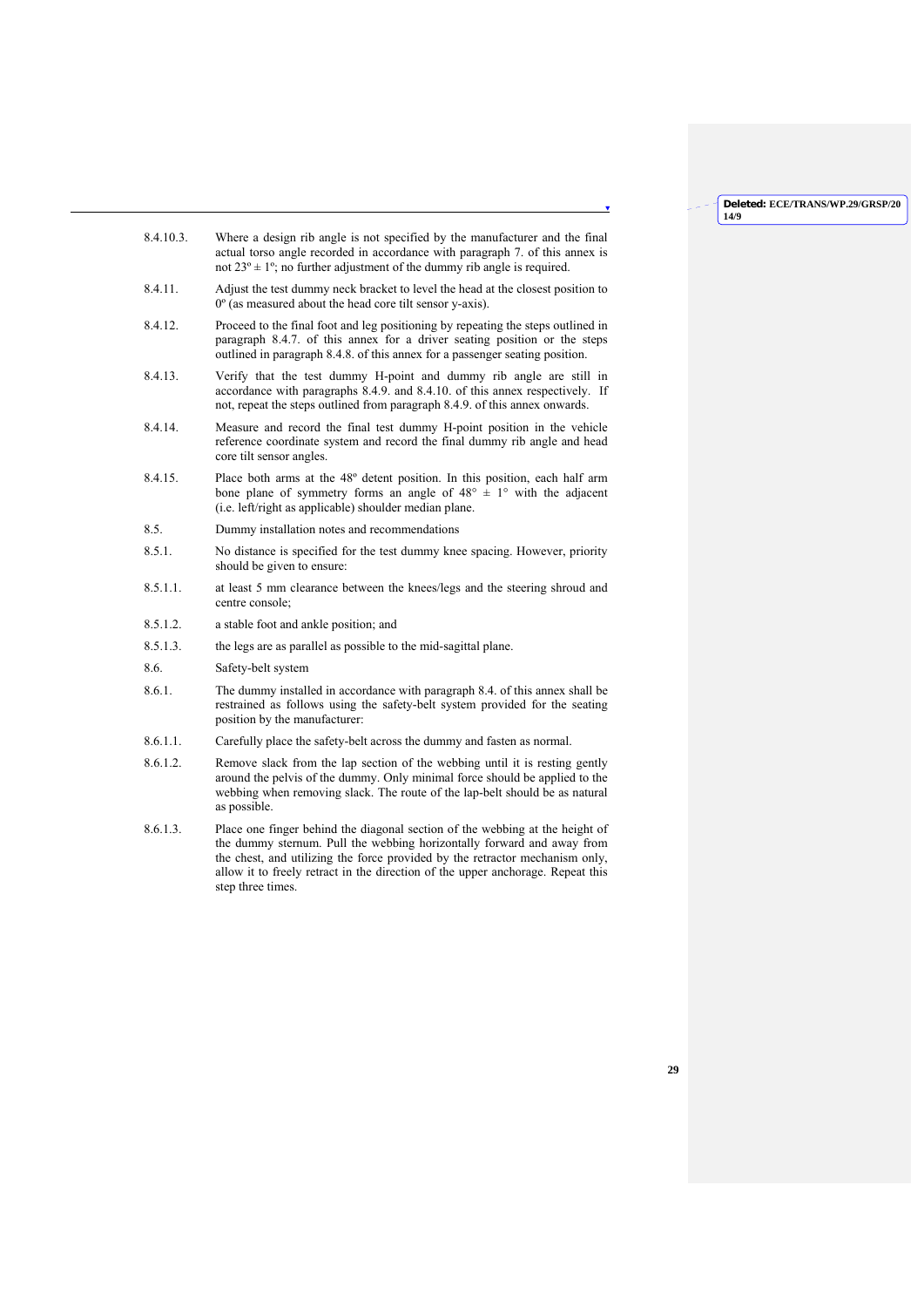## **Annex 5**

## **Description of the three-dimensional H-point machine 1 (3-D H machine)**

## **1. Back and seat pans**

 The back and seat pans are constructed of reinforced plastic and metal; they simulate the human torso and thigh and are mechanically hinged at the H-point. A quadrant is fastened to the probe hinged at the H-point to measure the actual torso angle. An adjustable thigh bar, attached to the seat pan, establishes the thigh centreline and serves as a baseline for the hip angle quadrant.

## **2. Body and leg elements**

 Lower leg segments are connected to the seat pan assembly at the T-bar joining the knees, which is a lateral extension of the adjustable thigh bar. Quadrants are incorporated in the lower leg segments to measure knee angles. Shoe and foot assemblies are calibrated to measure the foot angle. Two spirit levels orient the device in space. Body element weights are placed at the corresponding centres of gravity to provide seat penetration equivalent to a 76 kg male. All joints of the 3-D H machine should be checked for free movement without encountering noticeable friction.

 $\overline{\phantom{a}}$ 1

For details of the construction of the 3-D H machine refer to SAE International (SAE), 400 Commonwealth Drive, Warrendale, Pennsylvania 15096, United States of America (SAE J826 1995 version). The machine corresponds to that described in ISO Standard 6549: 1999.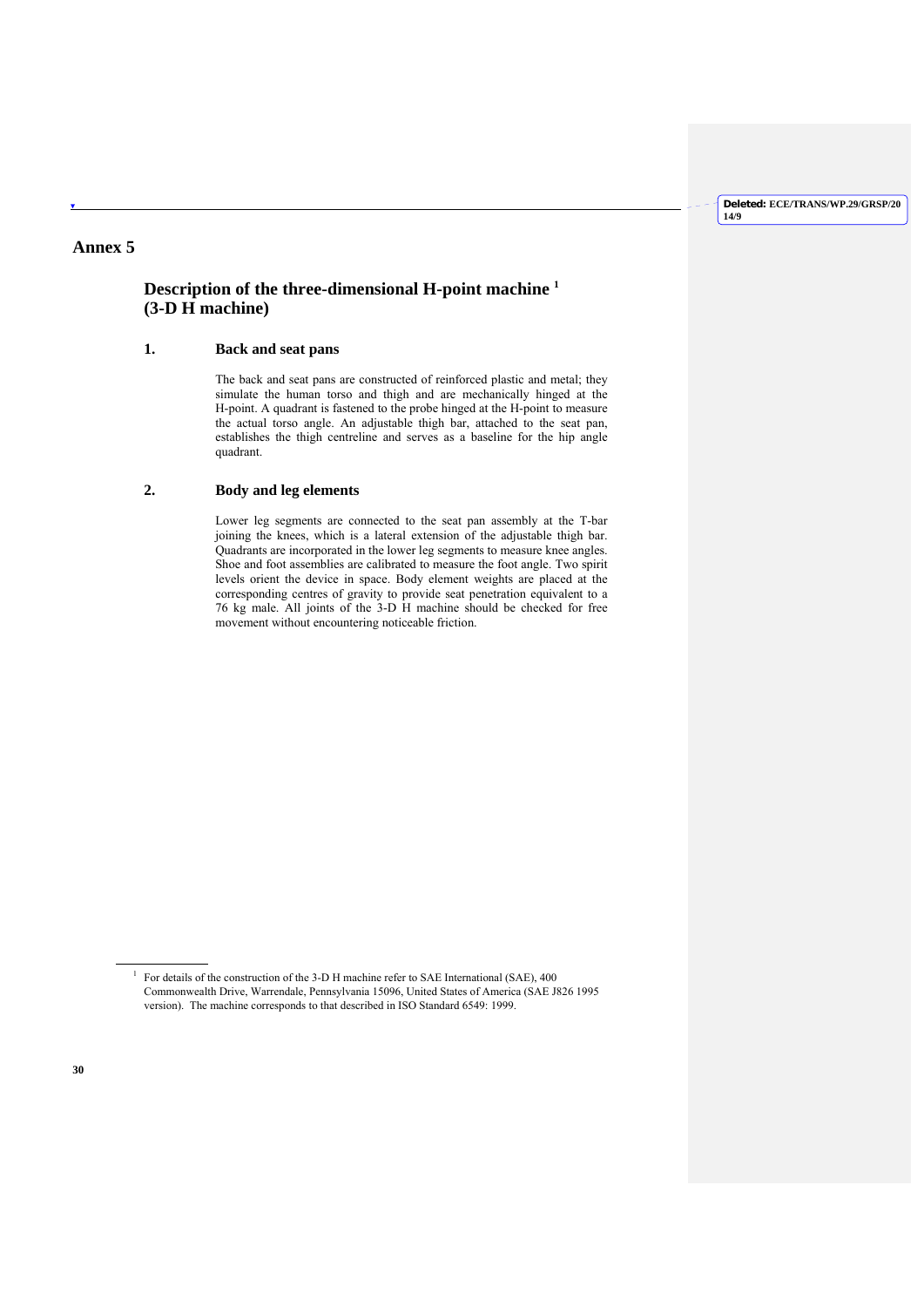Figure 5-1 **3-D H machine elements designation** 



| Deleted: ECE/TRANS/WP.29/GRSP/20 |
|----------------------------------|
|                                  |
| 14/9                             |
|                                  |

×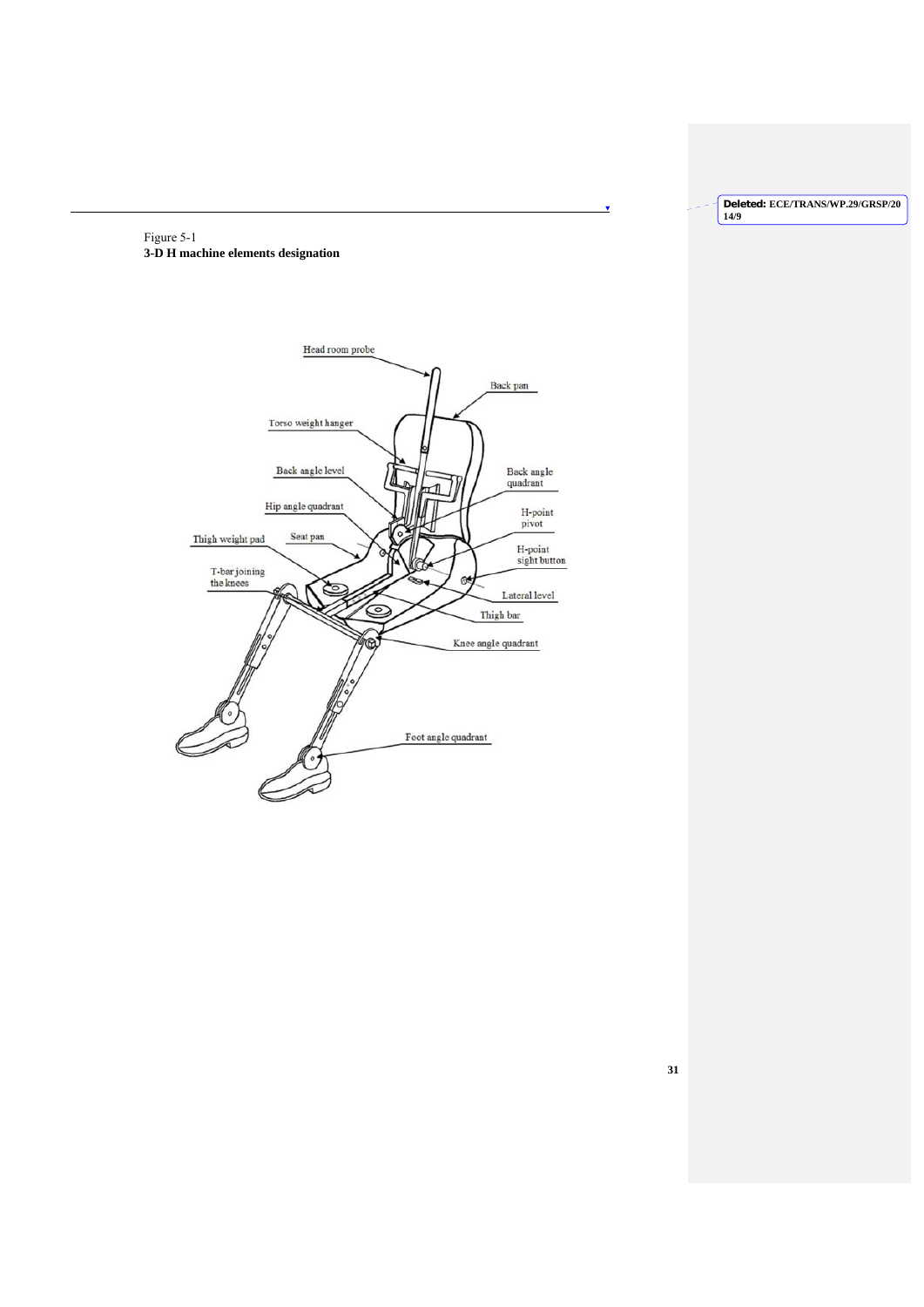# Figure 5-2

 $\overline{\textbf{v}}$ 

**Dimensions of the 3-D H machine elements and load distribution (Dimensions in millimetres)** 

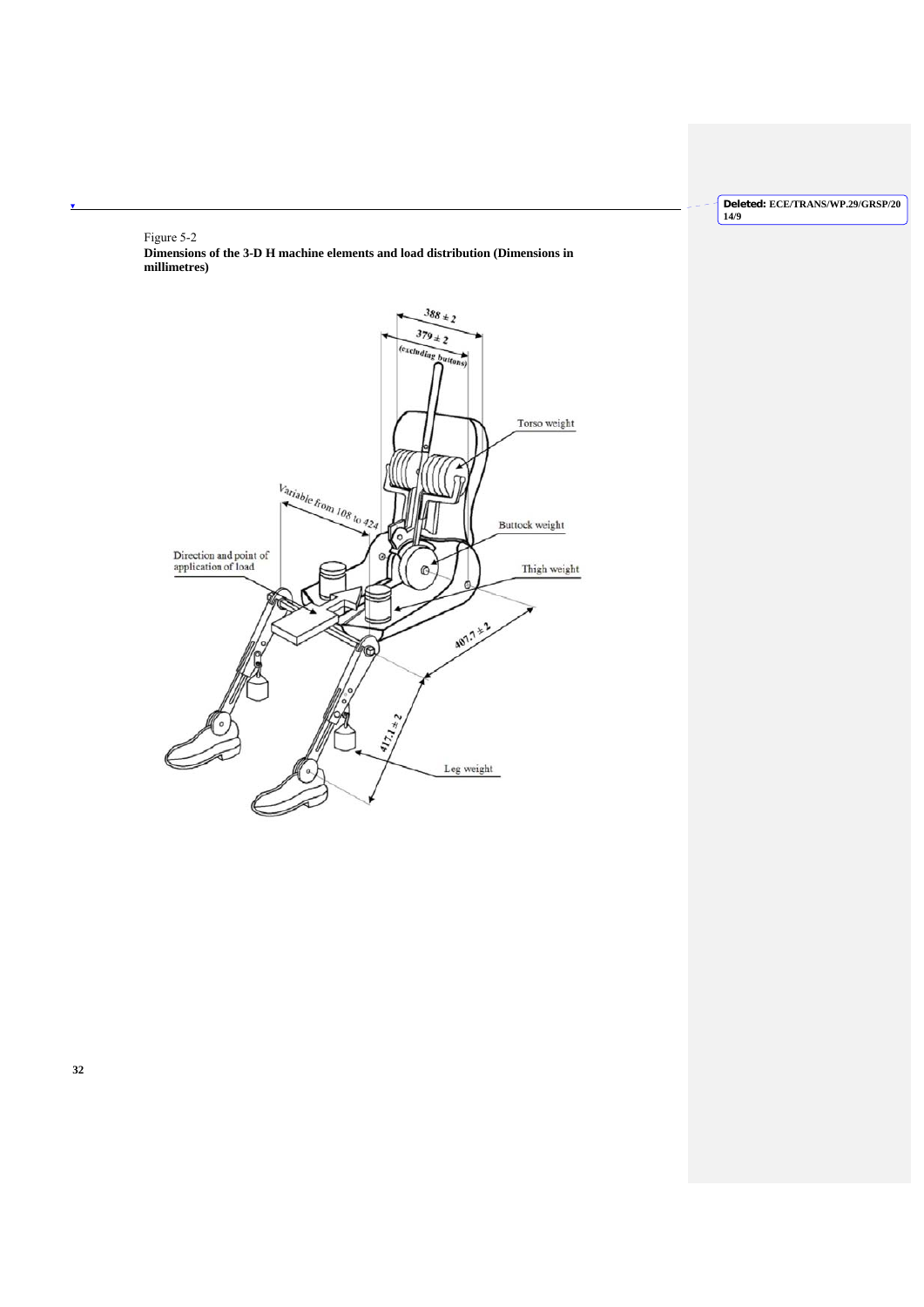## **Annex 6**

## **Test conditions and procedures for the assessment of post-crash hydrogen fuel system integrity**

## **1. Purpose**

Determination of compliance with the requirements of paragraph 5.5.2. of this Regulation.

## **2. Definitions**

For the purposes of this annex:

- 2.1. "*Enclosed spaces*" indicates the special volumes within the vehicle (or the vehicle outline across openings) that are external to the hydrogen system (storage system, fuel cell system and fuel flow management system) and its housings (if any) where hydrogen may accumulate (and thereby pose a hazard), such as the passenger compartment, luggage compartment and space under the hood.
- 2.2. "*Luggage compartment*" is the space in the vehicle for luggage and/or goods accommodation, bounded by the roof, hood, floor, side walls, being separated from the passenger compartment by the front bulkhead or the rear bulkhead.
- 2.3. "*Nominal working pressure (NWP)*" is the gauge pressure that characterizes typical operation of a system. For compressed hydrogen gas containers, NWP is the settled pressure of compressed gas in a fully fuelled container or storage system at a uniform temperature of 15 °C.

## **3. Preparation, instrumentation and test conditions**

- 3.1. Compressed hydrogen storage systems and downstream piping
- 3.1.1. Prior to conducting the crash test, instrumentation is installed in the hydrogen storage system to perform the required pressure and temperature measurements if the standard vehicle does not already have instrumentation with the required accuracy.
- 3.1.2. The hydrogen storage system is then purged, if necessary, following manufacturer directions to remove impurities from the container before filling the storage system with compressed hydrogen or helium gas. Since the storage system pressure varies with temperature, the targeted fill pressure is a function of the temperature. The target pressure shall be determined from the following equation:

 $P_{target} = NWP \times (273 + T_o) / 288$ 

where NWP is the nominal working pressure (MPa),  $T<sub>o</sub>$  is the ambient temperature to which the storage system is expected to settle, and  $P_{\text{target}}$  is the targeted fill pressure after the temperature settles.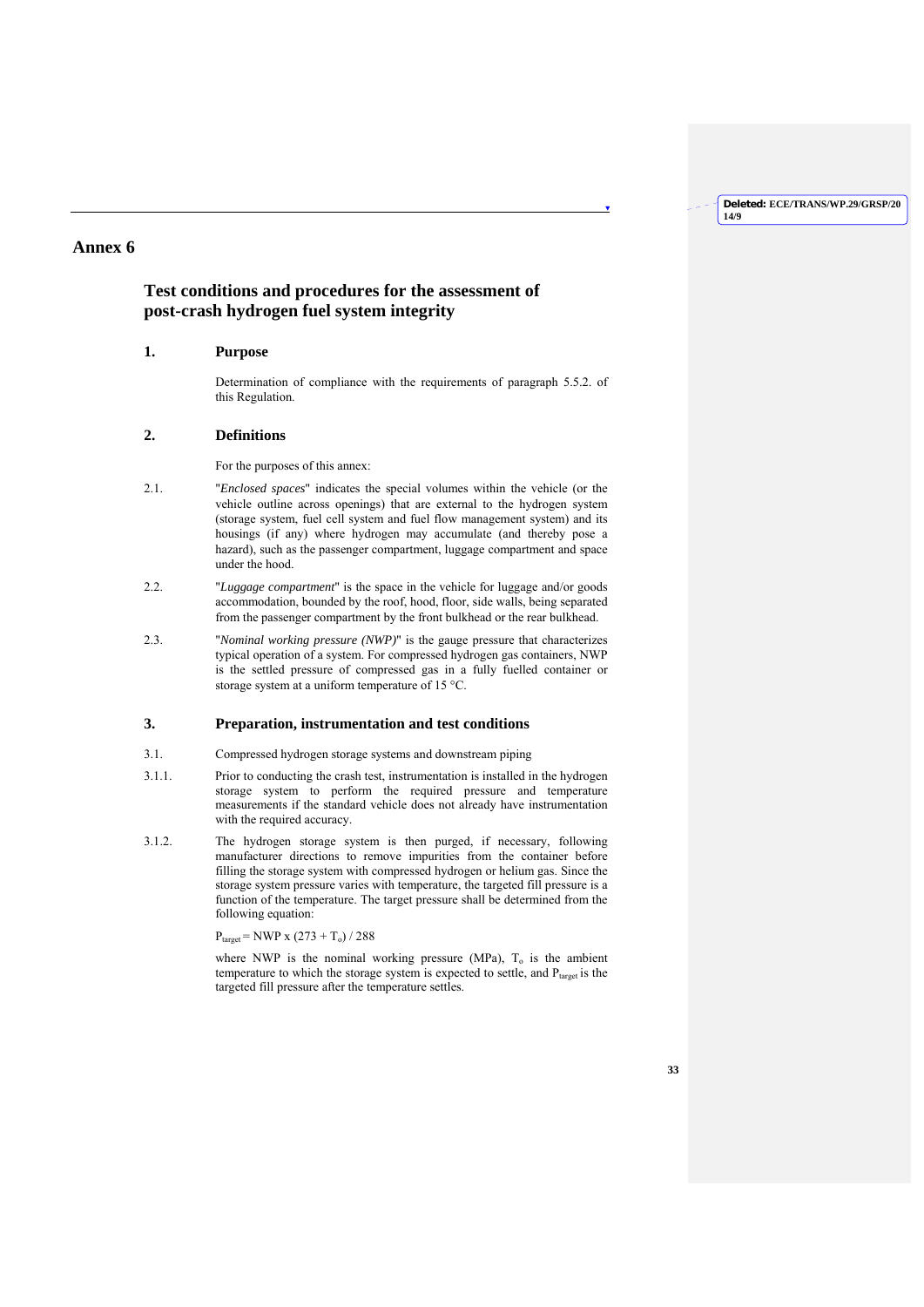**Deleted:** [ **Deleted:**  $\frac{1}{2}$ **kept** op

- 3.1.3. The container is filled to a minimum of 95 per cent of the targeted fill pressure and allowed to settle (stabilize) prior to conducting the crash test.
- 3.1.4. The main stop valve and shut-off valves for hydrogen gas, located in the downstream hydrogen gas piping, are in normal driving condition, immediately prior to the impact.
- 3.2. Enclosed spaces
- 3.2.1. Sensors are selected to measure either the build-up of the hydrogen or helium gas or the reduction in oxygen (due to displacement of air by leaking hydrogen/helium).
- 3.2.2. Sensors are calibrated to traceable references to ensure an accuracy of ±5 per cent at the targeted criteria of 4 per cent hydrogen or 3 per cent helium by volume in air, and a full scale measurement capability of at least 25 per cent above the target criteria. The sensor shall be capable of a 90 per cent response to a full scale change in concentration within 10 seconds.
- 3.2.3. Prior to the crash impact, the sensors are located in the passenger and luggage compartments of the vehicle as follows:
	- (a) At a distance within 250 mm of the headliner above the driver's seat or near the top centre of the passenger compartment;
	- (b) At a distance within 250 mm of the floor in front of the rear (or rear most) seat in the passenger compartment; and
	- (c) At a distance within 100 mm of the top of luggage compartments within the vehicle that are not directly affected by the particular crash impact to be conducted.
- 3.2.4. The sensors are securely mounted on the vehicle structure or seats and protected for the planned crash test from debris, air bag exhaust gas and projectiles. The measurements following the crash are recorded by instruments located within the vehicle or by remote transmission.
- 3.2.5. The test may be conducted either outdoors in an area protected from the wind and possible solar effects or indoors in a space that is large enough or ventilated to prevent the build-up of hydrogen to more than 10 per cent of the targeted criteria in the passenger and luggage compartments.

## **4. Post-crash leak test measurement for a compressed hydrogen storage system filled with compressed hydrogen**

- 4.1. The hydrogen gas pressure,  $P_0$  (MPa), and temperature,  $T_0$  ( $\degree$ C), are measured immediately before the impact and then at a time interval, Δt (min), after the impact.
- 4.1.1. The time interval,  $\Delta t$ , starts when the vehicle comes to rest after the impact and continues for at least 60 minutes.
- 4.1.2. The time interval, Δt, shall be increased if necessary in order to accommodate measurement accuracy for a storage system with a large volume operating up to 70MPa; in that case, Δt can be calculated from the following equation:

 $\Delta t = V_{CHSS}$  x NWP /1000 x ((-0.027 x NWP +4) x R<sub>s</sub> – 0.21) -1.7 x R<sub>s</sub>

where  $R_s = P_s / NWP$ ,  $P_s$  is the pressure range of the pressure sensor (MPa), NWP is the Nominal Working Pressure ( $\overline{MPa}$ ), V<sub>CHSS</sub> is the volume of the compressed hydrogen storage system (L), and Δt is the time interval (min).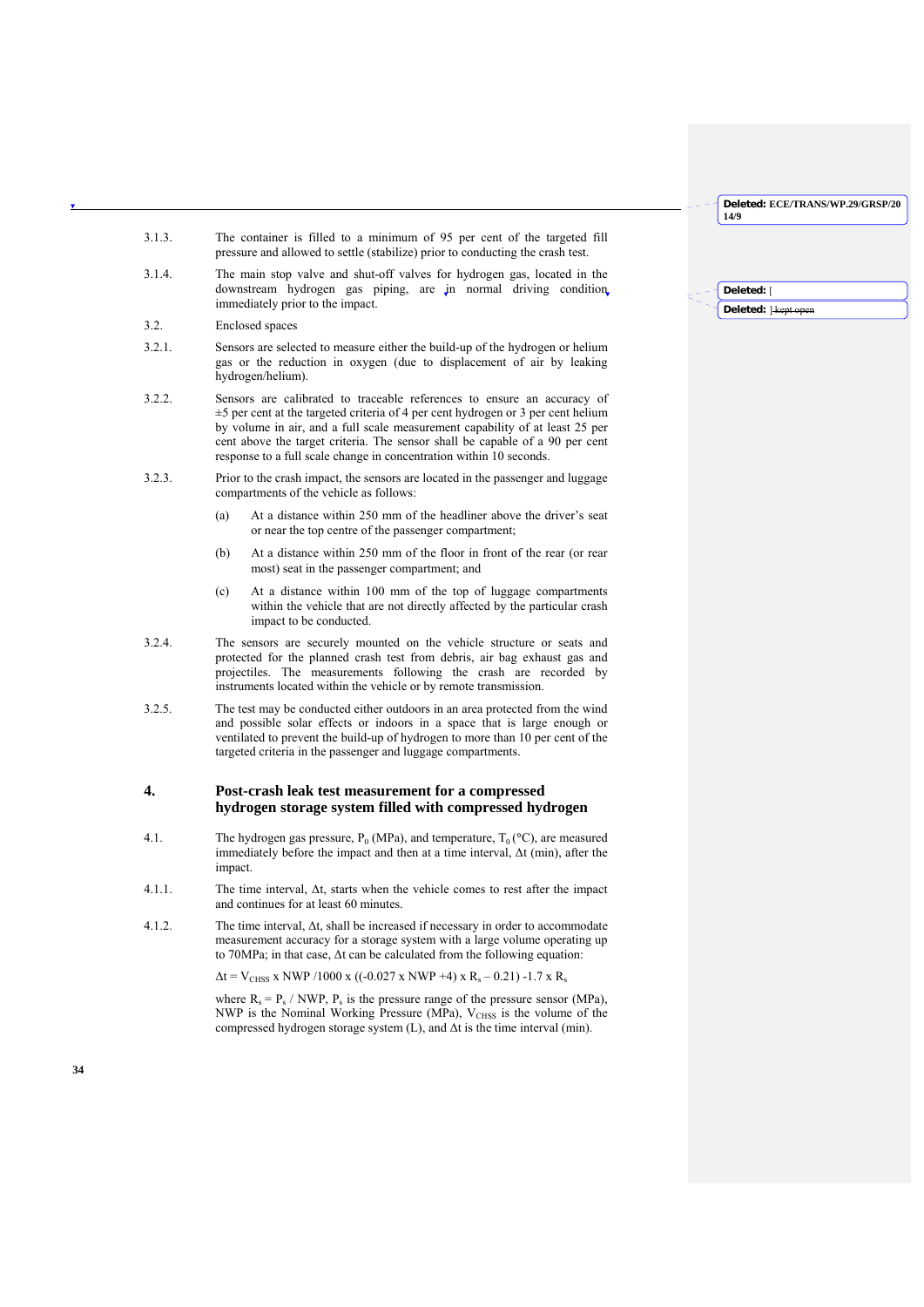- 4.1.3. If the calculated value of  $\Delta t$  is less than 60 minutes,  $\Delta t$  is set to 60 minutes.
- 4.2. The initial mass of hydrogen in the storage system can be calculated as follows:

 $P_0' = P_0 x 288 / (273 + T_0)$ 

 $p_0$ <sup>2</sup> = –0.0027 x ( $P_0$ <sup>2</sup>)<sup>2</sup> + 0.75 x  $P_0$ <sup>2</sup> + 0.5789

 $M_0 = \rho_0'$  x  $V_{CHSS}$ 

4.3. Correspondingly, the final mass of hydrogen in the storage system, Mf, at the end of the time interval, Δt, can be calculated as follows:

 $P_f' = P_f x 288 / (273 + T_f)$ 

 $p_f' = -0.0027 \times (P_f')^2 + 0.75 \times P_f' + 0.5789$ 

 $M_f = \rho_f'$  x  $V_{CHSS}$ 

where  $P_f$  is the measured final pressure (MPa) at the end of the time interval, and  $T_f$  is the measured final temperature (°C).

4.4. The average hydrogen flow rate over the time interval is therefore:

 $V_{H2} = (M_f \cdot M_o) / \Delta t \times 22.41 / 2.016 \times (P_{target} / P_o)$ 

where  $V_{H2}$  is the average volumetric flow rate (NL/min) over the time interval and the term  $(P_{target}/P_o)$  is used to compensate for differences between the measured initial pressure  $(P_0)$  and the targeted fill pressure  $(P_{\text{target}})$ .

## **5. Post-crash leak test measurement for a compressed hydrogen storage system filled with compressed helium**

- 5.1. The helium gas pressure,  $P_0$  (MPa), and temperature  $T_0$  (°C), are measured immediately before the impact and then at a predetermined time interval after the impact.
- 5.1.1. The time interval, Δt, starts when the vehicle comes to rest after the impact and continues for at least 60 minutes.
- 5.1.2. The time interval, Δt, shall be increased if necessary in order to accommodate measurement accuracy for a storage system with a large volume operating up to 70MPa; in that case, Δt can be calculated from the following equation:

 $\Delta t = V_{CHSS}$  x NWP /1000 x ((-0.028 x NWP +5.5) x R<sub>s</sub> – 0.3) – 2.6 x R<sub>s</sub>

where  $R_s = P_s / NWP$ ,  $P_s$  is the pressure range of the pressure sensor (MPa), NWP is the Nominal Working Pressure (MPa),  $V_{CHSS}$  is the volume of the compressed storage system  $(L)$ , and  $\Delta t$  is the time interval (min).

5.1.3. If the value of  $\Delta t$  is less than 60 minutes,  $\Delta t$  is set to 60 minutes.

5.2. The initial mass of helium in the storage system is calculated as follows:

 $P_0' = P_0 x 288 / (273 + T_0)$ 

 $p_0' = -0.0043 \times (P_0')^2 + 1.53 \times P_0' + 1.49$ 

 $M_0 = \rho_0$ ' x  $V_{CHSS}$ 

5.3. The final mass of helium in the storage system at the end of the time interval, Δt, is calculated as follows:

 $P_f' = P_f x 288 / (273 + T_f)$ 

**Deleted:** , **Deleted:** ,

**Deleted: ECE/TRANS/WP.29/GRSP/20**

**14/9**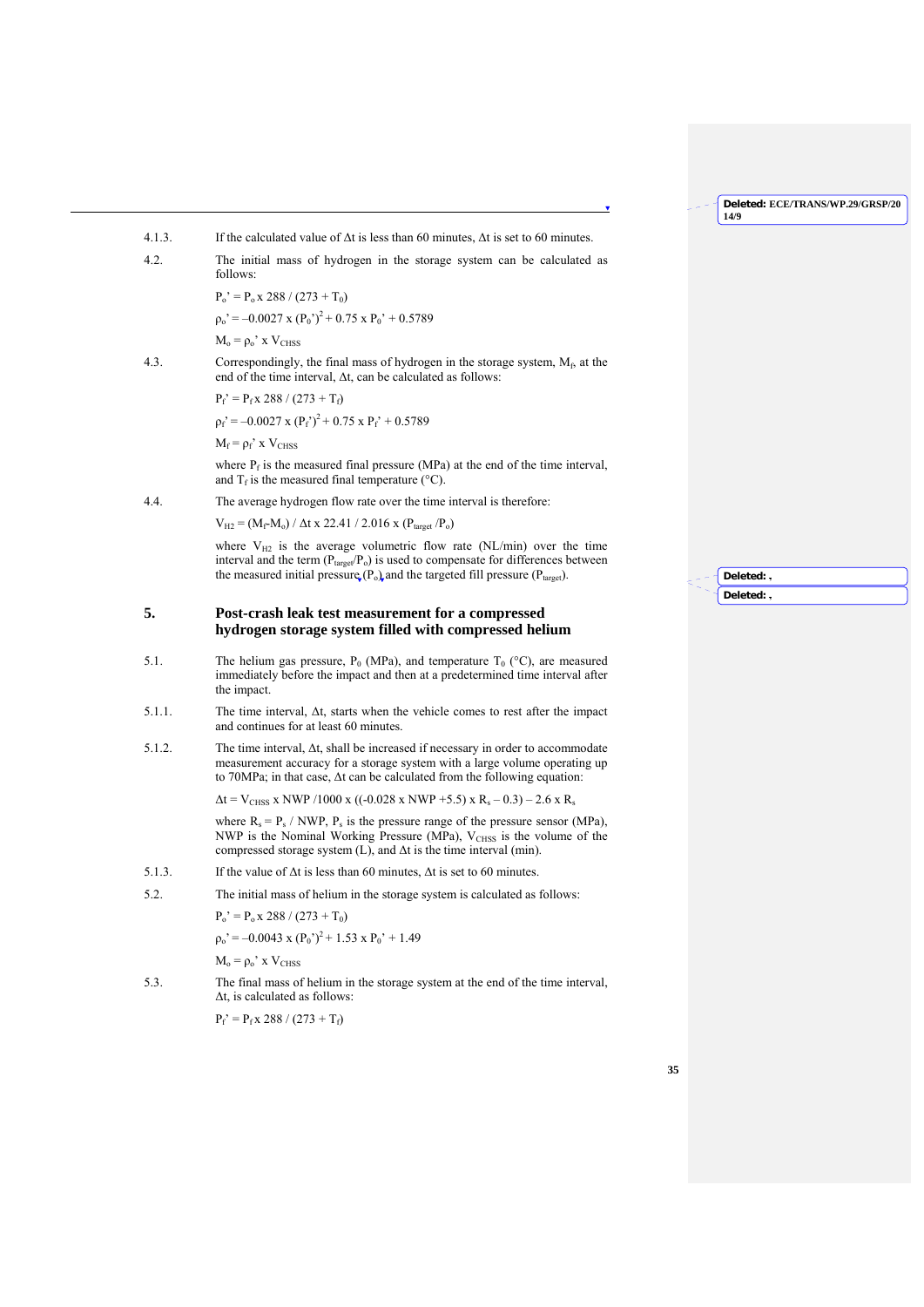$p_f' = -0.0043 \times (P_f')^2 + 1.53 \times P_f' + 1.49$ 

 $M_f = \rho_f'$  x  $V_{CHSS}$ 

where  $P_f$  is the measured final pressure (MPa) at the end of the time interval, and  $T_f$  is the measured final temperature ( $\rm{°C}$ ).

5.4. The average helium flow rate over the time interval is therefore:

 $V_{\text{He}}$  = (M<sub>f</sub>-M<sub>o</sub>) /  $\Delta t$  x 22.41 / 4.003 x ( $P_{\text{target}}$ /  $P_{\text{o}}$ )

where  $V_{He}$  is the average volumetric flow rate (NL/min) over the time interval and the term  $(P_{target}/P_o)$  is used to compensate for differences between the measured initial pressure  $(P_0)$  and the targeted fill pressure  $(P_{target})$ .

5.5. Conversion of the average volumetric flow of helium to the average hydrogen flow is done with the following expression:

 $V_{H2} = V_{He} / 0.75$ 

where  $V_{H2}$  is the corresponding average volumetric flow of hydrogen.

## **6. Post-crash concentration measurement for enclosed spaces**

6.1. Post-crash data collection in enclosed spaces commences when the vehicle comes to a rest. Data from the sensors installed in accordance with paragraph 3.2. of this annex are collected at least every 5 seconds and continue for a period of 60 minutes after the test. A first-order lag (time constant) up to a maximum of 5 seconds may be applied to the measurements to provide "smoothing" and filter the effects of spurious data points.

| س ا | $\leftarrow$ Deleted: $P_{e}$ |
|-----|-------------------------------|
|     |                               |
|     | Deleted: $P_{\rm e}$ /        |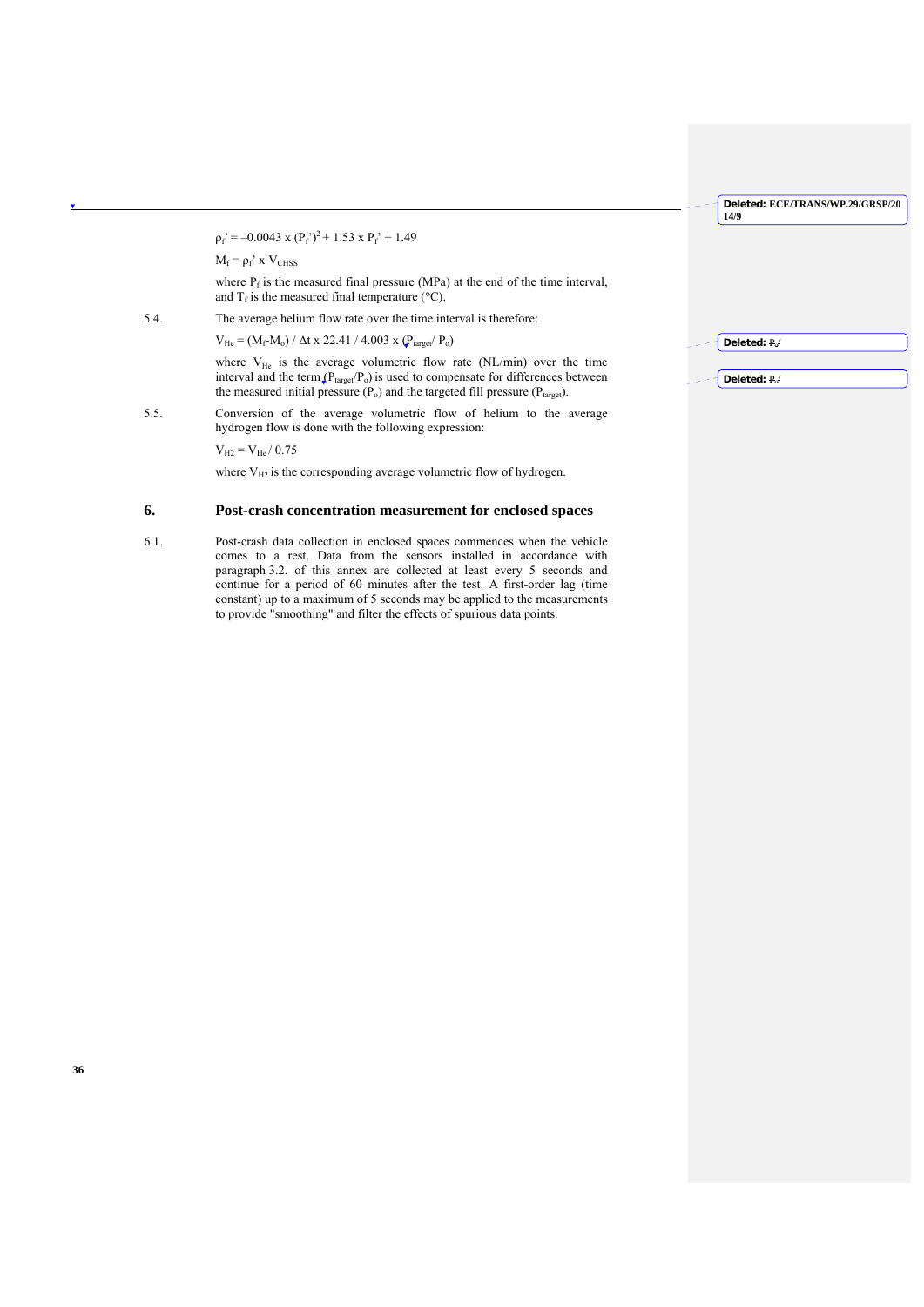×

## **Annex 7**

# **Impact reference line**

Figure 7-1

**Vehicle to be impacted on left side (overhead plan view)**



## Figure 7-2 **Vehicle to be impacted on right side (overhead plan view)**

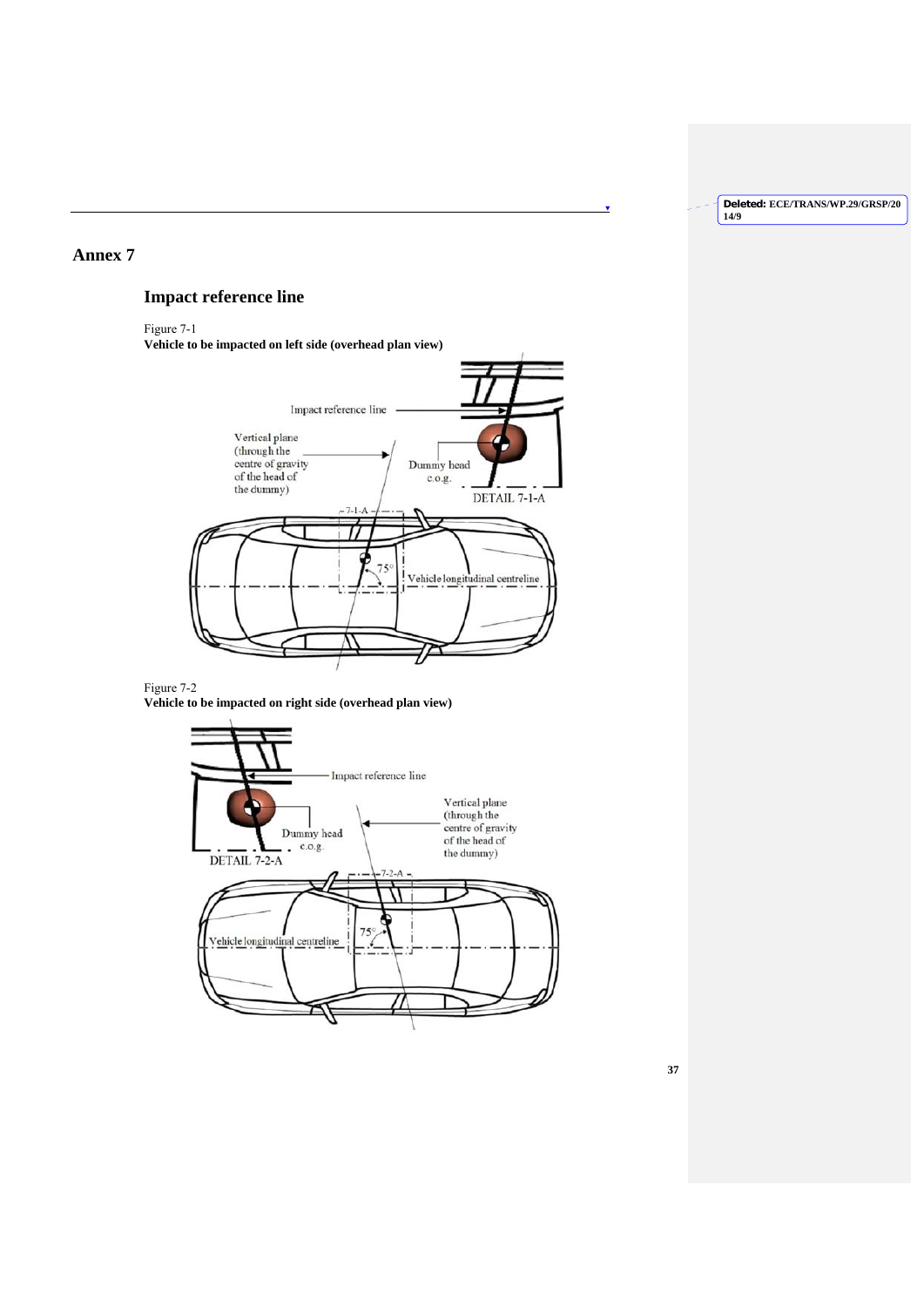## **Annex 8**

۷

# **Impact angle**



**Deleted: ECE/TRANS/WP.29/GRSP/20 14/9**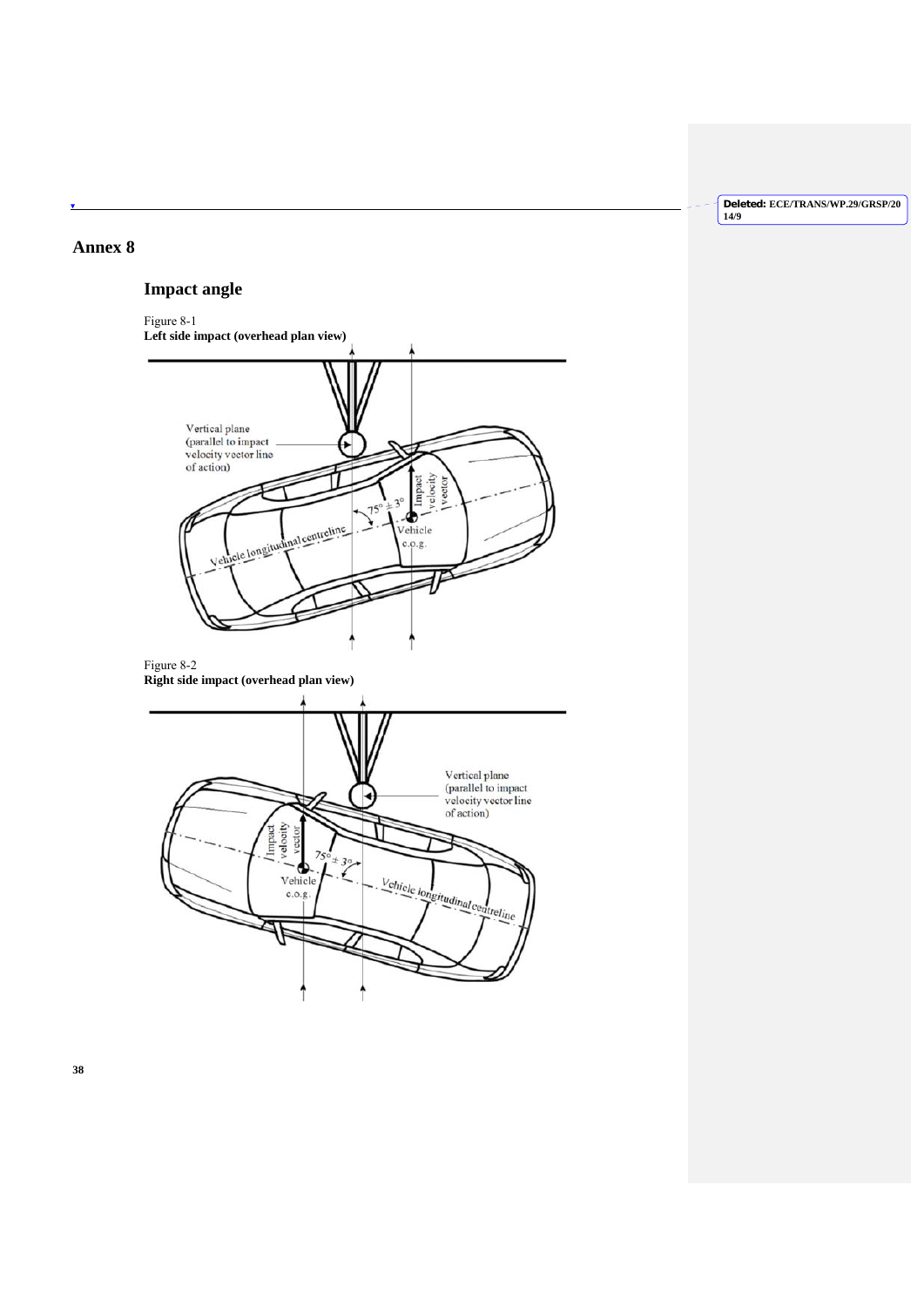Ñ

## **Annex 9**

# **Pitch and roll angle references**

Figure 9-1

**Example of a linear reference connecting two reference points on a left door sill**



## Figure 9-2

**Example of a linear reference connecting two reference points on a rear body**

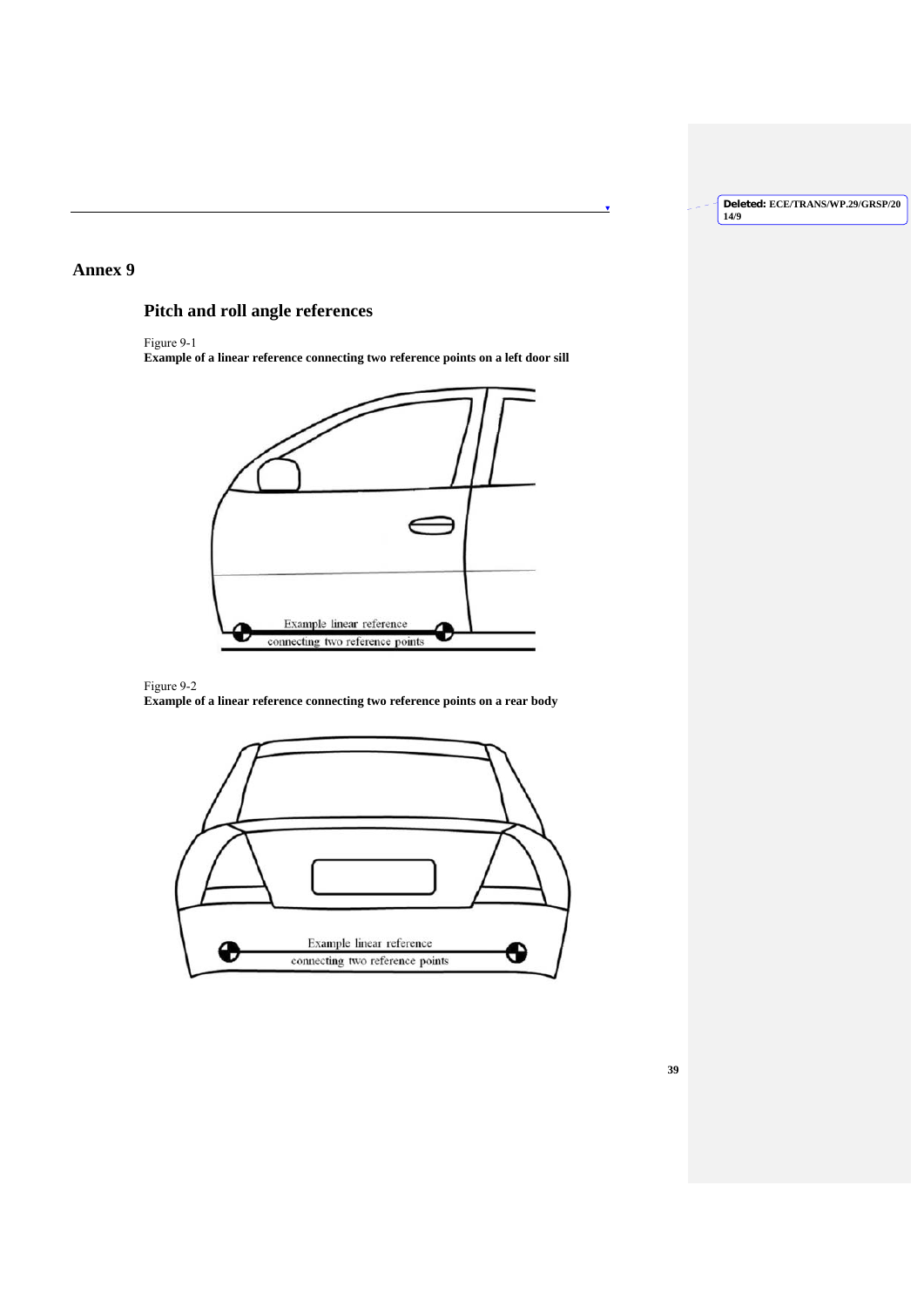## **Annex 10**

# **Determination of WorldSID 50th percentile adult male performance criteria**

## **1. Head Injury Criterion (HIC)**

1.1. The Head Injury Criterion (HIC) 36 is the maximum value calculated from the expression:

$$
HIC36 = \left[\frac{1}{t_2 - t_1}\int_{t_1}^{t_2} a_R dt\right]^{2.5} (t_2 - t_1)
$$

Where:

 $a_R$  = the resultant translational acceleration at the centre of gravity of the dummy head recorded versus time in units of gravity,  $g(1 \text{ g} = 9.81 \text{ m/s}^2)$ ; and  $t_1$  and  $t_2$  are any two points in time during the impact which are separated by

not more than a 36 millisecond time interval and where  $t_1$  is less than  $t_2$ .

1.2. The resultant acceleration at the centre of gravity of the dummy head is calculated from the expression:

$$
a_{\rm R} = \sqrt{a_{\rm X}^2 + a_{\rm Y}^2 + a_{\rm Z}^2}
$$

Where:

 $a_X$  = the longitudinal (x-axis) acceleration at the centre of gravity of the dummy head recorded versus time and filtered at a channel frequency class  $(CFC)^1$  of 1000 Hz;

 $a_Y$  = the lateral (y-axis) acceleration at the centre of gravity of the dummy head recorded versus time and filtered at a CFCof 1000 Hz; and

 $a<sub>z</sub>$  = the vertical (z-axis) acceleration at the centre of gravity of the dummy head recorded versus time and filtered at a CFC of 1000 Hz.

## **2. Shoulder performance criteria**

2.1. The peak lateral (y-axis) shoulder force is the maximum lateral force measured by the load cell mounted between the shoulder clevis assembly and the shoulder rib doubler and filtered at a CFC of 600 Hz.

l

<sup>&</sup>lt;sup>1</sup> For details of each Channel Frequency Class (CFC) refer to SAE Recommended Practice J211/1 (revision December 2003).